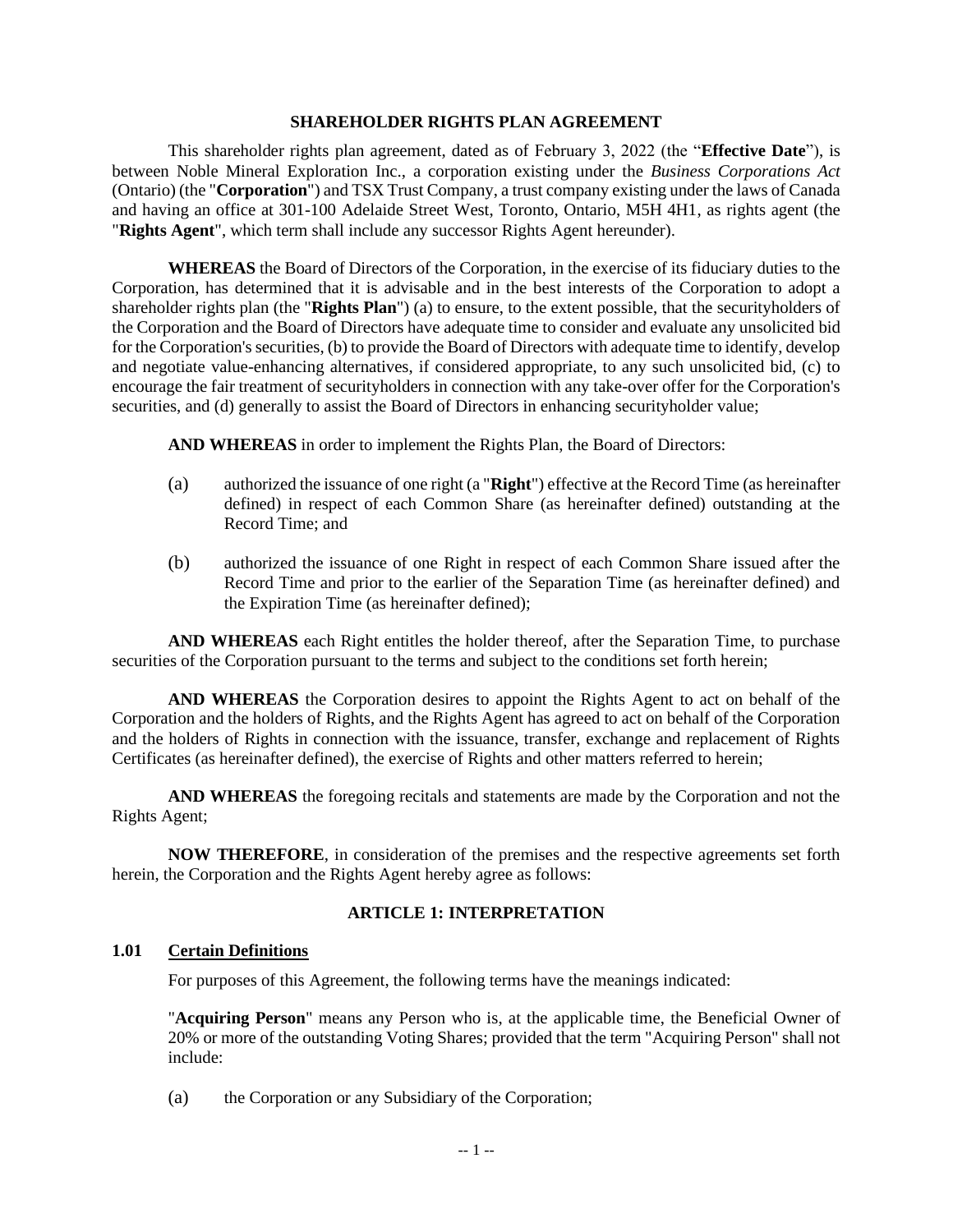- (b) any Person who becomes the Beneficial Owner of 20% or more of the outstanding Voting Shares as a result of anyone or any combination of:
	- (i) a Voting Share Reduction which, by reducing the number of Voting Shares outstanding, increases the percentage of Voting Shares Beneficially Owned by such Person to or above 20% or more of the Voting Shares then outstanding;
	- (ii) a Permitted Bid Acquisition;
	- (iii) a Pro Rata Acquisition;
	- (iv) an Exempt Acquisition; or
	- (v) a Convertible Security Acquisition;

provided further, however, that if a Person shall become the Beneficial Owner of 20% or more of the Voting Shares then outstanding by reason of anyone or a combination of a Voting Share Reduction, a Permitted Bid Acquisition, a Pro Rata Acquisition, an Exempt Acquisition or a Convertible Security Acquisition and thereafter becomes the Beneficial Owner of any additional Voting Shares (other than pursuant to a Voting Share Reduction, a Permitted Bid Acquisition, a Pro Rata Acquisition, an Exempt Acquisition or a Convertible Security Acquisition), then as of the date that such Person becomes the Beneficial Owner of such additional Voting Shares, such Person shall become an Acquiring Person;

- $(c)$  for the period of ten  $(10)$  days after the Disqualification Date, any Person who becomes the Beneficial Owner of 20% or more of the outstanding Voting Shares as a result of such Person becoming disqualified from relying on Clause (f) of the definition of "Beneficial Owner" because such Person makes or announces an intention to make a Take-over Bid alone or by acting jointly or in concert with any other Person;
- (d) a Grandfathered Person;
- (e) a Subsequent Grandfathered Person, provided that this exemption shall not be, and shall cease to be, applicable to a Subsequent Grandfathered Person in the event that such Subsequent Grandfathered Person shall, after the completion of the transaction pursuant to which such Person became a Subsequent Grandfathered Person, become the Beneficial Owner of any additional Voting Shares (other than through anyone or any combination of a Voting Share Reduction, a Permitted Bid Acquisition, a Pro Rata Acquisition, an Exempt Acquisition or a Convertible Security Acquisition); and
- (f) an underwriter or member of a banking or selling group that acquires Voting Shares from the Corporation in connection with a distribution of securities pursuant to a prospectus or by way of private placement,

"**Acting jointly or in concert**" shall have the meaning ascribed to it in Section 1.06 hereof;

"**Affiliate**" when used to indicate a relationship with a specified Person, shall mean a Person that directly, or indirectly through one or more intermediaries, controls, or is controlled by, or is under common control with, such specified Person;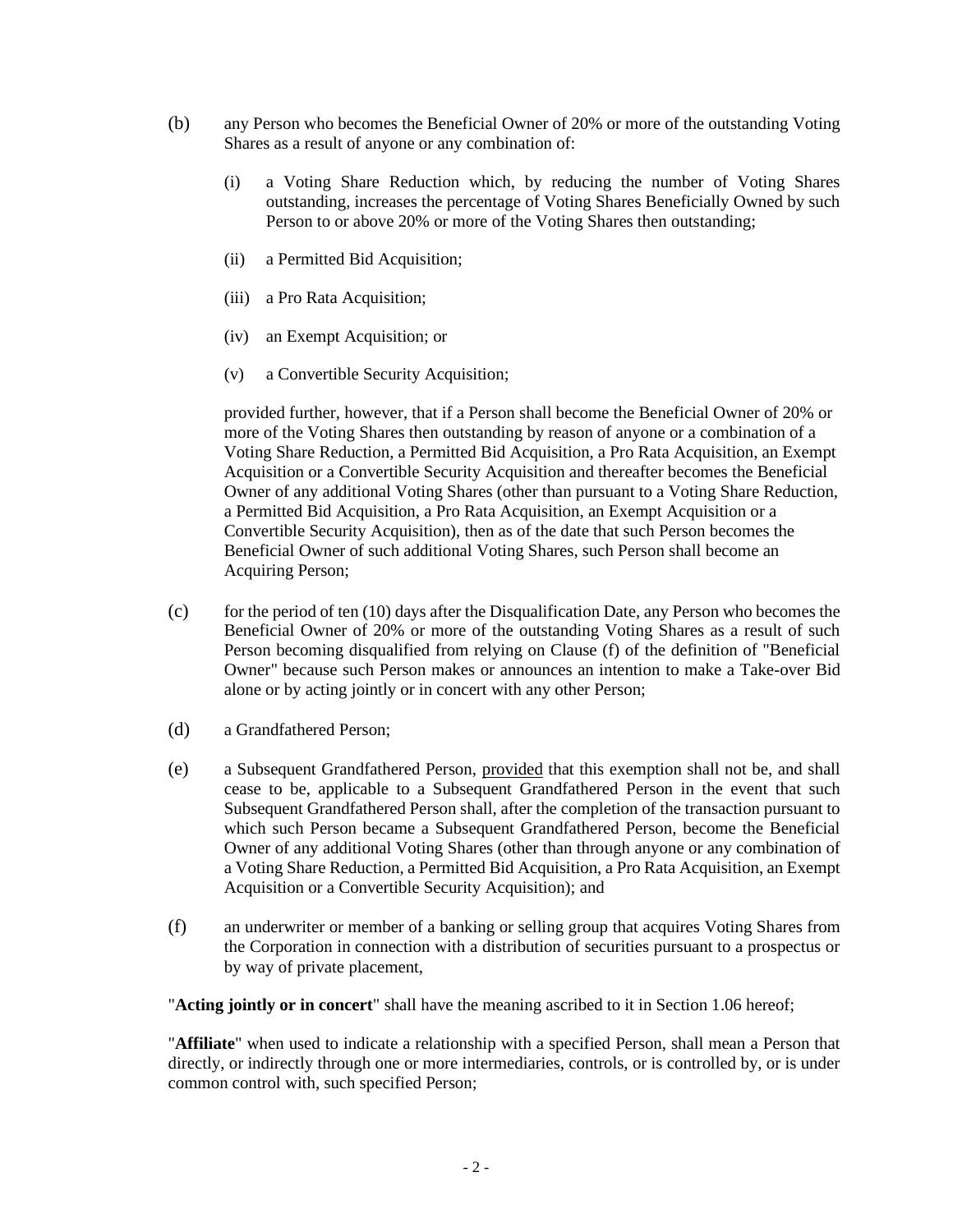"**Agreement**" means this shareholder rights plan agreement between the Corporation and the Rights Agent, as may be amended and/or supplemented or restated from time to time;

"**Associate**", when used to indicate a relationship with a specified Person, shall mean:

- (a) any corporation of which such Person beneficially owns, directly or indirectly, voting securities carrying more than 10% of the voting rights attached to all voting securities of such corporation for the time being outstanding;
- (b) any partner of that Person;
- (c) any trust or estate in which such Person has a substantial beneficial interest or as to which such Person serves as trustee or in a similar capacity;
- (d) a spouse of such specified Person;
- (e) any Person of either sex with whom such specified Person is living in a conjugal relationship outside marriage; or
- (f) any relative of such specified Person or of a Person mentioned in Clauses (d) or (e) of this definition if that relative has the same residence as the specified Person;

#### A Person shall be deemed the "**Beneficial Owner**" of, to have "**Beneficial Ownership**" of and to "**Beneficially Own**":

- (a) any securities of which such Person or any of such Person's Affiliates or Associates is the owner at law or in equity including, for greater certainty, any Person or Persons considered to be acting jointly or in concert with the foregoing pursuant to section 90 of the *Securities Act* (Ontario);
- (b) any securities as to which such Person or any of such Person's Affiliates or Associates has the right to acquire or become the owner at law or in equity, where such right is exercisable immediately or after the passage of time and whether or not on condition or the occurrence of any contingency or payment of installments, upon the exercise of any conversion right, exchange right or purchase right attaching to Convertible Securities, or pursuant to any agreement, arrangement, pledge or understanding, written or oral (other than customary agreements with and between underwriters and/or banking group and/or selling group members with respect to a distribution of securities pursuant to a prospectus or by way of private placement and other than pursuant to pledges of securities in the ordinary course of business of the lender granted as security for bona fide indebtedness) or otherwise;
- (c) any securities as to which such Person or any of such Person's Affiliates or Associates has the right to vote, where such right is exercisable immediately or after the passage of time and whether or not on condition or the occurrence of any contingency, pursuant to any agreement, arrangement, pledge or understanding, written or oral (other than pursuant to pledges of securities in the ordinary course of business of the lender granted as security for bona fide indebtedness) or otherwise; provided that this paragraph (c) shall not apply to a right to vote arising under any agreement, arrangement or understanding among or between holders of Voting Shares where no Person, whether alone or together with any of such Person's Affiliates or Associates or any other Person with whom such Person or any of such Person's Affiliates or Associates is acting jointly or in concert, is in a position to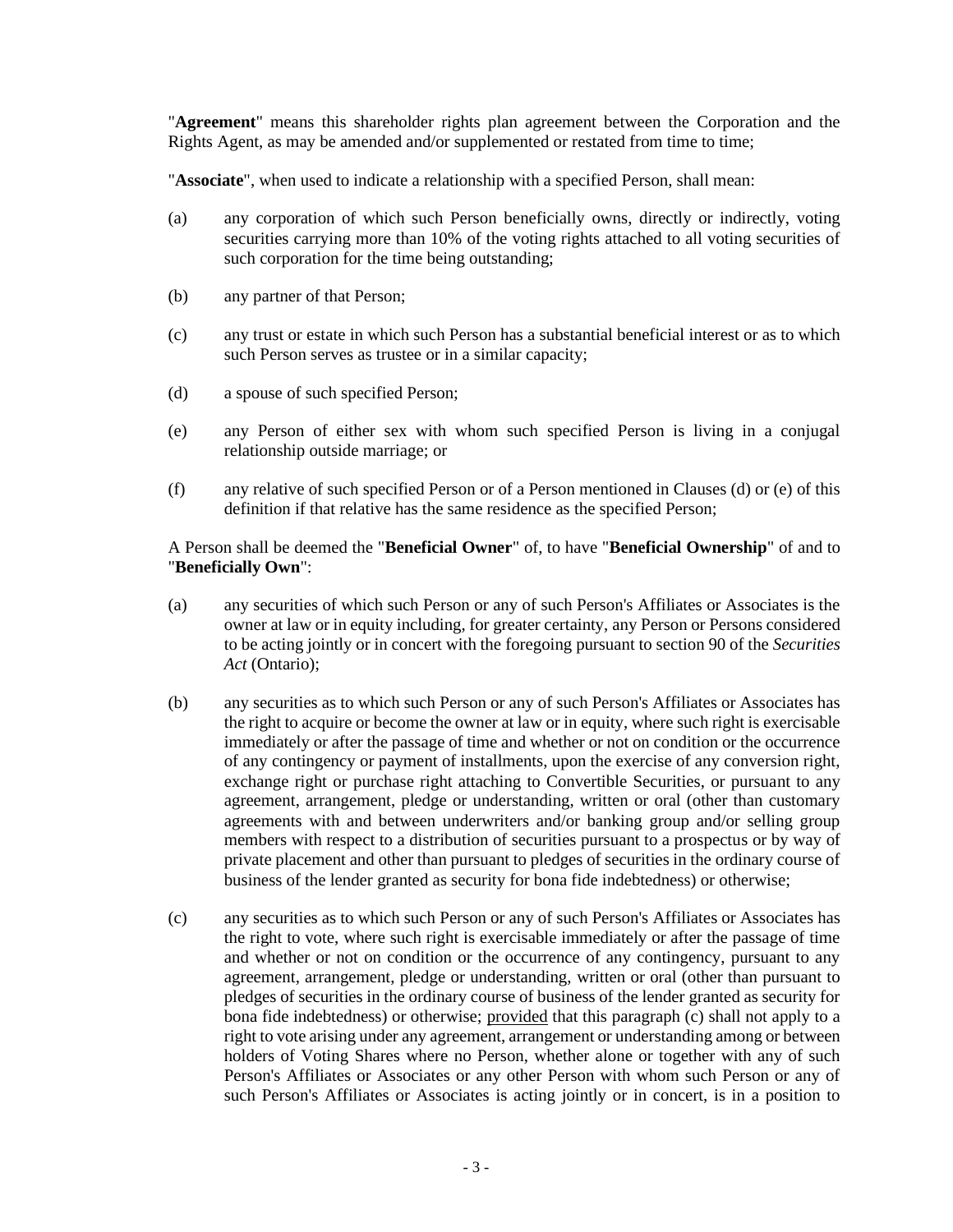exercise *de jure* or *de facto* control of the Corporation as a result of such agreement, arrangement or understanding; and

(d) any securities which are Beneficially Owned within the meaning of Clauses (a), (b) or (c) of this definition by any other Person with which such Person is acting jointly or in concert with respect to the Corporation or any of its securities or assets;

provided that a Person shall not be deemed the "**Beneficial Owner**" of, or to have "**Beneficial Ownership**" of, or to "**Beneficially Own**", any security:

- (e) by reason of such security having been deposited or tendered, without any prior agreement, arrangement or understanding in respect thereof, pursuant to any Take-over Bid made by such Person or any of such Person's Affiliates or Associates or any other Person referred to in Clause (d) of this definition until the earlier of such deposited or tendered security being taken up or accepted unconditionally for payment or exchange;
- (f) by reason of such Person, any of such Person's Affiliates or Associates or any other Person referred to in Clause (d) of this definition holding such security and:
	- (i) the ordinary business of the Person (in this definition, a "**Manager**") includes the management of investment funds for others and such security is held by the Manager in the ordinary course of such business in the performance of such Manager's duties for the account of any other Person (in this definition, a "**Client**"), including nondiscretionary accounts held on behalf of a Client by a broker or dealer registered under applicable law;
	- (ii) the Person (in this definition, a "**Trust Company**") is licensed to carry on the business of a trust company under applicable law and, as such, acts as a trustee or administrator or in a similar capacity in relation to the estates of deceased or incompetent Persons (each, in this definition, an "**Estate Account**") or in relation to other accounts (each, in this definition, an "**Other Account**") and holds such security and is acting in the ordinary course of such duties for the Estate Account or for such Other Accounts;
	- (iii) the Person (in this definition, a "**Statutory Body**") is established by statute for purposes that include, and the ordinary business or activity of such Person includes, the management of investment funds for employee benefit plans, pension plans, insurance plans or various public bodies and the Statutory Body holds such security in the ordinary course of and for the purposes of the management of such investment funds;
	- (iv) the Person (in this definition, an "**Administrator**") is the administrator or trustee of one or more pension funds or plans (each, in this definition, a "**Plan**" registered under the laws of Canada or any province thereof or the corresponding laws of the jurisdiction by which such Plan is governed and the Administrator holds such security in the ordinary course of and for the purposes of its activities as such; or
	- (v) such Person is a Plan and such security is Beneficially Owned or held by the Plan in the ordinary course of such Plan's activities;

but only if the Manager, the Trust Company, the Statutory Body, the Administrator or the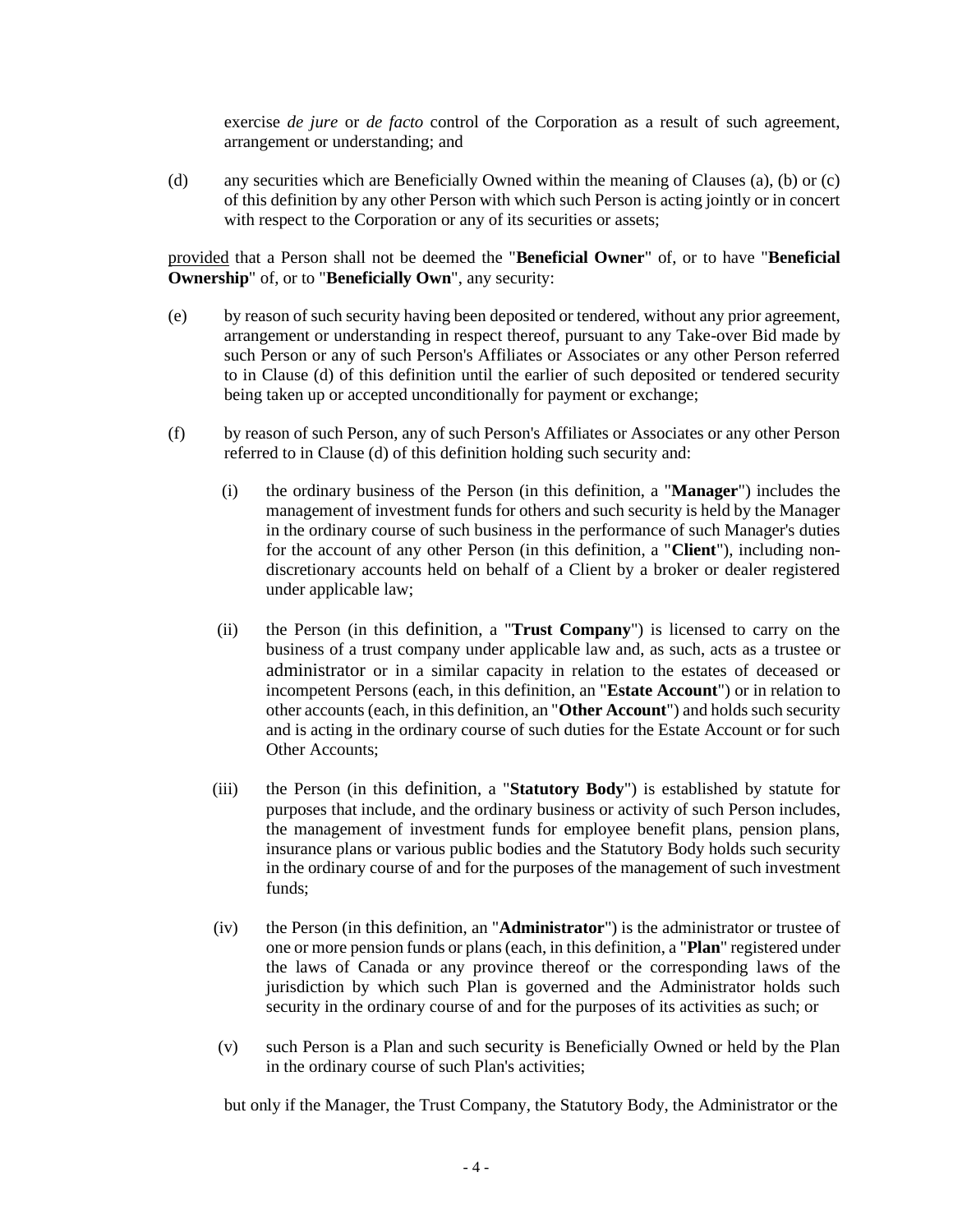Plan, as the case may be, (A) did not acquire and does not Beneficially Own or hold such security for the purpose of or with the effect of changing or influencing the control of the issuer thereof, either alone or acting jointly or in concert with any other Person, or in connection with or as a participant in any transaction having that purpose or effect,  $(B)$  is not then making and has not announced an intention to make a Take-over Bid and (C) is not then acting jointly or in concert with any other Person who is making a Take-over Bid or who has announced an intention to make a Take-over Bid other than an Offer to Acquire Voting Shares or other securities (1) pursuant to a distribution by the Corporation or (2) by means of a Permitted Bid or a Competing Permitted Bid, or (3) by means of market transactions made in the ordinary course of the business of such Person (including pre-arranged trades entered into the ordinary course of business of such Person) executed through the facilities of a stock exchange or organized over-the-counter market;

- (g) because such Person:
	- (i) is a Client of the same Manager as another Person on whose account the Manager holds such security,
	- (ii) has an Estate Account or an Other Account with the same Trust Company as another Person on whose account the Trust Company holds such security, or
	- (iii) is a Plan with the same Administrator as another Plan on whose account the Administrator holds such security,
- (h) because such Person:
	- (i) is a Client of a Manager and such security is owned at law or in equity by the Manager,
	- (ii) has an Estate Account or an Other Account with a Trust Company and such security is owned at law or in equity by the Trust Company, or
	- (iii) is a Plan and such security is owned at law or in equity by the Administrator of the Plan; or
- (i) because such Person is the registered holder of securities as a result of carrying on the business of, or acting as a nominee for a securities depositary;

"**Board of Directors**" shall mean the board of directors of the Corporation, as constituted from time to time, and whenever duly empowered, any committee of the board of directors of the Corporation;

"**Business Day**" shall mean any day other than a Saturday, Sunday or a day on which banking institutions in Toronto, Ontario are authorized or obliged by law to close;

"**Canadian Dollar Equivalent**" of any amount which is expressed in a currency other than Canadian dollars shall mean, on any date, the Canadian dollar equivalent of such amount determined by multiplying such amount by the exchange rate in effect on such date as approved in good faith by the Board of Directors;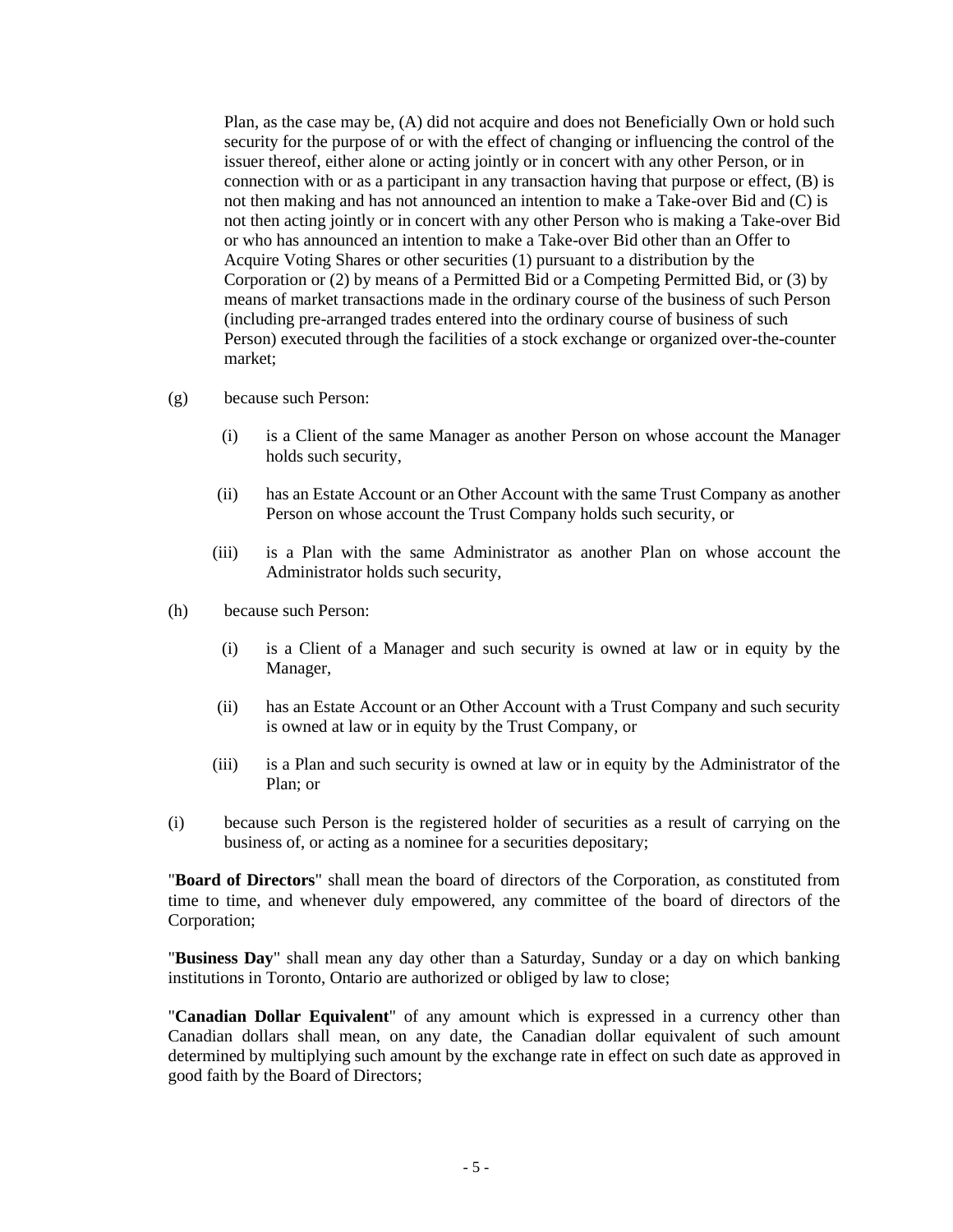"**Close of Business**" on any given date shall mean the time on such date (or, if such date is not a Business Day, the time on the next succeeding Business Day) at which the office of the transfer agent for the Common Shares in the City of Toronto is closed to the public;

"**Common Shares**" shall mean the common shares in the capital of the Corporation and any other share of the Corporation into which such shares may be sub-divided, consolidated, re-classified or changed;

"**Competing Permitted Bid**" means a Take-over Bid that:

- (a) is made after any Permitted Bid has been made and prior to the expiry of any such Permitted Bid;
- (b) satisfies all components of the definition of a Permitted Bid other than the requirements set out in Clause (b) of the definition of a Permitted Bid; and
- (c) contains, and the take-up and payment for securities tendered or deposited is subject to, an irrevocable and unqualified condition that no Voting Shares will be taken up or paid for pursuant to the Take-over Bid prior to the close of business on a date that is no earlier than the later of: (i) the sixtieth  $(60<sup>th</sup>)$  day after the date on which the earliest Permitted Bid which preceded the Competing Permitted Bid was made; and (ii) thirty-five (35) days (or such other minimum deposit period for a take-over bid as is prescribed by the Securities Act (Ontario)), after the date of the Take-over Bid constituting the Competing Permitted Bid;

"**controlled**": a Person is considered to be "controlled" by another Person or two or more Persons if:

- (a) in the case of a Person other than a partnership or a limited partnership, including, without limitation, a corporation or body corporate:
	- (i) securities entitled to vote in the election of directors carrying more than 50% of the votes for the election of directors of such Person are held, directly or indirectly, by or on behalf of the other Person or Persons; and
	- (ii) the votes carried by such securities are entitled, if exercised, to elect a majority of the board of directors of such Person;
- (b) in the case of a partnership other than a limited partnership, more than 50% of the interests in such partnership are held by the other Person or Persons; and
- (c) in the case of a limited partnership, the other Person or each of the other Persons is a general partner of the limited partnership, and "**controls**", "**controlling**" and "**under common control with**" shall be interpreted accordingly;

"**Convertible Securities**" shall mean, at any time, any securities issued by the Corporation (including rights, warrants and options but excluding the Rights) carrying any purchase, exercise, conversion or exchange right pursuant to which the holder thereof may acquire Voting Shares or other securities convertible into or exercisable or exchangeable for Voting Shares (in each case, whether such right is exercisable immediately or after the passage of time and whether or not on condition or the happening of any contingency);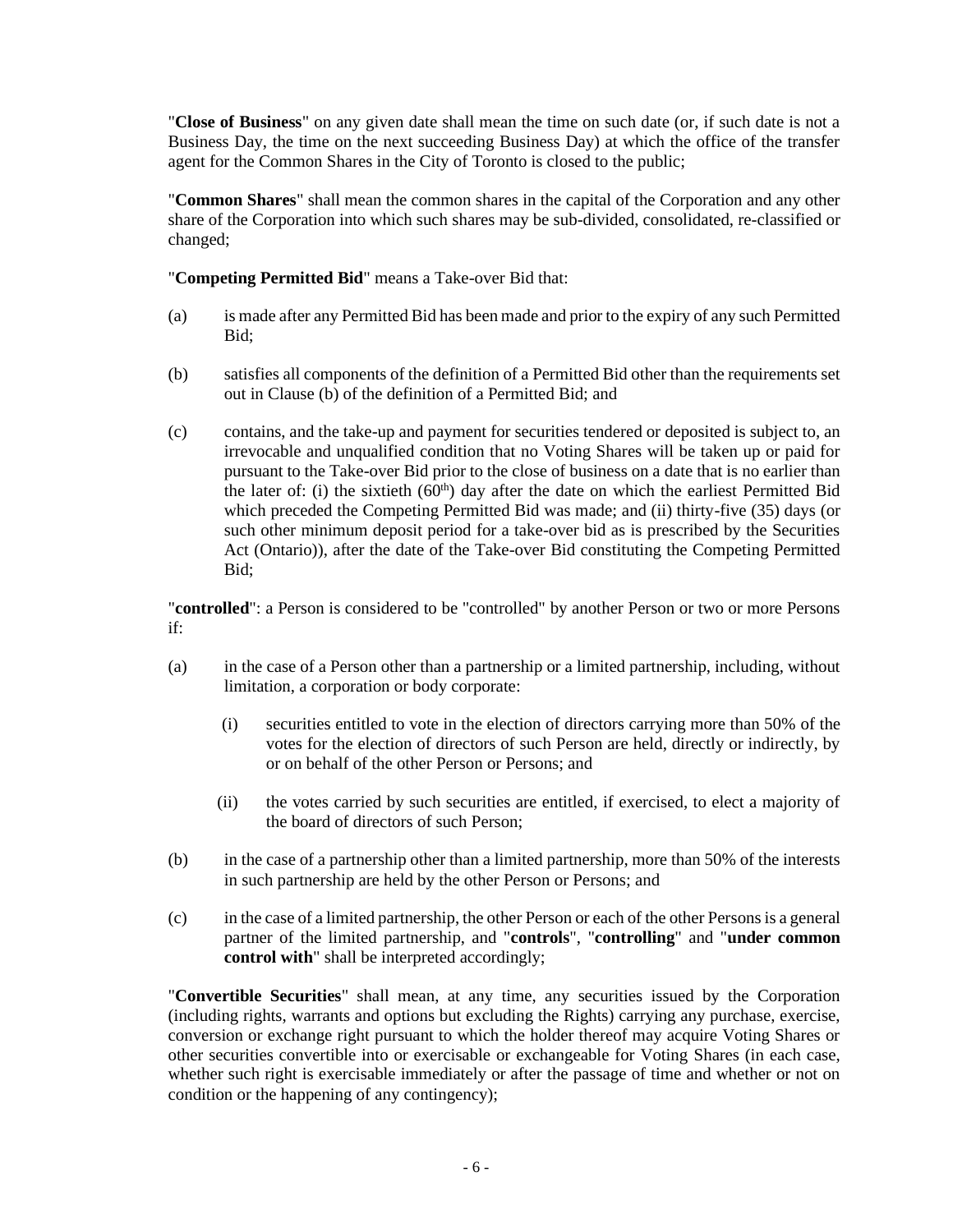"**Convertible Security Acquisition**" shall mean the acquisition of Voting Shares upon the exercise of Convertible Securities acquired by a Person pursuant to a Permitted Bid Acquisition, an Exempt Acquisition or a Pro Rata Acquisition;

"**Co-Rights Agent**" shall have the meaning ascribed thereto in Subsection 4.01(a);

"**Disqualification Date**" means the first date of public announcement of facts indicating that such Person is making or intends to make a Take-over Bid;

"**DRS Statements**" means Direct Registration System statements;

"**Election to Exercise**" shall have the meaning attributed thereto in Subsection 2.02(d);

"**Exempt Acquisition**" shall mean an acquisition of Voting Shares or Convertible Securities (a) in respect of which the Board of Directors has waived the application of Section 3.01 pursuant to the provisions of Subsection 5.02(a) hereof, or (b) pursuant to a distribution of Voting Shares or Convertible Securities (and the conversion or exchange of such Convertible Securities) made by the Corporation pursuant to a prospectus, private placement or other distribution made by the Corporation exempt from the prospectus requirements of applicable law;

"**Exercise Price**" shall mean, as of any date, the price at which a holder of a Right may purchase the securities issuable upon exercise of one whole Right. Until adjustment thereof in accordance with the terms hereof, the Exercise Price shall equal four times the Market Price per Common Share as determined at the Separation Time;

"**Expiration Time**" shall mean, subject to Sections 5.20 and 5.21, the Close of Business on the earliest of:

- (a) the Termination Time;
- (b) the date upon which this Agreement terminates pursuant to Section 5.20 of this Agreement, if applicable; and
- (c) the date that is three years after the date of the Initial Shareholder Approval, unless the Rights Plan is submitted to holders of Voting Shares for their approval prior to such date and the Rights Plan is then approved by a majority of the votes cast by Independent Shareholders prior to that date, in which case the Expiration Time shall be the earlier of (i) the date so approved as the Expiration Time by the Independent Shareholders or (ii) the date that is six years after the Effective Date;

"**First Person**" has the meaning set forth in Section 1.06;

"**Flip-in Event**" shall mean a transaction in which any Person becomes an Acquiring Person;

"**Grandfathered Person**" means a Person who is the Beneficial Owner of 20% or more of the outstanding Voting Shares determined as at the Record Time (a "**Grandfathered Person**"); provided that such a Person shall not be, and shall cease to be, a Grandfathered Person if such Person shall, after the Record Time, become the Beneficial Owner of any Voting Shares not Beneficially Owned by such Person as at the Record Time (other than through any one of, or any combination of, a Voting Share Reduction, a Permitted Bid Acquisition, a Pro Rata Acquisition, an Exempt Acquisition or a Convertible Security Acquisition);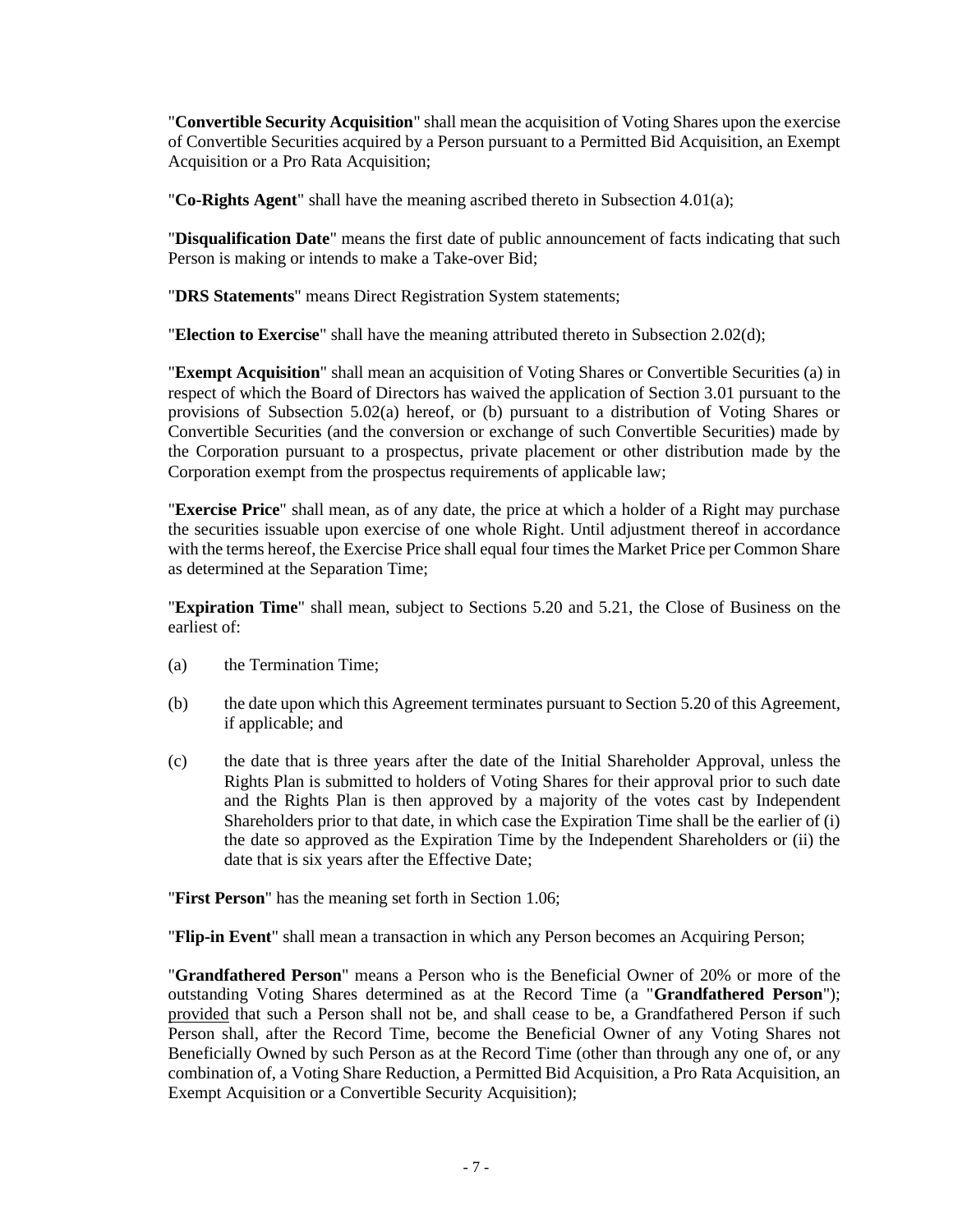"**Independent Shareholders**" shall mean holders of Voting Shares other than Voting Shares Beneficially Owned by: (A) an Acquiring Person; (B) an Offeror, other than a Person described in any one or more of paragraphs (i) through (v) of Clause (f) of the definition of "Beneficial Owner"; (C) any Associate or Affiliate of such Acquiring Person or Offeror; (D) any Person acting jointly or in concert with such Acquiring Person or Offeror; and (E) any employee benefit plan, stock purchase plan, deferred profit sharing plan and any other similar plan or trust for the benefit of employees of the Corporation or a Subsidiary of the Corporation, unless the beneficiaries of the plan or trust direct the manner in which the Voting Shares are to be voted or direct whether the Voting Shares are to be tendered to a Take-over Bid;

"**Initial Shareholder Approval**" has the meaning set out in Section 5.20 of this Agreement;

"**Market Price**" per security of any securities on any date of determination shall mean the average of the daily closing prices per security of such securities (determined as described below) on each of the 20 consecutive Trading Days ending on the Trading Day immediately preceding such date; provided that if an event of a type analogous to any of the events described in Section 2.03 hereof shall have caused the closing prices used to determine the Market Price on any such Trading Day not to be fully comparable with the closing price on such date of determination (or, if the date of determination is not a Trading Day, on the immediately preceding Trading Day), each such closing price so used shall be appropriately adjusted in a manner analogous to the applicable adjustment provided for in Section 2.03 hereof in order to make it fully comparable with the closing price on such date of determination (or, if the date of determination is not a Trading Day, on the immediately preceding Trading Day). The closing price per security of any securities on any date shall be:

- (a) the closing board lot sale price or, in case no such sale takes place on such date, the average of the closing bid and asked prices for each such security on such date as reported by the principal stock exchange in Canada on which such securities are listed or admitted to trading;
- (b) if for any reason none of such prices described in (a) above is available for such day or the securities are not listed or admitted to trading on a Canadian stock exchange, the last sale price or, if such price is not available, the average of the closing bid and asked prices, for each such security on such date as reported by such other securities exchange on which such securities are listed or admitted to trading;
- (c) if for any reason none of such prices described in (b) above is available for such day or the securities are not listed or admitted to trading on a Canadian stock exchange or other securities exchange, the last sale price, or if no sale takes place, the average of the high bid and low asked prices for each such security on such date in the over-the-counter market, as quoted by any reporting system then in use (as determined by the Board of Directors); or
- (d) if for any such date none of such prices described in (c) above is available or the securities are not listed or admitted to trading on a Canadian stock exchange or any other securities exchange and are not quoted by any such reporting system, the average of the closing bid and asked prices for such date as furnished by a professional market maker making a market in the securities selected in good faith by the Board of Directors,

provided that if on any such date none of such prices is available, the closing price per security of such securities on such date shall mean the fair value per security of such securities on such date as determined in good faith by a securities advisory firm selected by the Board of Directors in good faith. The Market Price shall be expressed in Canadian dollars and, if initially determined in respect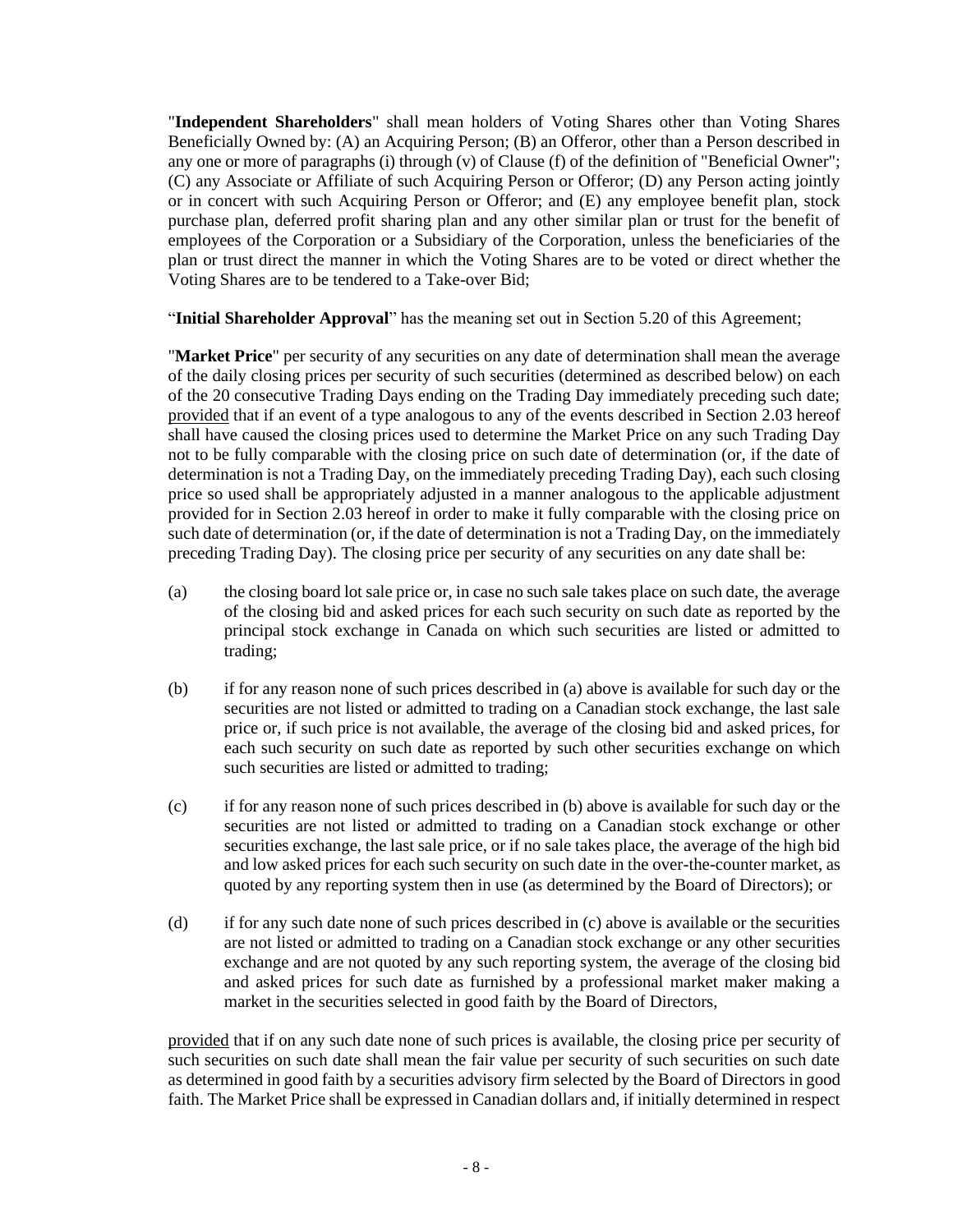of any day forming part of the 20 consecutive Trading Day period in question in another currency, such amount shall be translated into Canadian dollars on such date at the Canadian Dollar Equivalent thereof;

"**Nominee**" shall have the meaning ascribed thereto in Subsection 2.02(c);

"**OBCA**" shall mean the *Business Corporations Act* (Ontario), as amended, and the regulations made thereunder and any comparable or successor laws or regulations thereto;

#### "**Offer to Acquire**" shall include:

- (a) an offer to purchase, a public announcement of an intention to make an offer to purchase, or a solicitation of an offer to sell, Voting Shares, and
- (b) an acceptance of an offer to sell Voting Shares, whether or not such offer to sell has been solicited,

or any combination thereof, and the Person accepting an offer to sell shall be deemed to be making an Offer to Acquire to the Person that made the offer to sell;

"**Offeror**" shall mean a Person who has announced an intention to make or who has made a Takeover Bid;

"**Permitted Bid**" means a Take-over Bid which is made by means of a take-over bid circular and which also complies with the following additional provisions:

- (a) the Take-over Bid complies with the requirements of *National Instrument 62-104-Takeover Bids and Issuer Bids* (to the extent the foregoing is applicable and then in force);
- (b) the Take-over Bid is made to all holders of Voting Shares as registered on the books of the Corporation, other than the Offeror, for all Voting Shares held by them;
- (c) the Take-over Bid contains, and the take-up and payment for securities tendered or deposited thereunder is subject to, an irrevocable and unqualified condition that no Voting Shares shall be taken up or paid for pursuant to the Take-over Bid prior to the close of business on the date which is not less than 60 days after the date of the Take-over Bid, and then only if at such date more than 50% of the Voting Shares held by Independent Shareholders shall have been deposited or tendered pursuant to the Take-over Bid and not withdrawn;
- (d) the Take-over Bid contains an irrevocable and unqualified provision that, unless the Takeover Bid is withdrawn, Voting Shares may be deposited pursuant to such Take-over Bid at any time during the period of time between the date of the Take-over Bid and the date on which the Voting Shares subject to the Take-over Bid may be taken up and paid for and that any Voting Shares deposited pursuant to the Take-over Bid may be withdrawn until taken up and paid for; and
- (e) the Take-over Bid contains an irrevocable and unqualified provision that if, on the date on which Voting Shares may be taken up and paid for, more than 50% of the Voting Shares held by Independent Shareholders shall have been deposited or tendered pursuant to the Take-over Bid and not withdrawn, the Offeror will make a public announcement of that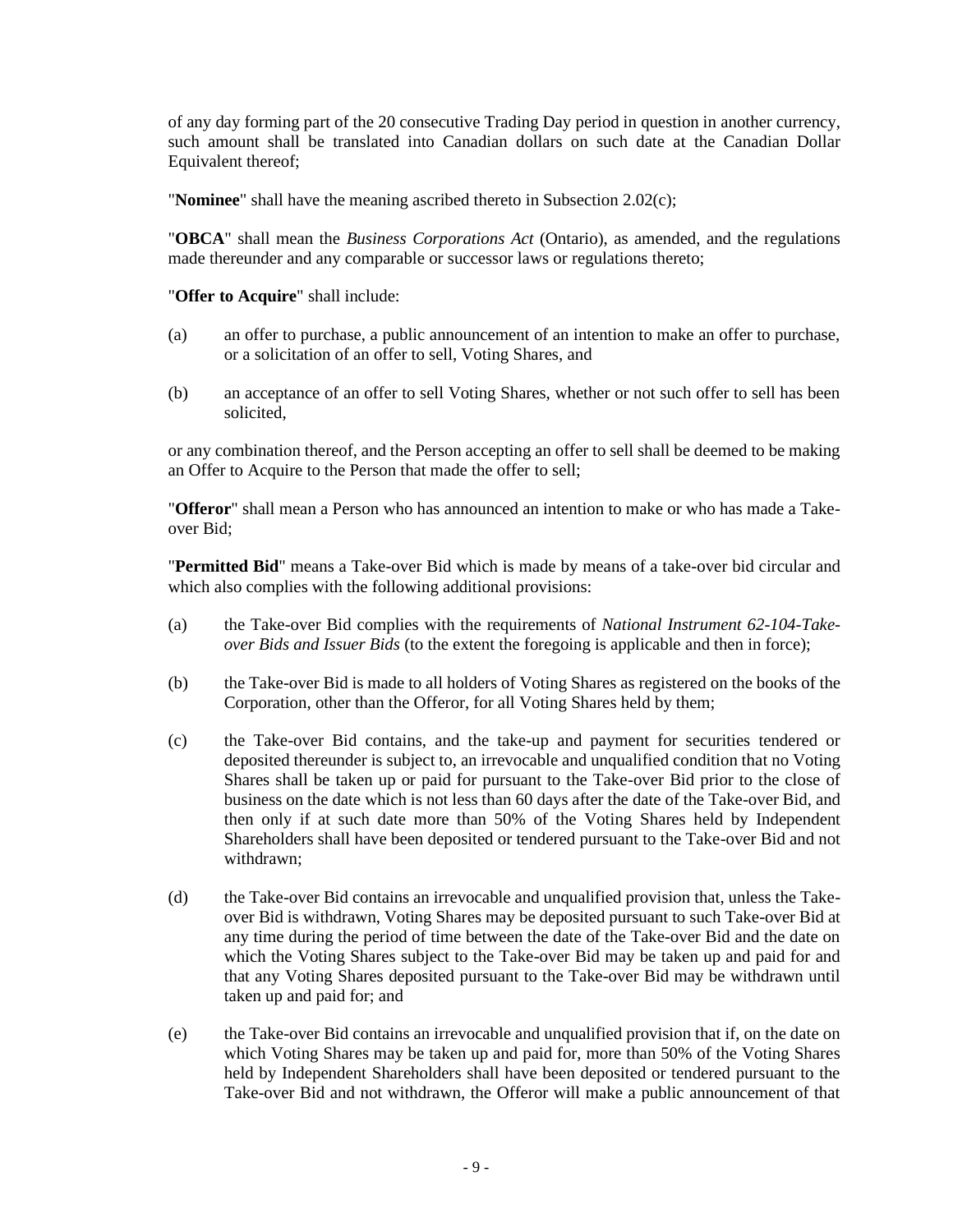fact and the Take-over Bid will remain open for deposits and tenders of Voting Shares for not less than 10 Business Days from the date of such public announcement;

"**Permitted Bid Acquisition**" means an acquisition of Voting Shares pursuant to a Permitted Bid or a Competing Permitted Bid;

"**Person**" shall include any individual, firm, partnership, syndicate, association, trust, trustee, executor, administrator, legal personal representative, government, governmental body or authority, corporation or other incorporated or unincorporated organization;

"**Pro Rata Acquisition**" shall mean an acquisition by a Person of Voting Shares or Convertible Securities (a) as a result of a stock dividend, a stock split or other event pursuant to which such Person receives or acquires Voting Shares or Convertible Securities on the same pro rata basis as all other holders of Voting Shares of the same class or series of the Corporation, or (b) pursuant to a regular dividend reinvestment or other plan of the Corporation made available by the Corporation to the holders of Voting Shares where such plan permits the holder to direct that the dividends paid in respect of such Voting Shares be applied to the purchase from the Corporation of further securities of the Corporation, or (c) pursuant to the receipt and/or exercise of rights (other than the Rights) issued by the Corporation to all of the holders of a series or class of Voting Shares on a pro rata basis to subscribe for or purchase Voting Shares or Convertible Securities, provided that such rights are acquired directly from the Corporation and not from any other Person;

"**Record Time**" shall mean 12:01 a.m. (Toronto time) on the Effective Date;

"**Redemption Price**" shall have the meaning attributed thereto in Section 5.01;

"**Rights**" shall mean the herein described rights to purchase securities pursuant to the terms and subject to the conditions set forth herein;

"**Rights Certificate**" shall mean the certificates representing the Rights after the Separation Time which shall be substantially in the form attached hereto as Exhibit A or such other form as the Corporation and the Rights Agent may agree;

"**Rights Register**" shall have the meaning ascribed thereto in Subsection 2.06(a);

"**Securities Act (Ontario)**" shall mean the *Securities Act* (Ontario), as amended, and the regulations made thereunder and any comparable or successor laws or regulations thereto;

"**Separation Time**" shall mean, subject to Section 5.02, the Close of Business on the tenth  $(10<sup>th</sup>)$ Business Day after the earlier of: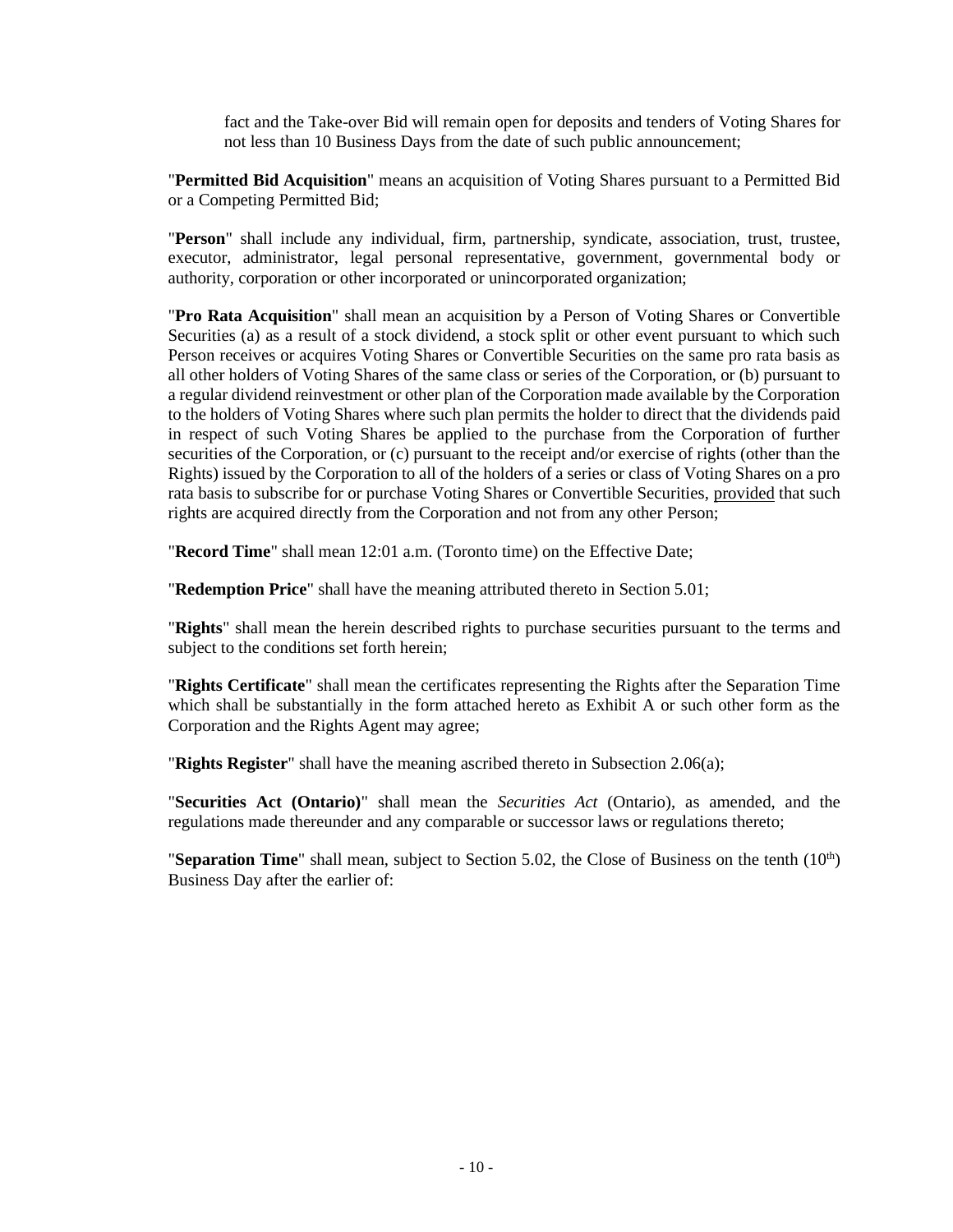- (a) the Stock Acquisition Date; and
- (b) the date of the commencement of, or first public announcement of the intent of any Person, (other than the Corporation or any Subsidiary of the Corporation) to commence a Takeover Bid (other than a Permitted Bid or a Competing Permitted Bid),

or such later time as may be determined by the Board of Directors in good faith, provided that if the foregoing results in a Separation Time being prior to the Record Time, the Separation Time shall be the Record Time and provided further that if any Take-over Bid referred to in Clause (b) of this definition expires, is cancelled, terminated or otherwise withdrawn prior to the Separation Time, such Take-Over Bid shall be deemed, for the purposes of this definition, never to have been made;

"**Stock Acquisition Date**" shall mean the first date of public announcement (which, for purposes of this definition, shall include, without limitation, a report filed pursuant to Section 101 of the *Securities Act* (Ontario) or Section 13(d) of the *United States Securities Exchange Act of 1934*, as amended) by the Corporation or a Person of facts indicating that a Person has become an Acquiring Person;

"**Subsequent Grandfathered Person**" shall mean a Person who, after the Record Time, acquires all of the Voting Shares Beneficially Owned by a Grandfathered Person, provided that:

- (a) such Person does not Beneficially Own any other Voting Shares at the time of such acquisition; and
- (b) such transaction is completed in compliance with applicable securities laws;

"**Subsidiary**": a body corporate is a Subsidiary of another body corporate if:

- (a) it is controlled by (i) that other, or (ii) that other and one or more bodies corporate, each of which is controlled by that other, or (iii) two or more bodies corporate, each of which is controlled by that other, or
- (b) it is a Subsidiary of a body corporate that is that other's Subsidiary;

"**Take-over Bid**" means an Offer to Acquire Voting Shares or Convertible Securities (or both) if, assuming that the Voting Shares or Convertible Securities that are the subject of the Offer to Acquire are acquired at the date of such Offer to Acquire by the Person making such Offer to Acquire, the Voting Shares Beneficially Owned by the Person making the Offer to Acquire would constitute, in the aggregate, 20% or more of the Voting Shares of the Corporation then outstanding;

"**Termination Time**" shall mean the time at which the right to exercise Rights shall terminate pursuant to Subsection 5.01 (d) hereof;

"**Trading Day**" when used with respect to any securities, shall mean a day on which the principal Canadian securities exchange on which such securities are listed or admitted to trading is open for the transaction of business or, if the securities are not listed or admitted to trading on any Canadian securities exchange, a Business Day;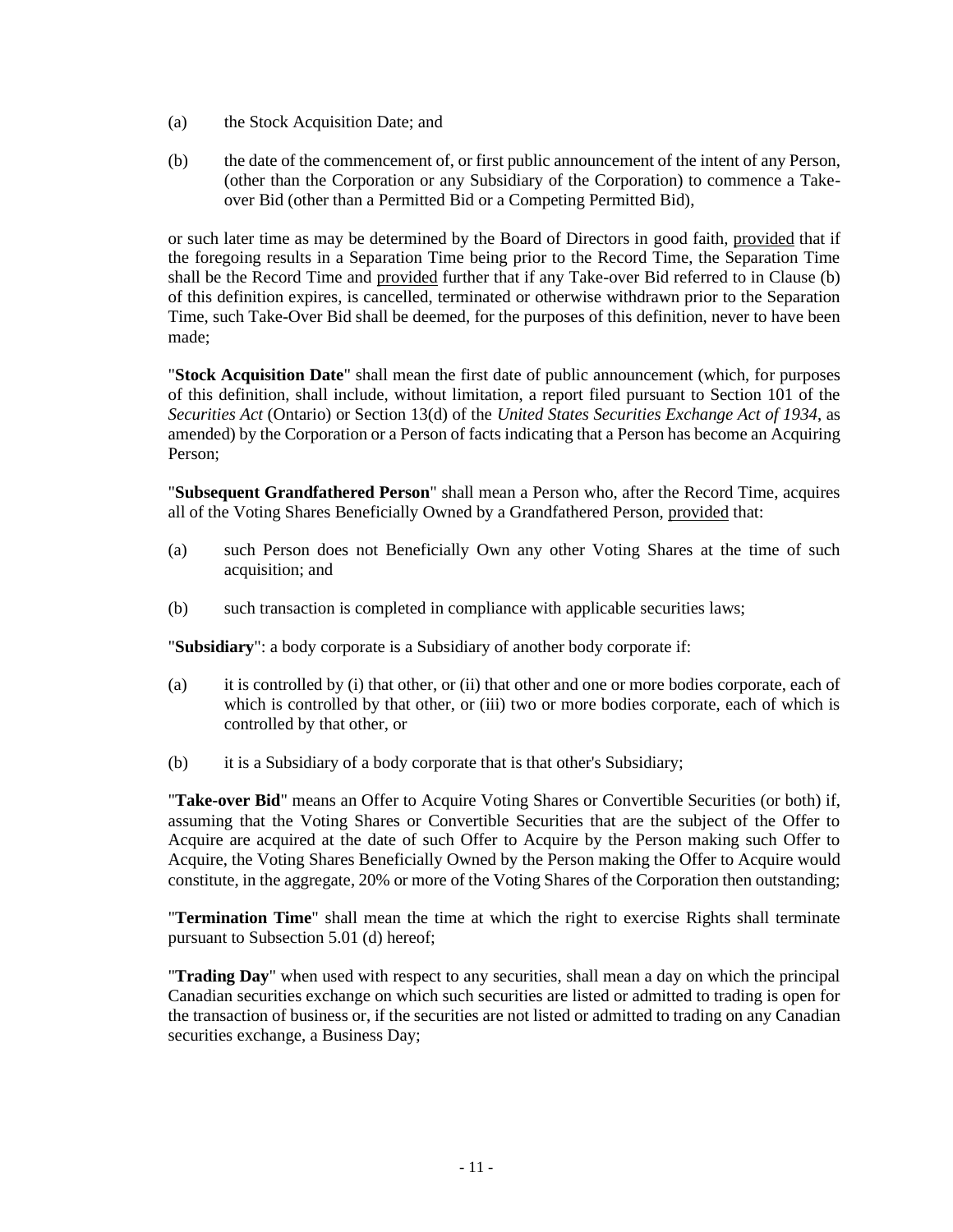"**Voting Share Reduction**" means an acquisition or a redemption of Voting Shares by the Corporation or a Subsidiary of the Corporation; and

"**Voting Shares**" shall mean collectively the Common Shares of the Corporation and any other shares in the capital stock or voting interests of the Corporation entitled to vote generally in the election of directors.

### **1.02 Currency**

All sums of money which are referred to in this Agreement are expressed in lawful money of Canada, unless otherwise specified.

### **1.03 Number and Gender**

Wherever the context so requires, terms used herein importing the singular number only shall include the plural and vice versa and words importing any one gender shall include all others.

### **1.04 Descriptive Headings and References**

Descriptive headings and the Table of Contents appear herein for convenience of reference only and shall not affect the meaning or construction of any of the provisions hereof. All references to Articles, Sections, Subsections, Clauses and Exhibits are to the articles, sections, subsections, clauses and exhibits forming part of this Agreement. The words "hereto", "herein", "hereof', "hereunder", "this Agreement" and similar expressions refer to this Agreement including the Exhibits, as the same may be amended, modified or supplemented from time to time.

### **1.05 Calculation of Beneficial Ownership of Outstanding Voting Shares**

(a) For the purposes of this Agreement, in determining the percentage of the outstanding Voting Shares of the Corporation with respect to which a Person is or is deemed to be the Beneficial Owner, all unissued Voting Shares of the Corporation of which such Person is deemed to be the Beneficial Owner shall be deemed to be outstanding.

(b) For the purposes of this Agreement, the percentage of Voting Shares Beneficially Owned by any Person shall be and be deemed to be the product determined by the formula:

### 100 x A B

where

- $A =$  the number of votes for the election of all directors generally attaching to the Voting Shares Beneficially Owned by such Person; and
- $B =$  the number of votes for the election of all directors generally attaching to all outstanding Voting Shares.

### **1.06 Acting Jointly or in Concert**

For purposes of this Agreement, it is a question of fact as to whether a Person is "**acting jointly or in concert**" with another Person and, without limiting the generality of the foregoing, the following shall be deemed to be acting jointly or in concert with a Person (the "**First Person**"):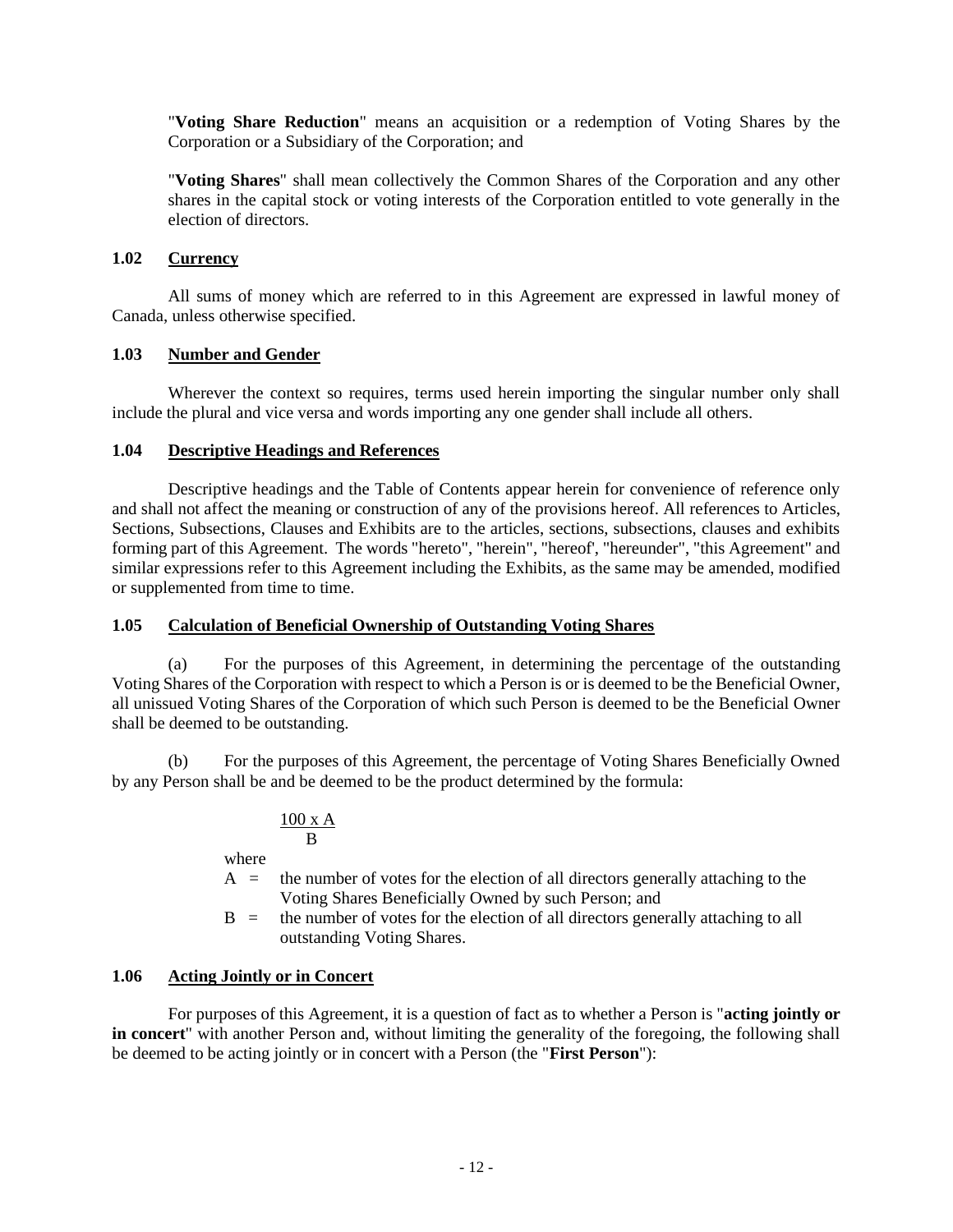- (a) every Person who has any agreement, arrangement, commitment or understanding (whether formal or informal and whether or not in writing) with the First Person, any Associate or Affiliate of the First Person or any other Person acting jointly or in concert with the First Person, for the purpose of acquiring or Offering to Acquire any Voting Shares or Convertible Securities of the Corporation (other than customary agreements with and between underwriters or banking group or selling group members with respect to a distribution of securities and other than pledges of securities in the ordinary course of the pledgee's business), including, without limitation, anyone or more of, or any combination of, (i) a put, call, option, forward sale or purchase or other right or obligation relating to the sale or disposition of any Voting Shares of the Corporation to the First Person, any Associate or Affiliate of the First Person or any other Person acting jointly or in concert with the First Person (whether settled by delivery of securities, cash or a combination thereof), (ii) any security the value of which varies with the value of Voting Shares of the Corporation, or (iii) any agreement, arrangement, commitment or understanding (whether formal or informal and whether or not in writing) pursuant to which all or substantially all of the economic or market risk underlying a Voting Share of the Corporation, directly or indirectly, is transferred to, or assumed by, the First Person, any Associate or Affiliate of the First Person or any other Person acting jointly or in concert with the First Person;
- (b) every Person who has any agreement, arrangement, commitment or understanding (whether formal or informal and whether or not in writing) with the First Person, any Associate or Affiliate of the First Person or any other Person acting jointly or in concert with the First Person, for the purpose or with the intention of exercising jointly or in concert with the First Person, any Associate or Affiliate of the First Person or any other Person acting jointly or in concert with the First Person, any voting rights attaching to any securities of the Corporation where as a result of such agreement, arrangement or understanding, any Person, whether alone or together with any of such Person's Affiliates or Associates or any other Person with whom such Person or any of such Person's Affiliates or Associates is acting jointly or in concert, is in a position to exercise *de juré* or *de facto* control of the Corporation; and
- (c) every Person who has any agreement, arrangement, commitment or understanding (whether formal or informal and whether or not in writing) with the First Person, any Associate or Affiliate of the First Person or any other Person acting jointly or in concert with the First Person, for the purpose of selling, offering to sell, acquiring or offering to acquire any business, asset, subsidiary or investee company of the Corporation through any one transaction or series of transactions where the value of business, asset, subsidiary or investee company to be acquired represents more than 10% of the acquiring company or more than 20% of the offering or acquired company, it being understood that the Board of Directors of the Corporation will be entitled to seek and rely upon the advice of a nationally or internationally recognized investment dealer or investment banker with respect to the calculations contemplated in this paragraph.

Notwithstanding the foregoing and for greater certainty, the phrase "**acting jointly or in concert**" shall not include conduct consisting solely of:

(d) voting or directing the vote of securities of the Corporation pursuant to a revocable proxy given in response to a particular proxy solicitation (other than a proxy solicitation initiated by an Offeror or any Associate or Affiliate of an Offeror or any other Person acting jointly or in concert with an Offeror); or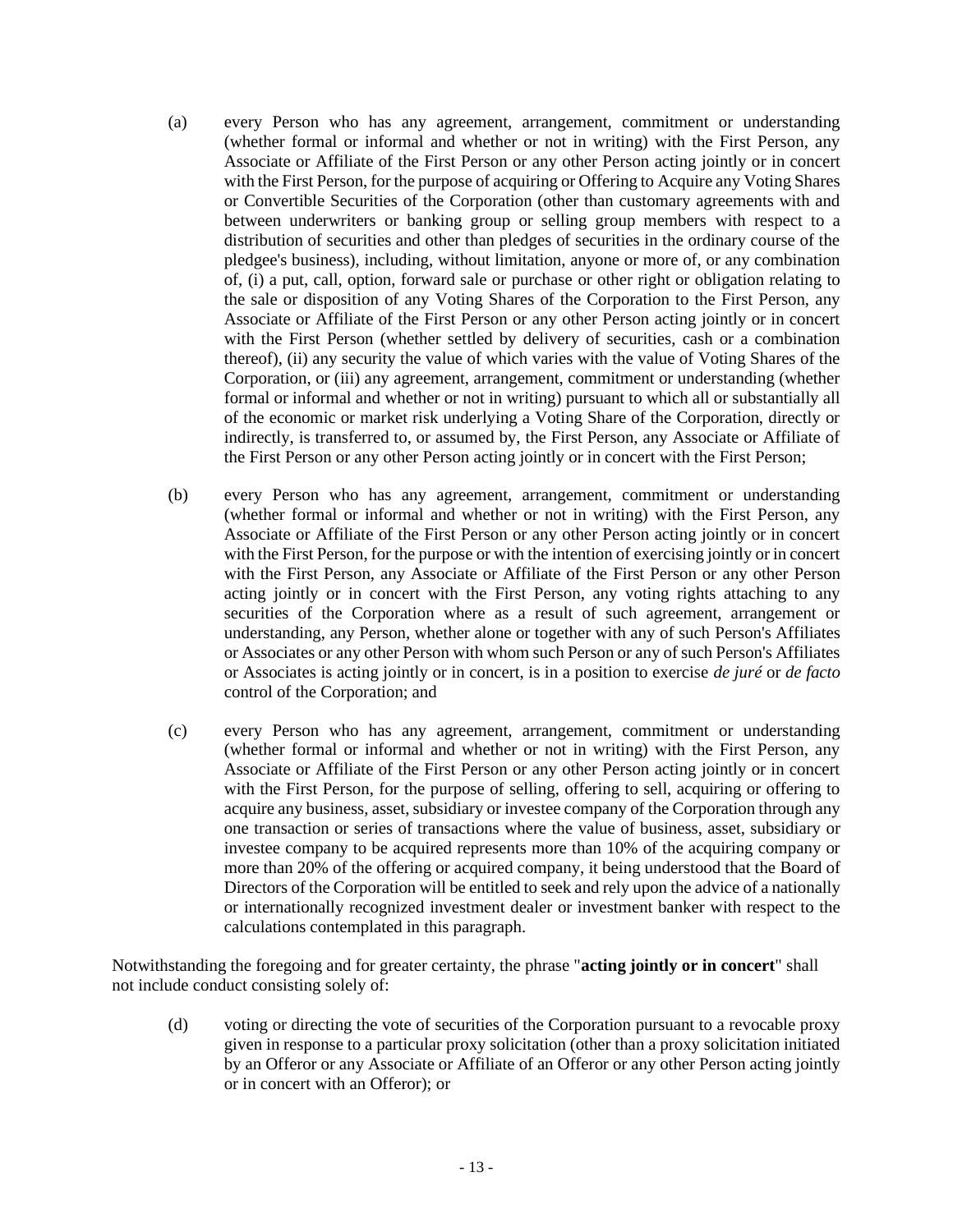(e) voting or directing the vote of securities of the Corporation in connection with or in order to participate in a particular proxy solicitation (other than a proxy solicitation initiated by an Offeror or any Associate or Affiliate of an Offeror or any other Person acting jointly or in concert with an Offeror).

### **ARTICLE 2: THE RIGHTS**

#### **2.01 Evidence Of Holding Of Rights**

(a) Common Share certificates and DRS Statements which are issued after the Record Date but prior to the earlier of the Separation Time and the Expiration Time shall evidence one Right for each Common Share represented thereby and shall have impressed on, printed on, written on or otherwise affixed to them a legend, substantially in the following form:

> UNTIL THE EARLIER OF THE SEPARATION TIME AND THE EXPIRATION TIME (AS SUCH TERMS ARE DEFINED IN THE SHAREHOLDER RIGHTS PLAN AGREEMENT REFERRED TO BELOW), THIS CERTIFICATE ALSO EVIDENCES AND ENTITLES THE HOLDER HEREOF TO CERTAIN RIGHTS AS SET FORTH IN THE SHAREHOLDER RIGHTS PLAN AGREEMENT DATED AS OF FEBRUARY 3, 2022, AS AMENDED FROM TIME TO TIME (THE "RIGHTS AGREEMENT"), BETWEEN NOBLE MINERAL EXPLORATION INC. (THE "CORPORATION") AND TSX TRUST COMPANY, AS RIGHTS AGENT, THE TERMS OF WHICH ARE HEREBY INCORPORATED HEREIN BY REFERENCE AND A COPY OF WHICH IS ON FILE AND MAY BE INSPECTED DURING NORMAL BUSINESS HOURS AT THE PRINCIPAL EXECUTIVE OFFICE OF THE CORPORATION. UNDER CERTAIN CIRCUMSTANCES, AS SET FORTH IN THE RIGHTS AGREEMENT, SUCH RIGHTS MAY BE AMENDED OR REDEEMED, MAY EXPIRE, OR MAY BECOME VOID (IF, IN CERTAIN CASES, THEY ARE "BENEFICIALLY OWNED" BY AN "ACQUIRING PERSON", AS SUCH TERMS ARE DEFINED IN THE RIGHTS AGREEMENT OR A TRANSFEREE THEREOF), OR MAY BE EVIDENCED BY SEPARATE CERTIFICATES AND MAY NO LONGER BE EVIDENCED BY THIS CERTIFICATE. THE CORPORATION WILL MAIL OR ARRANGE FOR THE MAILING OF A COPY OF THE RIGHTS AGREEMENT TO THE HOLDER OF THIS CERTIFICATE WITHOUT CHARGE PROMPTLY AFTER THE RECEIPT OF A WRITTEN REQUEST THEREFOR.

Certificates and DRS Statements representing Common Shares that are issued and outstanding at the Record Time shall evidence one Right for each Common Share evidenced thereby, notwithstanding the absence of the foregoing legend, until the earlier of the Separation Time and the Expiration Time.

(b) Registered holders of Common Shares who have not received a share certificate or DRS Statement and are entitled to do so on the earlier of the Separation Time and the Expiration Time shall be entitled to Rights as if such certificates or DRS Statements had been issued and such Rights shall for all purposes hereof be evidenced by the corresponding entries on the Corporation's securities register for Common Shares.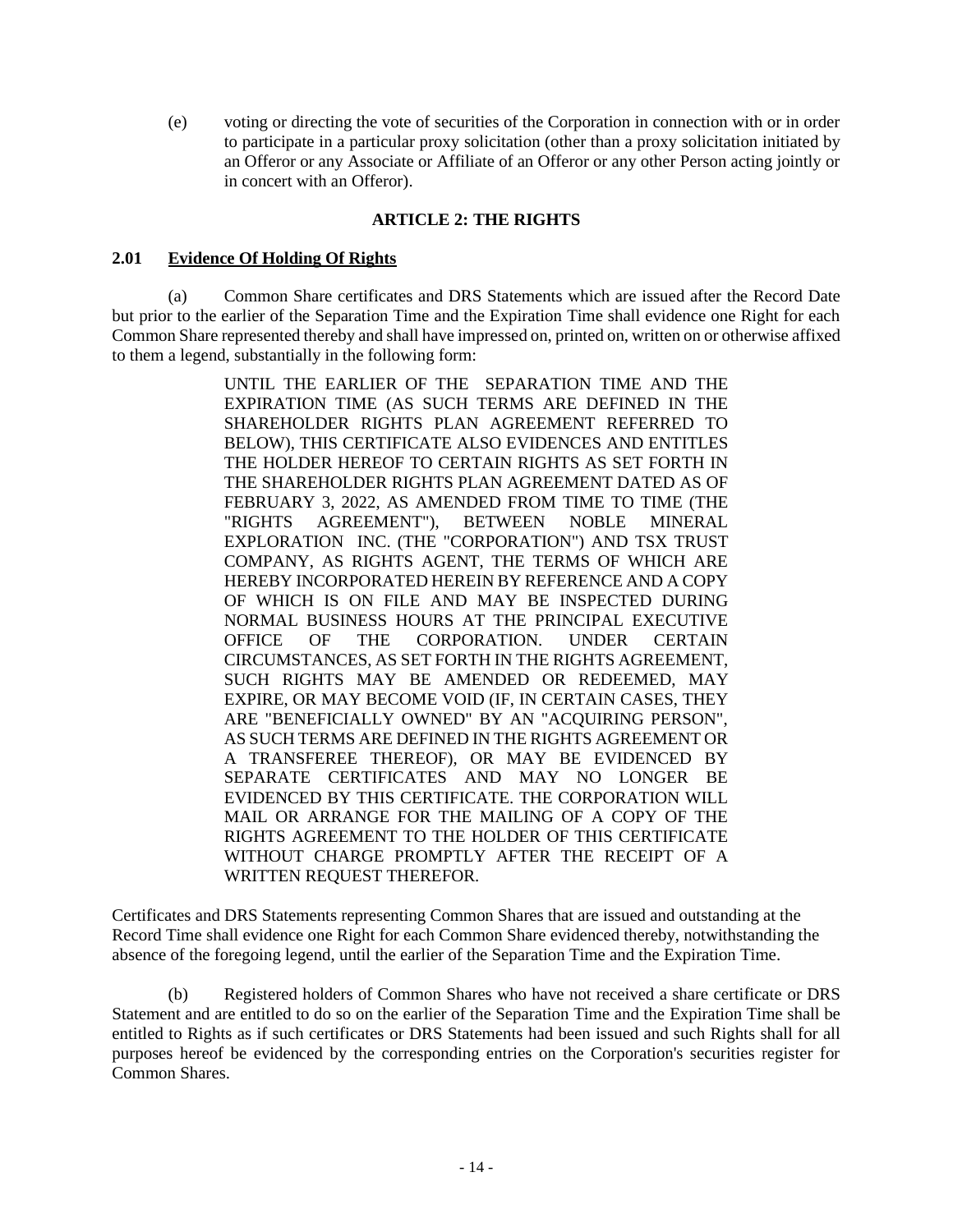### **2.02 Initial Exercise Price; Exercise of Rights; Detachment Of Rights**

(a) Subject to adjustment as herein set forth, each Right will entitle the holder thereof, from and after the Separation Time and prior to the Expiration Time, to purchase, for the Exercise Price, one Common Share (which Exercise Price and number of Common Shares are subject to adjustment as set forth herein). Notwithstanding any other provision of this Agreement, any Rights Beneficially Owned by the Corporation or any of its Subsidiaries shall be void.

- (b) Until the Separation Time,
	- (i) the Rights shall not be exercisable and no Right may be exercised, and

(ii) for administrative purposes, each Right will be evidenced by the certificate or DRS Statement for the associated Common Share registered in the name of the holder thereof (which certificate shall be deemed to represent a Rights Certificate) and will be transferable only together with, and will be transferred by a transfer of, such associated Common Share.

(c) From and after the Separation Time and prior to the Expiration Time, the Rights may be exercised and the registration and transfer of the Rights shall be separate from and independent of Common Shares. Promptly following the Separation Time, the Corporation will prepare and the Rights Agent will mail to each holder of record of Common Shares as of the Separation Time or, in the case of the conversion or exercise of conversion rights, exchange rights, share purchase rights (other than Rights), warrants or options into Common Shares after the Separation Time and prior to the Close of Business on the tenth  $(10<sup>th</sup>)$ Business Day following the exchange or exercise, the Rights Agent will mail to each holder of record so converting, exchanging or exercising (other than an Acquiring Person and, in respect of any Rights Beneficially Owned by such Acquiring Person which are not held of record by such Acquiring Person, the holder of record of such Rights (a "**Nominee**"), at such holder's address as shown by the records of the Corporation (the Corporation hereby agreeing to furnish copies of such records to the Rights Agent for this purpose),

> (i) a Rights Certificate, in substantially the form set out in Exhibit A hereto, appropriately completed, representing the number of Rights held by such holder at the Separation Time and having such marks of identification or designation and such legends, summaries or endorsements printed thereon as the Corporation may deem appropriate and as are not inconsistent with the provisions of this Agreement, or as may be required to comply with any law or with any rule or regulation or judicial or administrative order made pursuant thereto or with any rule or regulation of any self-regulatory organization, stock exchange or quotation system on which the Rights may from time to time be listed or traded, or to conform to standard usage, and

(ii) a disclosure statement prepared by the Corporation describing the Rights;

provided that a Nominee shall be sent the materials provided for in Clauses (i) and (ii) in respect of all Common Shares held of record by it which are not Beneficially Owned by an Acquiring Person.

(d) Rights may be exercised in whole or in part on any Business Day after the Separation Time and prior to the Expiration Time by submitting to the Rights Agent at its office in the City of Toronto or at any other office of the Rights Agent in the cities designated (with the approval of the Rights Agent) from time to time for that purpose by the Corporation:

- (i) the Rights Certificate evidencing such Rights;
- (ii) an election to exercise such Rights (an "**Election to Exercise**") substantially in the form attached to the Rights Certificate appropriately completed and duly executed by the holder or his executors or administrators or other personal representatives or his or their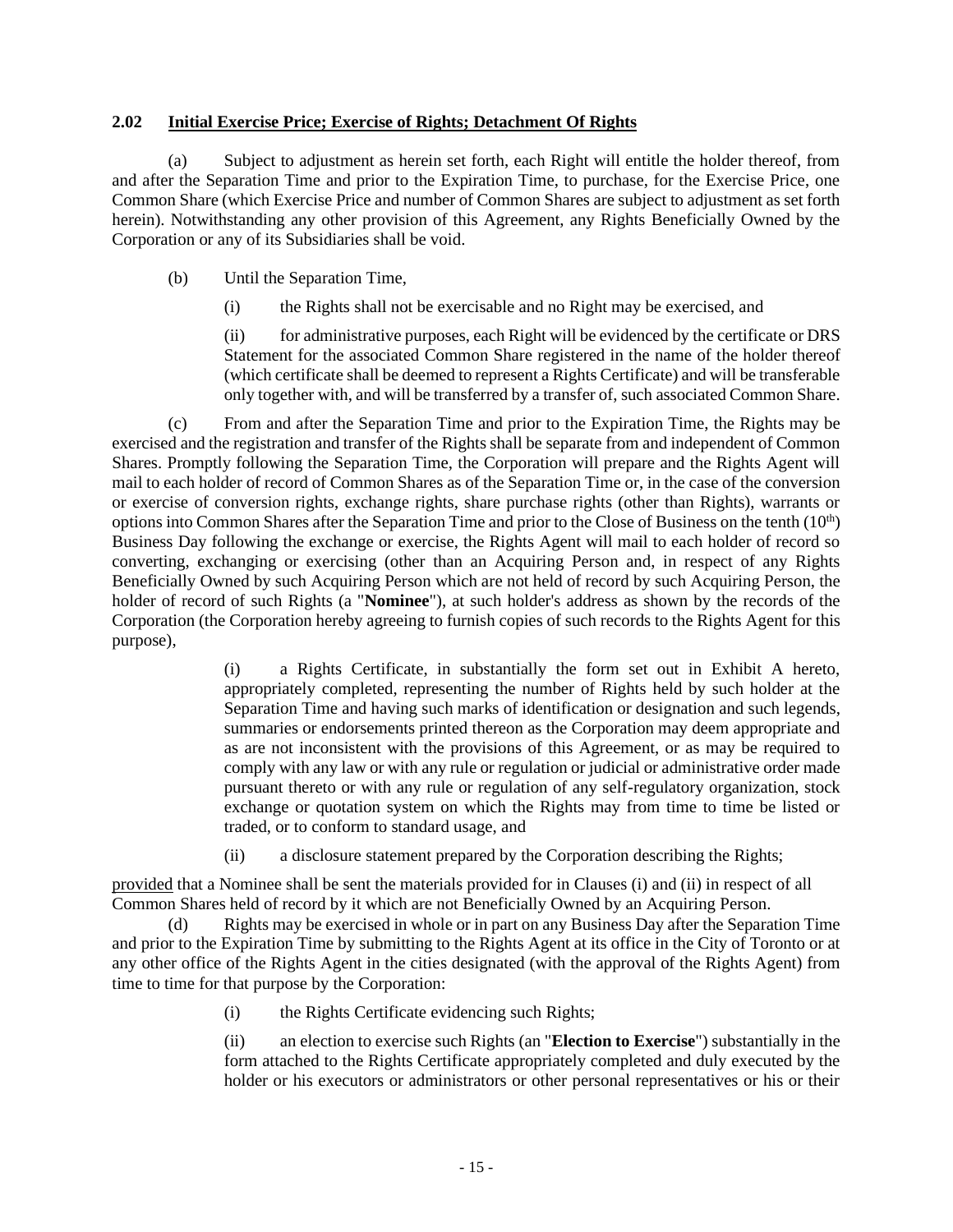legal attorney duly appointed by an instrument in writing in form and executed in a manner satisfactory to the Rights Agent; and

(iii) payment by certified cheque or money order payable to the order of the Corporation, of a sum equal to the Exercise Price multiplied by the number of Rights being exercised and a sum sufficient to cover any transfer tax or charge which may be payable in respect of the transfer or delivery of Rights Certificates or the issuance or delivery of certificates for Common Shares in a name other than that of the holder of the Rights being exercised.

(e) Upon receipt of a Rights Certificate, with an Election to Exercise appropriately completed and duly executed which does not indicate that such Right is null and void as provided by Subsection 3.01(b), accompanied by payment as set forth in Subsection 2.02(d)(iii), the Rights Agent (unless otherwise instructed in writing by the Corporation in the event that the Corporation is of the opinion that the Rights cannot be exercised in accordance with this Agreement) will thereupon promptly:

> (i) requisition from the transfer agent for the Corporation's Common Shares certificates for the number of Common Shares to be purchased (the Corporation hereby irrevocably agreeing to authorize its transfer agent to comply with all such requisitions);

> (ii) after receipt of any certificates referred to in Subsection 2.02 $(e)(i)$ , deliver such certificates to or upon the order of the registered holder of such Rights Certificate, registered in such name or names as may be designated by such holder;

> (iii) when appropriate, requisition from the Corporation the amount of cash to be paid in lieu of issuing fractional Common Shares;

> (iv) after receipt, deliver such cash referred to in Subsection  $2.02(e)$ (iii) to or to the order of the registered holder of the Rights Certificate; and

(v) tender to the Corporation all payments received on exercise of the Rights.

(f) In case the holder of any Rights shall exercise less than all the Rights evidenced by such holder's Rights Certificate, a new Rights Certificate evidencing the Rights remaining unexercised will be issued by the Rights Agent to such holder or to such holder's duly authorized assigns.

(g) The Corporation covenants and agrees that it will:

(i) take all such action as may be necessary and within its power to ensure that all Common Shares delivered upon exercise of Rights shall, at the time of delivery of the certificates representing such Common Shares (subject to payment of the Exercise Price), be duly and validly authorized, issued and delivered as fully paid and non-assessable;

(ii) take all such action as may be necessary and within its power to comply with any applicable requirements of the OBCA, the Securities Act (Ontario) and the securities statute or comparable legislation of each of the other provinces and territories of Canada, and other applicable securities laws and the rules and regulations thereunder, and any other applicable law, rule or regulation, in connection with the issuance and delivery of the Rights Certificates and the issuance of any Common Shares upon exercise of Rights;

(iii) on or before the issuance thereof, use reasonable efforts to cause all Common Shares issued upon exercise of Rights to be listed on The Toronto Stock Exchange and each other stock exchange on which the Common Shares are then listed or admitted to trading at that time; and

(iv) pay when due and payable any and all Canadian federal and provincial transfer taxes (not in the nature of income of withholding taxes) and charges which may be payable in respect of the original issuance or delivery of the Rights Certificates or certificates for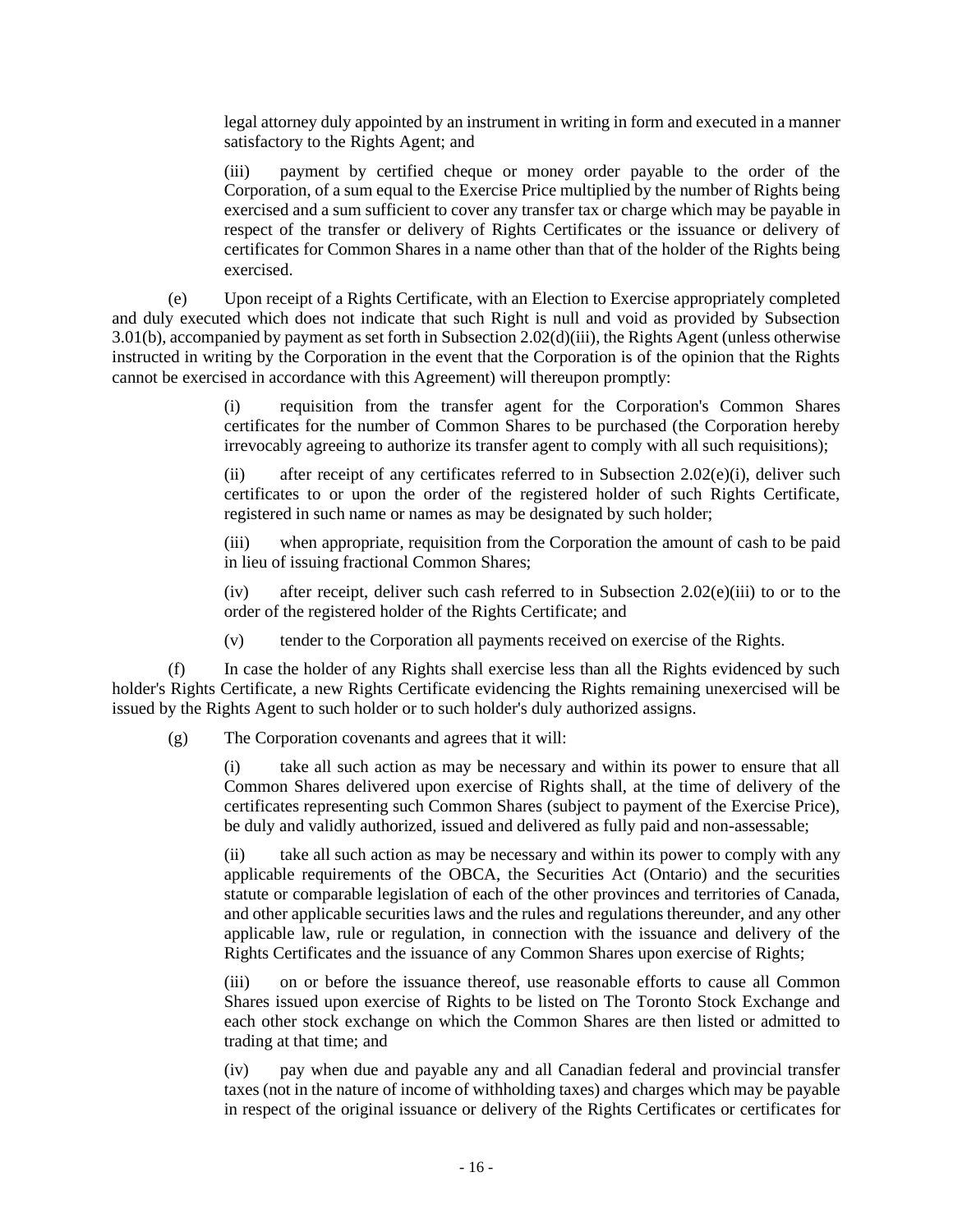Common Shares or registration of the Common Shares in the securities register of the Corporation, provided that the Corporation shall not be required to pay any transfer tax or charge which may be payable in respect of the transfer or delivery of Rights Certificates or the issuance or delivery of certificates for Common Shares or the registration of the Common Shares in the securities register of the Corporation in a name other than that of the holder of the Rights being transferred or exercised.

#### **2.03 Adjustments to Exercise Price; Number of Rights**

(a) The Exercise Price, the number and kind of securities subject to purchase upon exercise of each Right and the number of Rights outstanding are subject to adjustment from time to time as provided in this Section 2.03 and in Subsection 3.01(a).

(b) In the event the Corporation shall at any time after the Record Time and prior to the Expiration Time:

> (i) declare or pay a dividend on the Common Shares of the Corporation payable in Common Shares or Convertible Securities other than pursuant to any dividend reinvestment program;

> (ii) subdivide or change the then outstanding Common Shares into a greater number of Common Shares;

> (iii) consolidate or change the then outstanding Common Shares into a smaller number of Common Shares; or

> (iv) issue any Common Shares, Convertible Securities or other capital stock of the Corporation in respect of, in lieu of, or in exchange for existing Common Shares except as otherwise provided in this Section 2.03;

the Exercise Price in effect at the time of the record date for such dividend or of the effective date of such subdivision, combination or other change, and the number of Common Shares or other securities, as the case may be, issuable on such date, shall be proportionately adjusted so that the holder of any Right exercised after such time shall be entitled to receive, upon payment of the applicable Exercise Price then in effect, the aggregate number of Common Shares or other securities, as the case may be, which, if such Right had been exercised immediately prior to such date and at a time when the share transfer books of the Corporation were open, such holder would have been entitled to receive as a result of such dividend, subdivision, combination or reclassification.

(c) In case the Corporation shall at any time after the Record Time and prior to the Expiration Time fix a record date for the issuance of rights, options or warrants to all holders of Common Shares entitling them to subscribe for or purchase (for a period expiring within 45 calendar days after such record date) Common Shares (or shares having the same rights, privileges and preferences as Common Shares ("**equivalent common shares**") or securities convertible into or exchangeable for or carrying a right to purchase Common Shares or equivalent common shares) at a price per Common Share or per equivalent common share (or if a security convertible into or exchangeable for or carrying a right to purchase Common Shares or equivalent common shares having a conversion, exchange or exercise price per share) less than 90% of the Market Price per Common Share on the second Trading Day immediately preceding such record date, the Exercise Price in respect of the Rights to be in effect after such record date shall be determined by multiplying the Exercise Price in respect of the Rights in effect immediately prior to such record date by a fraction:

> (i) the numerator of which shall be the number of Common Shares outstanding on such record date, plus the number of Common Shares that the aggregate offering price of the total number of Common Shares and/or equivalent common shares so to be offered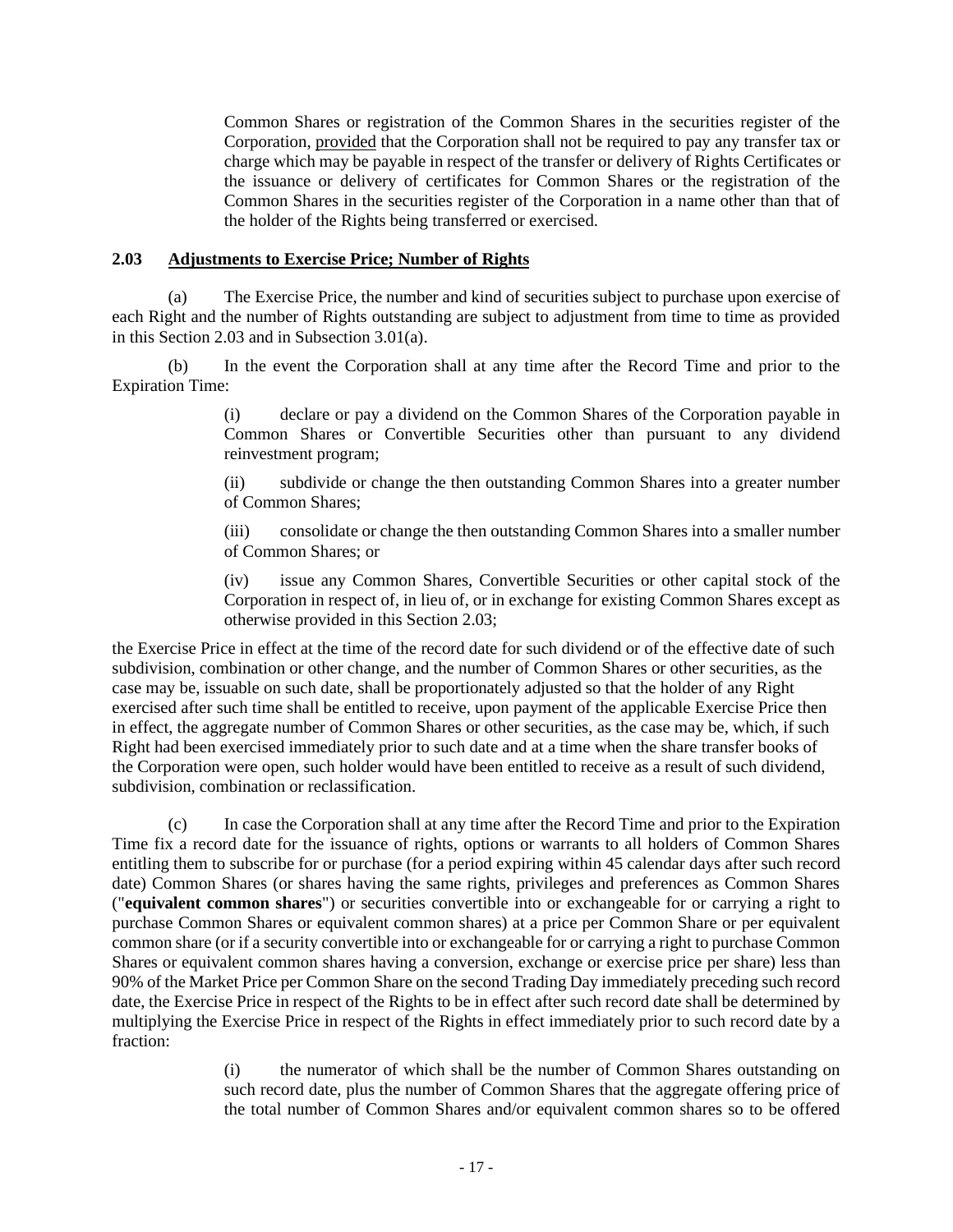(and/or the aggregate initial conversion, exchange or exercise price of the convertible or exchangeable securities or rights so to be offered) would purchase at such Market Price per Common Share; and

(ii) the denominator of which shall be the number of Common Shares outstanding on such record date, plus the number of additional Common Shares and/or equivalent common shares to be offered for subscription or purchase (or into which the convertible or exchangeable securities or rights so to be offered are initially convertible, exchangeable or exercisable).

In case such subscription price may be paid by delivery of consideration, part or all of which may be in a form other than cash, the value of such consideration shall be as determined in good faith by the Board of Directors, whose determination shall be described in a statement filed with the Rights Agent and shall be binding on the Rights Agent and the holders of the Rights. Such adjustment shall be made successively whenever such a record date is fixed and, in the event that such rights, options or warrants are not so issued, the Exercise Price in respect of the Rights shall be re-adjusted to be the Exercise Price which would then be in effect if such record date had not been fixed or to the Exercise Price which would be in effect based on the number of Common Shares, equivalent common shares (or securities convertible into or exchangeable or exercisable for Common Shares or equivalent common shares) actually issued upon the exercise of such rights, options or warrants, as the case may be.

(d) For purposes of this Agreement, the granting of the right to purchase Common Shares (whether from treasury or otherwise) pursuant to a dividend reinvestment plan or any employee benefit, stock option or similar plans shall be deemed not to constitute an issue of rights, options or warrants by the Corporation; provided that, in all such cases, the right to purchase Common Shares is at a price per share of not less than 90% of the then current market price per share (determined as provided in such plans) of the Common Shares.

(e) In case the Corporation shall at any time after the Record Time and prior to the Expiration Time fix a record date for a distribution to all holders of Common Shares (including any such distribution made in connection with a merger in which the Corporation is the continuing corporation) of evidences of indebtedness or assets, including cash (other than a dividend paid in the ordinary course or a dividend paid in Common Shares, but including any dividend payable in securities other than Common Shares), or subscription rights or warrants entitling them to subscribe for or purchase Common Shares (excluding those referred to in Subsection 2.03(c)) at a price per Common Share that is less than ninety (90%) of the Market Price per Common Share on the second Trading Day immediately preceding such record date, the Exercise Price in respect of the Rights to be in effect after such record date shall be determined by multiplying the Exercise Price in respect of the Rights in effect immediately prior to such record date by a fraction: (i) the numerator of which shall be the Market Price per Common Share on such record date, less the fair market value (as determined in good faith by the Board of Directors, whose determination shall be described in a statement filed with the Rights Agent and shall be binding on the Rights Agent and the holders of the Rights), on a per share basis, of the portion of the cash, assets or evidences of indebtedness so to be distributed or of such subscription rights or warrants applicable to a Common Share; and (ii) the denominator of which shall be such Market Price per Common Share. Such adjustments shall be made successively whenever such a record date is fixed and, in the event that such distribution is not so made, the Exercise Price in respect of the Rights shall be adjusted to be the Exercise Price in respect of the Rights which would have been in effect if such record date had not been fixed.

(f) Notwithstanding anything herein to the contrary, no adjustment in an Exercise Price shall be required unless such adjustment would require an increase or decrease of at least 1% in such Exercise Price; provided, however that any adjustments which by reason of this Subsection 2.03(f) are not required to be made shall be carried forward and taken into account in any subsequent adjustment. All calculations under this Section 2.03 shall be made to the nearest cent or to the nearest ten-thousandth of a Common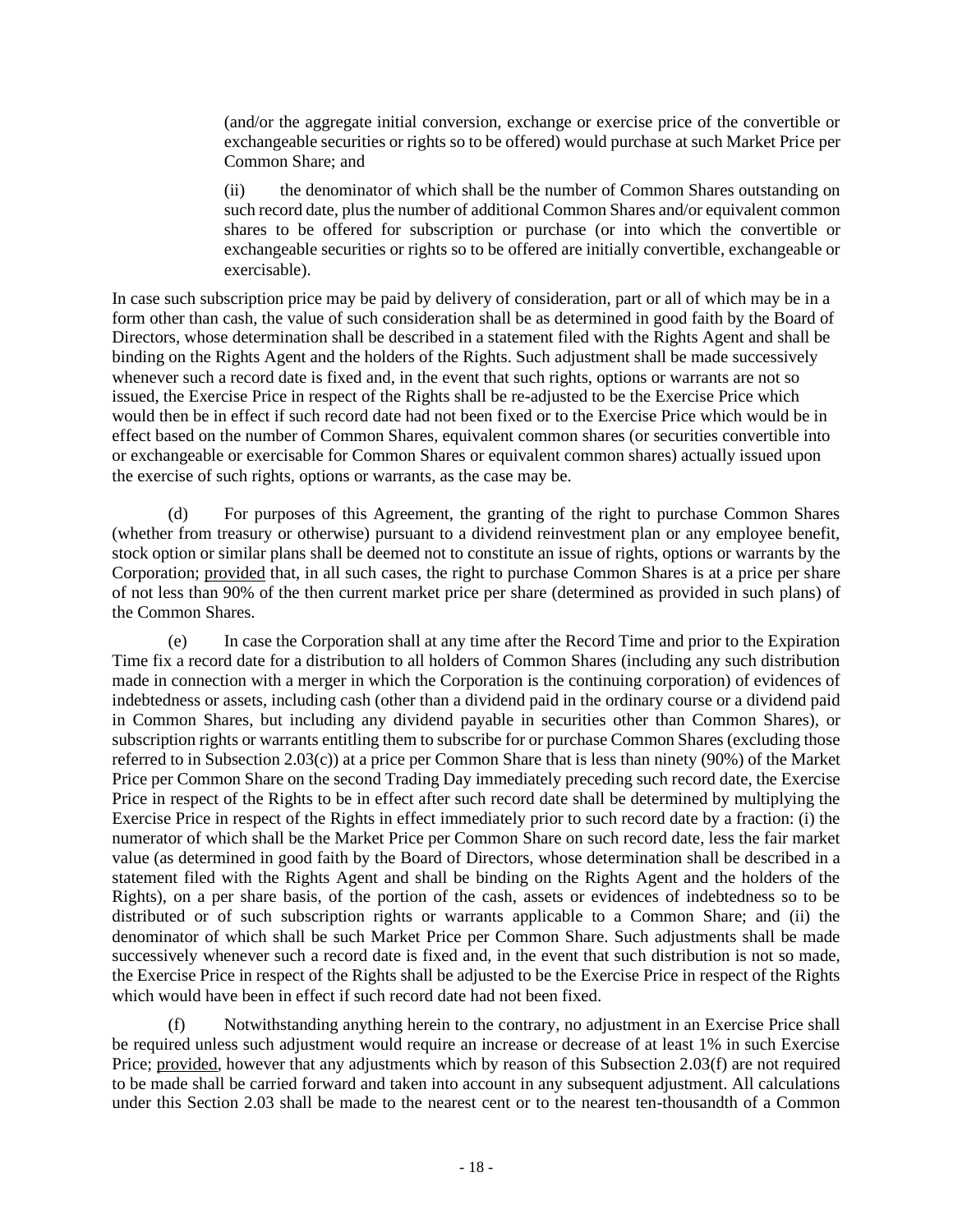Share or other share, as the case may be. Notwithstanding the first sentence of this Subsection 2.03(f), any adjustment required by this Section 2.03 shall be made no later than the Expiration Time.

(g) If as a result of an adjustment made pursuant to this Section 2.03, the holder of any Right thereafter exercised shall become entitled to receive any shares other than Common Shares, thereafter the number of such other shares so receivable upon exercise of any Right and the applicable Exercise Price thereof shall be subject to adjustment from time to time in a manner and on terms as nearly equivalent as is practicable to the provisions with respect to the Common Shares contained in this Section 2.03, and the provisions of this Agreement with respect to the Common Shares shall apply on like terms to any such other shares.

(h) All Rights originally issued by the Corporation subsequent to any adjustment made to an Exercise Price hereunder shall evidence the right to purchase, at the adjusted Exercise Price, the respective number of Common Shares, as the case may be, purchasable from time to time hereunder upon exercise of the Rights immediately prior to such time, all subject to further adjustment as provided herein.

(i) Unless the Corporation shall have exercised its election as provided in Subsection 2.03(j), upon each adjustment of an Exercise Price as a result of the calculations made in Subsections 2.03(c) and 2.03(e), each Right outstanding immediately prior to the making of such adjustment shall thereafter evidence the right to purchase, at the adjusted Exercise Price, that number of Common Shares, as the case may be (calculated to the nearest one ten-thousandth), obtained by:

- (i) multiplying:
	- (A) the number of such Common Shares which would have been issuable upon the exercise of a Right immediately prior to this adjustment; by
	- (B) the relevant Exercise Price in effect immediately prior to such adjustment of the relevant Exercise Price; and

(ii) dividing the product so obtained by the relevant Exercise Price in effect immediately after such adjustment of the relevant Exercise Price.

(j) The Corporation may elect on or after the date of any adjustment of an Exercise Price to adjust the number of Rights, in lieu of any adjustment in the number of Common Shares purchasable upon the exercise of a Right. Each of the Rights outstanding after the adjustment in the number of Rights shall be exercisable for the number of Common Shares for which such a Right was exercisable immediately prior to such adjustment. Each Right held of record prior to such adjustment of the number of Rights shall become that number of Rights (calculated to the nearest one ten-thousandth) obtained by dividing the relevant Exercise Price in effect immediately prior to adjustment of the relevant Exercise Price by the relevant Exercise Price in effect immediately after adjustment of the relevant Exercise Price. The Corporation shall make a public announcement of its election to adjust the number of Rights, indicating the record date for the adjustment, and, if known at the time, the amount of the adjustment to be made. This record date may be the date on which the relevant Exercise Price is adjusted or any day thereafter, but, if the Rights Certificates have been issued, shall be at least 10 days later than the date of the public announcement. If Rights Certificates have been issued, upon each adjustment of the number of Rights pursuant to this Subsection 2.03(j), the Corporation shall, as promptly as is practicable, cause to be distributed to holders of record of Rights Certificates on such record date, Rights Certificates evidencing, subject to Section 5.06, the additional Rights to which such holders shall be entitled as a result of such adjustment, or, at the option of the Corporation, shall cause to be distributed to such holders of record in substitution and replacement for the Rights Certificates held by such holders prior to the date of adjustment, and upon surrender thereof, if required by the Corporation, new Rights Certificates evidencing all the Rights to which such holders shall be entitled after such adjustment. Rights Certificates to be so distributed shall be issued, executed and countersigned in the manner provided for herein and may bear, at the option of the Corporation, the relevant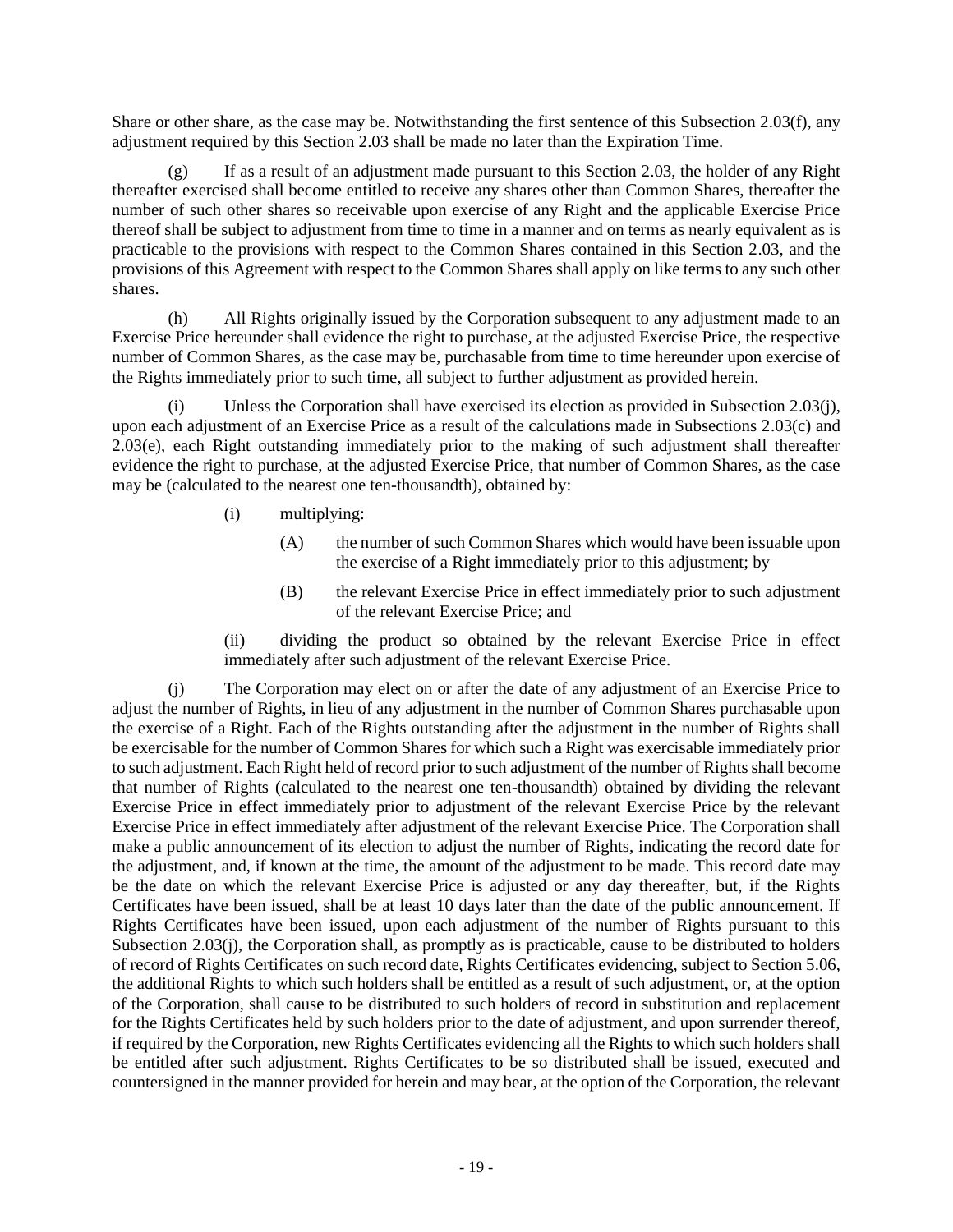adjusted Exercise Price and shall be registered in the names of holders of record of Rights Certificates on the record date specified in the public announcement.

(k) Irrespective of any adjustment or change in an Exercise Price or the number of Common Shares issuable upon the exercise of the Rights, the Rights Certificates theretofore and thereafter issued may continue to express the relevant Exercise Price per Common Share and the number of Common Shares which were expressed in the initial Rights Certificates issued hereunder.

In any case in which this Section 2.03 shall require that an adjustment in an Exercise Price be made effective as of a record date for a specified event, the Corporation may elect to defer, until the occurrence of such event, the issuance to the holder of any Right exercised after such record date of the number of Common Shares and other securities of the Corporation, if any, issuable upon such exercise over and above the number of Common Shares and other securities of the Corporation, if any, issuable upon such exercise on the basis of the relevant Exercise Price in effect prior to such adjustment; provided that the Corporation shall deliver to such holder a due bill or other appropriate instrument evidencing such holder's right to receive such additional Common Shares (fractional or otherwise) or other securities upon the occurrence of the event requiring such adjustment.

(m) Notwithstanding anything in this Section 2.03 to the contrary, the Corporation shall be entitled to make such reductions in each Exercise Price, in addition to those adjustments expressly required by this Section 2.03, as and to the extent that in its good faith judgment the Board of Directors shall determine to be advisable in order that any: (i) consolidation or subdivision of Common Shares; (ii) issuance wholly for cash of any Common Share or Convertible Securities; (iii) stock dividends; or (iv) issuance of rights, options or warrants referred to in this Section 2.03, hereafter made by the Corporation to holders of its Common Shares, shall not be taxable to such shareholders.

(n) The Corporation covenants and agrees that, after the Separation Time, it will not, except as permitted by this Agreement, take (or permit any Subsidiary of the Corporation to take) any action if at the time such action is taken it is reasonably foreseeable that such action will diminish substantially or otherwise eliminate the benefits intended to be afforded by the Rights.

(o) Whenever an adjustment to the Exercise Price or a change in the securities purchasable upon exercise of the Rights is made at any time after the Separation Time pursuant to this Section 2.03, the Corporation shall promptly:

> (i) file with the Rights Agent and with the transfer agent for the Common Shares a certificate specifying the particulars of such adjustment or change; and

> (ii) cause notice of the particulars of such adjustment or change to be given to the holders of the Rights;

provided that failure to file such certificate or cause such notice to be given as aforesaid, or any defect therein, shall not affect the validity of any such adjustment or change.

### **2.04 Date on Which Exercise is Effective**

Each Person in whose name any certificate for Common Shares is issued upon the exercise of Rights shall for all purposes be deemed to have become the holder of record of the Common Shares represented thereby on, and such certificate shall be dated, the date upon which the Rights Certificate evidencing such Rights was duly surrendered in accordance with Subsection 2.02(d) (together with a duly completed Election to Exercise) and payment of the Exercise Price for such Rights (and any applicable transfer taxes and other governmental charges payable by the exercising holder hereunder) was made; provided that if the date of such surrender and payment is a date upon which the Common Share transfer books of the Corporation are closed, such Person shall be deemed to have become the record holder of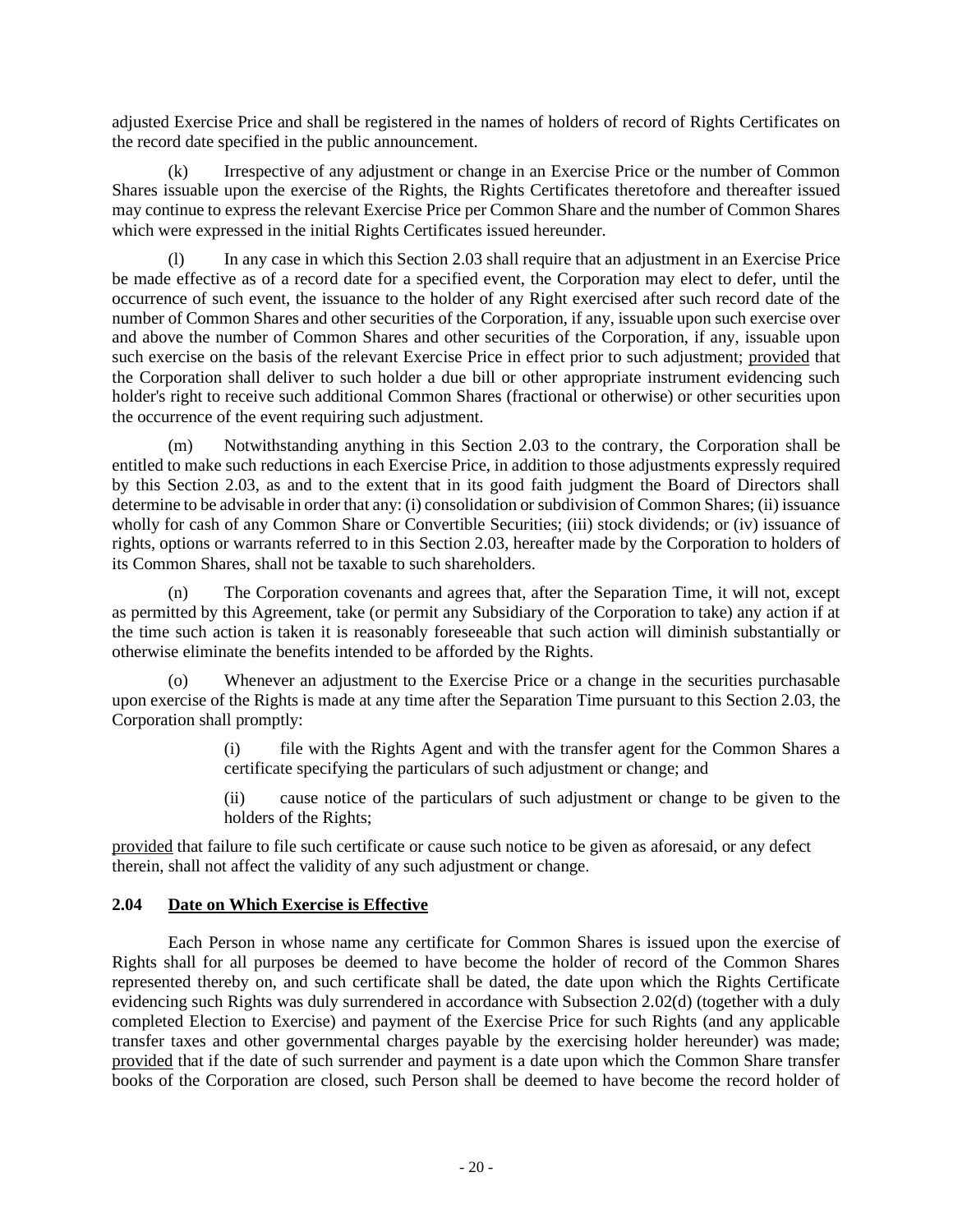such shares on, and such certificate shall be dated, the next succeeding Business Day on which the Common Share transfer books of the Corporation are open.

## **2.05 Execution, Authentication, Delivery and Dating of Rights Certificates**

(a) The Rights Certificates shall be executed on behalf of the Corporation by any two of its Chairman, its President and Chief Executive Officer, its Chief Financial Officer and any director of the Corporation, provided that none of such officer or director, any Affiliate or Associate of such officer or director or any person with whom such officer or director or any such Affiliate or Associate is acting jointly or in concert has commenced or publicly announced an intention to commence a Take-over Bid. The signature of any of these officers or directors on the Rights Certificates may be manual or mechanically reproduced. Rights Certificates bearing the manual or mechanically reproduced signatures of individuals holding the above offices of the Corporation shall bind the Corporation, notwithstanding that such individuals or any of them have ceased to hold such offices prior to the countersignature and delivery of such Rights Certificates.

(b) Promptly after the Corporation learns of the Separation Time, the Corporation will notify the Rights Agent of such Separation Time and will deliver Rights Certificates executed by the Corporation to the Rights Agent for countersignature, and the Rights Agent shall countersign (manually in a manner satisfactory to the Corporation) and deliver such Rights Certificates to the holders of the Rights pursuant to Subsection 2.02(c) No Rights Certificate shall be valid for any purpose until countersigned by the Rights Agent as aforesaid.

(c) Each Rights Certificate shall be dated the date of countersignature thereof.

# **2.06 Registration, Registration of Transfer and Exchange**

(a) The Corporation will cause to be kept a register (the "**Rights Register**") in which, subject to such reasonable regulations as it may prescribe, the Corporation will provide for the registration and transfer of Rights. The Rights Agent is hereby appointed "Rights Registrar" for the purpose of maintaining the Rights Register for the Corporation and registering Rights and transfers of Rights as herein provided. In the event that the Rights Agent shall cease to be the Rights Registrar, the Rights Agent will have the right to examine the Rights Register at all reasonable times. After the Separation Time and prior to the Expiration Time, upon surrender for registration of transfer or exchange of any Rights Certificate, and subject to the provisions of Subsection 2.06(c), the Corporation will execute, and the Rights Agent will countersign and deliver, in the name of the holder or the designated transferee or transferees, as required pursuant to the holder's instructions, one or more new Rights Certificates evidencing the same aggregate number of Rights as did the Rights Certificates so surrendered.

(b) All Rights issued upon any registration of transfer or exchange of Rights Certificates shall be the valid obligations of the Corporation, and such Rights shall be entitled to the same benefits under this Agreement as the Rights surrendered upon such registration of transfer or exchange.

(c) Every Rights Certificate surrendered for registration of transfer or exchange shall be duly endorsed, or be accompanied by a written instrument of transfer in form satisfactory to the Corporation or the Rights Agent as the case may be, duly executed by the holder thereof or such holder's attorney duly authorized in writing. As a condition to the issuance of any new Rights Certificate under this Section 2.06, the Corporation may require the payment of a sum sufficient to cover any tax or other governmental charge that may be imposed in relation thereto and any other expenses (including the fees and expenses of the Rights Agent) connected therewith.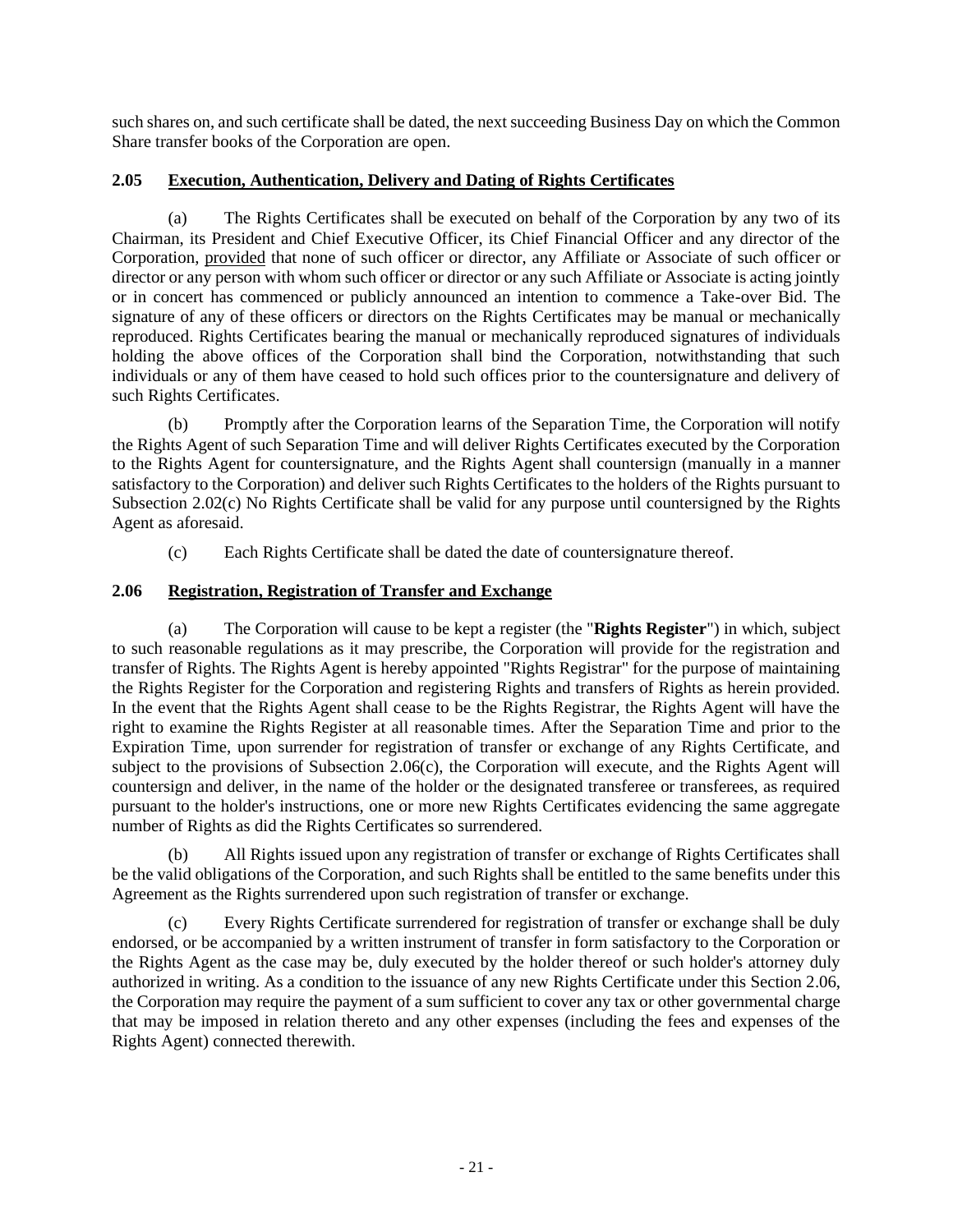### **2.07 Mutilated, Destroyed, Lost and Stolen Rights Certificates**

(a) If any mutilated Rights Certificate is surrendered to the Rights Agent prior to the Expiration Time, the Corporation shall execute and the Rights Agent shall countersign and deliver in exchange therefor a new Rights Certificate evidencing the same number of Rights as did the Rights Certificate so surrendered.

If there shall be delivered to the Corporation and the Rights Agent prior to the Expiration Time (i) evidence to their satisfaction of the destruction, loss or theft of any Rights Certificate and (ii) such surety bond and indemnity as may be required by them to save each of them and any of their agents harmless, then, in the absence of notice to the Corporation or the Rights Agent that such Rights Certificate has been acquired by a bona fide purchaser, the Corporation shall execute and upon its request the Rights Agent shall countersign and deliver, in lieu of any such destroyed, lost or stolen Rights Certificate, a new Rights Certificate evidencing the same number of Rights as did the Rights Certificate so destroyed, lost or stolen.

(c) As a condition to the issuance of any new Rights Certificate under this Section 2.07, the Corporation may require the payment of a sum sufficient to cover any tax or other governmental charge that may be imposed in relation thereto and any other expenses (including the fees and expenses of the Rights Agent) connected therewith.

Every new Rights Certificate issued pursuant to this Section 2.07 in lieu of any destroyed, lost or stolen Rights Certificate shall evidence a contractual obligation of the Corporation, whether or not the destroyed, lost or stolen Rights Certificate shall be at any time enforceable by anyone, and shall be entitled to all the benefits of this Agreement equally and proportionately with any and all other Rights duly issued hereunder.

### **2.08 Persons Deemed Owners**

Prior to due presentment of a Rights Certificate (or, prior to the Separation Time, the associated Common Share certificate) for registration of transfer, the Corporation, the Rights Agent and any agent of the Corporation or the Rights Agent may deem and treat the Person in whose name such Rights Certificate (or, prior to the Separation Time, such Common Share certificate) is registered as the absolute owner thereof and of the Rights evidenced thereby for all purposes whatsoever. As used in this Agreement, unless the context otherwise requires, the term "holder" of any Rights shall mean the registered holder of such Rights (or, prior to the Separation Time, of the associated Common Shares).

## **2.09 Delivery and Cancellation of Certificates**

All Rights Certificates surrendered upon exercise or for redemption, registration of transfer or exchange shall, if surrendered to any Person other than the Rights Agent, be delivered to the Rights Agent and, in any case, shall be promptly cancelled by the Rights Agent. The Corporation may at any time deliver to the Rights Agent for cancellation any Rights Certificates previously countersigned and delivered hereunder which the Corporation may have acquired in any manner whatsoever, and all Rights Certificates so delivered shall be promptly cancelled by the Rights Agent. No Rights Certificate shall be countersigned in lieu of or in exchange for any Rights Certificates cancelled as provided in this Section 2.09, except as expressly permitted by this Agreement. The Rights Agent shall destroy all cancelled Rights Certificates and deliver a certificate of destruction to the Corporation upon request.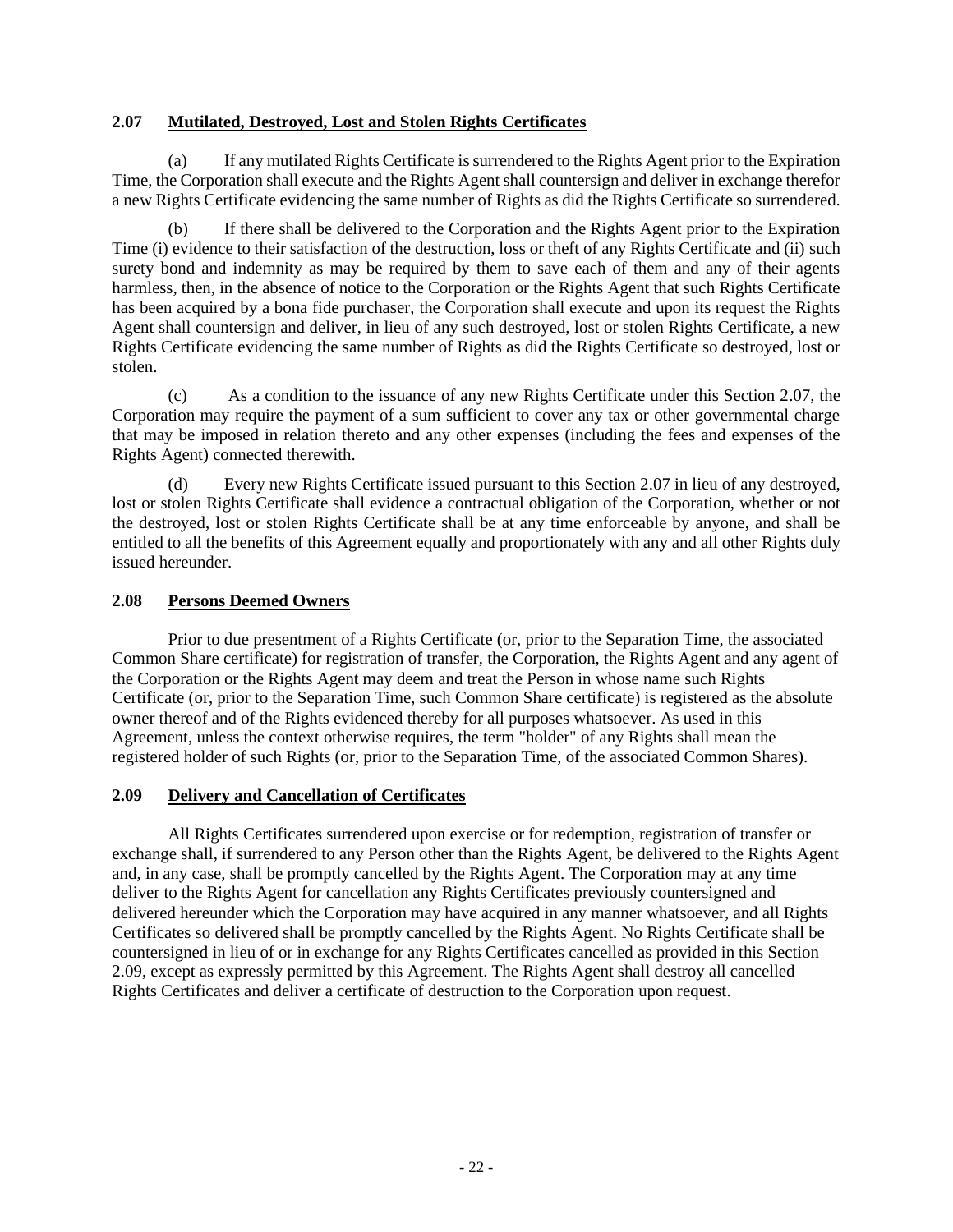### **2.10 Agreement of Rights Holders**

Every holder of Rights, by accepting such Rights, becomes a party to this Rights Plan and for greater certainty is bound by the provisions herein and consents and agrees with the Corporation and the Rights Agent and with every other holder of Rights that:

(a) such holder shall be bound by and subject to the provisions of this Agreement, as amended from time to time in accordance with the terms hereof, in respect of all Rights held;

prior to the Separation Time, each Right will be transferable only together with, and will be transferred by a transfer of, the associated Common Share certificate representing such Right;

(c) after the Separation Time, the Rights will be transferable only on the Rights Register as provided herein;

(d) prior to due presentment of a Rights Certificate (or, prior to the Separation Time, the associated Common Share certificate) for registration of transfer, the Corporation, the Rights Agent and any agent of the Corporation or the Rights Agent may deem and treat the person in whose name the Rights Certificate (or, prior to the Separation Time, the associated Common Share certificate) is registered as the absolute owner thereof and of the Rights evidenced thereby (notwithstanding any notations of ownership)or writing on such Rights Certificate or the associated Common Share certificate made by anyone other than the Corporation or the Rights Agent) for all purposes whatsoever, and neither the Corporation nor the Rights Agent shall be affected by any notice to the contrary;

(e) such holder is not entitled to receive any fractional Rights or fractional Common Shares upon the exercise of Rights;

(f) without the approval of any holder of Rights and upon the sole authority of the Board of Directors acting in good faith, this Agreement may be supplemented or amended from time to time pursuant to and as provided herein; and

notwithstanding anything in this Agreement to the contrary, neither the Corporation nor the Rights Agent shall have any liability to any holder of a Right under this Agreement by reason of any preliminary or permanent injunction or other order, decree or ruling issued by a court of competent jurisdiction or by a governmental, regulatory or administrative agency or commission, or any statute, rule, regulation or executive order promulgated or enacted by any governmental authority, prohibiting or otherwise restraining performance of such obligation.

## **ARTICLE 3: ADJUSTMENTS TO THE RIGHTS IN THE EVENT OF A FLIP-IN EVENT**

## **3.01 Flip-In Event**

(a) Subject to Subsection 3.01(b), Section 3.02 and Section 5.02, in the event that prior to the Expiration Time a Flip-in Event shall occur, each Right shall constitute, effective from and after the later of its date of issue and the Close of Business on the tenth  $(10<sup>th</sup>)$  Business Day following the Stock Acquisition Date, the right to purchase from the Corporation, upon exercise thereof in accordance with the terms hereof, that number of Common Shares of the Corporation having an aggregate Market Price on the date of consummation or occurrence of such Flip-in Event equal to twice the Exercise Price for an amount in cash equal to the Exercise Price (such right to be appropriately adjusted in a manner analogous to the applicable adjustment provided for in Section 2.03 in the event that after such date of consummation or occurrence an event of a type analogous to any of the events described in Section 2.03 shall have occurred with respect to such Common Shares).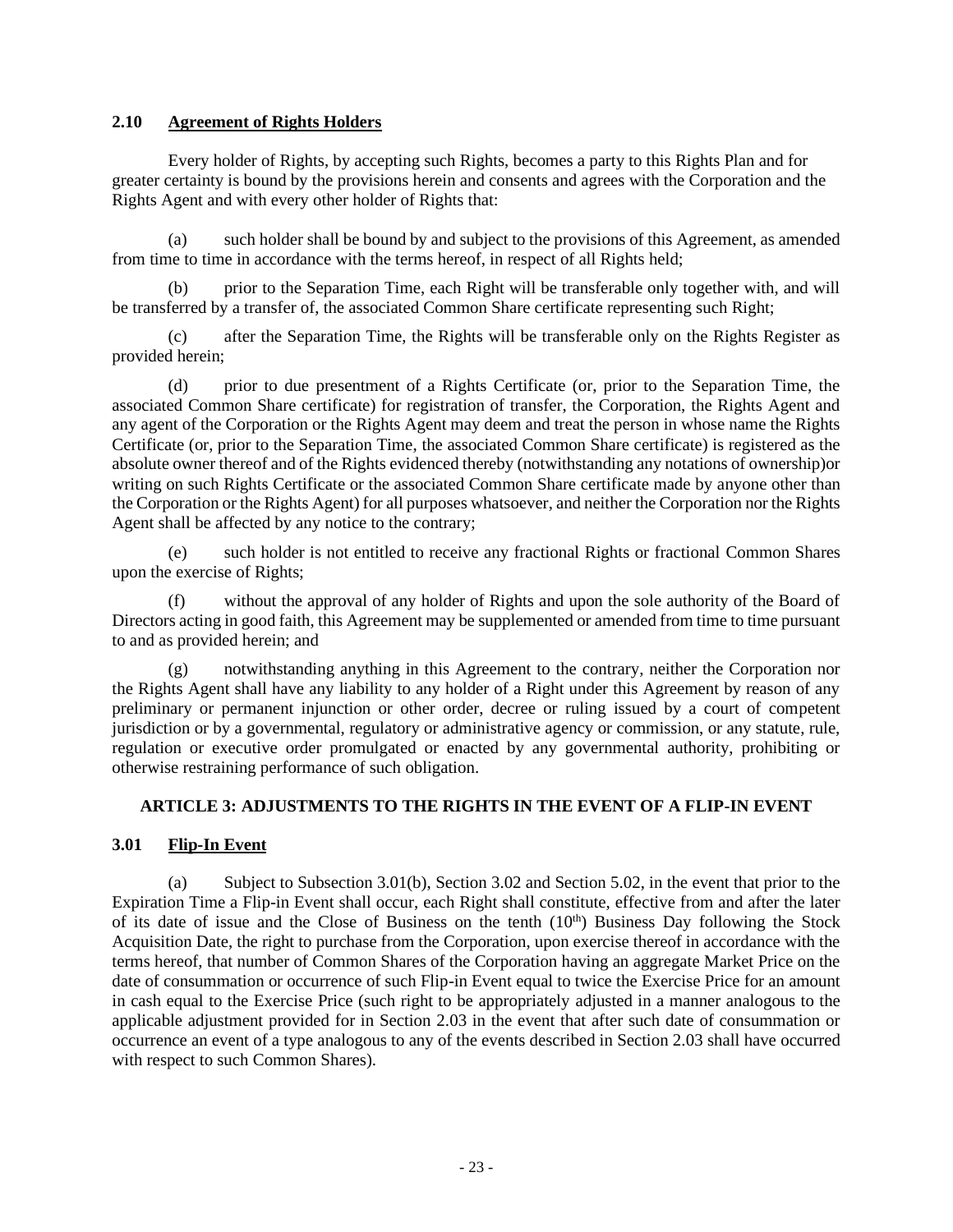(b) Notwithstanding anything in this Agreement to the contrary, upon the occurrence of a Flipin Event, any Rights that are or were Beneficially Owned on or after the earlier of the Separation Time and the Stock Acquisition Date by:

> (i) an Acquiring Person, or any Affiliate or Associate of an Acquiring Person, or any Person acting jointly or in concert with an Acquiring Person or with any Associate or Affiliate of an Acquiring Person; or

> (ii) a transferee or other successor in title, direct or indirect, of Rights held by an Acquiring Person (or of any Affiliate or Associate of an Acquiring Person or any Person acting jointly or in concert with an Acquiring Person or any Associate or Affiliate of an Acquiring Person), whether or not for consideration, in a transfer that the Board of Directors has determined is part of a plan, understanding or scheme of an Acquiring Person (or of any Affiliate or Associate of an Acquiring Person or any Person acting jointly or in concert with an Acquiring Person or any Affiliate or Associate of an Acquiring Person) that has the purpose or effect of avoiding the provisions of this Subsection 3.01(b);

shall become null and void without any further action and any holder of such Rights (including transferees or other successors in title) shall thereafter have no right to exercise or transfer such Rights under any provision of this Agreement and shall have no other rights whatsoever with respect to such Rights, whether under any provision of this Agreement or otherwise. The holder of any Rights represented by a Rights Certificate which is submitted to the Rights Agent upon exercise or for registration of transfer or exchange which does not contain the necessary certifications set forth in the Rights Certificate establishing that such Rights are not void under this Subsection 3.01(b) shall be deemed to be an Acquiring Person for the purposes of this Subsection 3.01(b) and such rights shall be null and void.

(c) Any Rights Certificate that represents Rights Beneficially Owned by a Person described in either Subsection 3.01(b)(i) or Subsection 3.01(b)(ii) or transferred to any nominee of any such Person, and any Rights Certificate issued upon transfer, exchange, replacement or adjustment of any other Rights Certificate referred to in this sentence, shall contain the following legend:

> THE RIGHTS REPRESENTED BY THIS RIGHTS CERTIFICATE WERE ISSUED TO A PERSON WHO WAS AN ACQUIRING PERSON, OR AN AFFILIATE OR AN ASSOCIATE OF AN ACQUIRING PERSON, OR A PERSON ACTING JOINTLY OR IN CONCERT WITH ANY OF THEM (AS SUCH TERMS ARE DEFINED IN THE RIGHTS AGREEMENT). THIS RIGHTS CERTIFICATE AND THE RIGHTS REPRESENTED HEREBY SHALL BECOME VOID IN THE CIRCUMSTANCES SPECIFIED IN THE RIGHTS AGREEMENT.

provided that the Rights Agent shall not be under any responsibility to ascertain the existence of facts that would require the imposition of such legend but shall be required to impose such legend only if instructed to do so in writing by the Corporation or if a holder fails to certify upon transfer or exchange in the space provided on the Rights Certificate that such holder is not a Person described in such legend. The issuance of a Rights Certificate without the legend referred to in this Subsection 3.01(c) shall be of no effect on the provisions of Subsection 3.01(b). In the event that there shall not be sufficient Common Shares authorized for issuance to permit the exercise in full of the Rights in accordance with this Section 3.01, the Corporation shall take all such action as may be necessary to authorize additional Common Shares for issuance upon the exercise of the Rights.

(d) From and after the Separation Time, the Corporation shall do all such acts and things as shall be necessary and within its power to ensure compliance with the provisions of this Section 3.01, including without limitation, all such acts and things as may be required to satisfy the requirements of the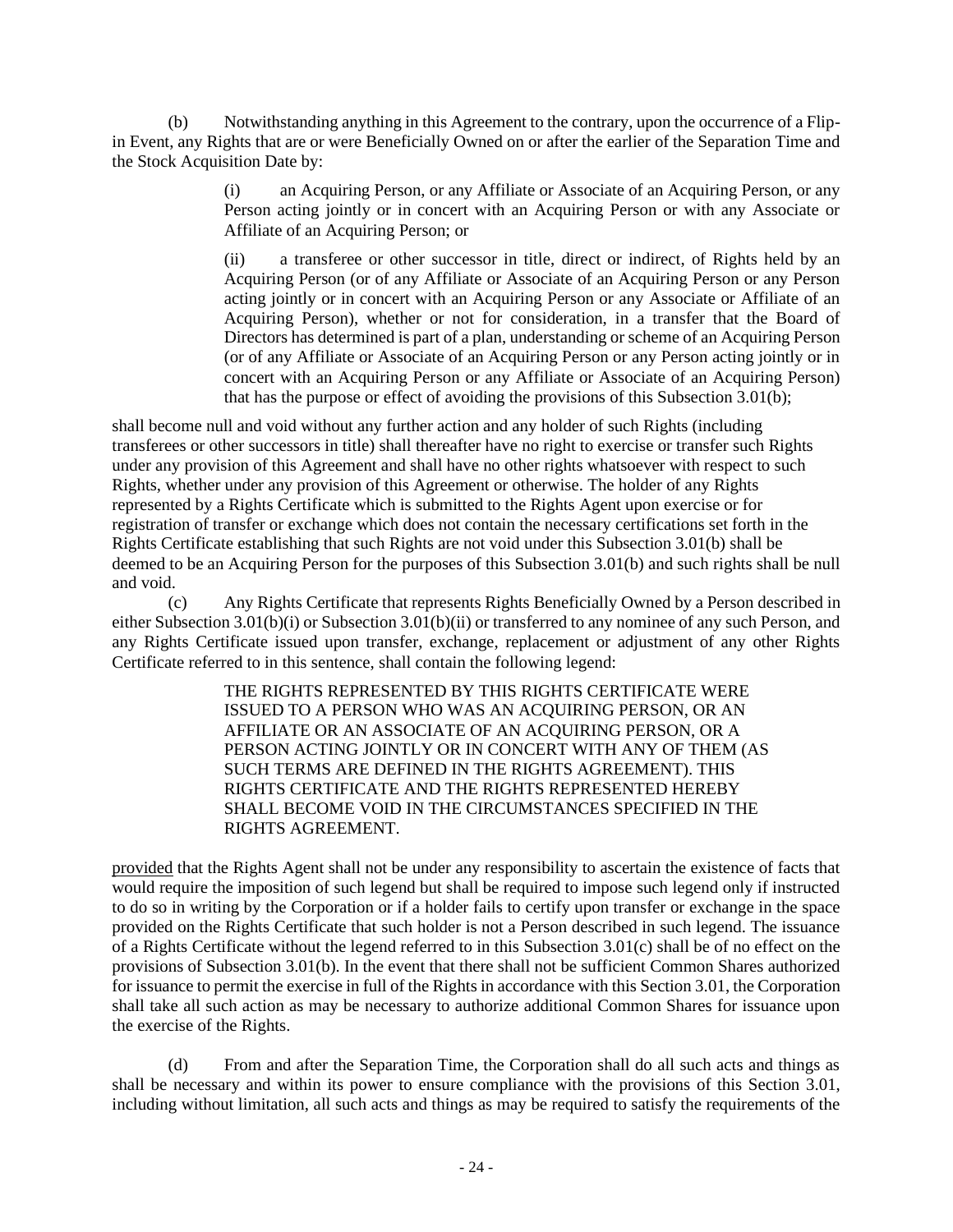OBCA and the Securities Act (Ontario) or comparable legislation of any other applicable jurisdiction in respect of the issue of Common Shares upon the exercise of Rights in accordance with this Agreement.

### **3.02 Exchange Option**

(a) The Board of Directors may, at its sole option and without seeking the approval of holders of Voting Shares or Rights but with the prior written consent of the TSX Venture Exchange if the Common Shares are then listed on such exchange (or such other exchange the Common Shares are listed on at such time), at any time after a Flip-in Event has occurred, authorize the Company to issue or deliver in respect of each Right which is not void pursuant to Subsection 3.01(b), either:

- (i) in return for the applicable Exercise Price and the Right, debt, equity or other securities or assets (or a combination thereof) having a value equal to twice the applicable Exercise Price; or
- (ii) in return for the Right, subject to any amounts that may be required to be paid under applicable law, debt, equity or other securities or assets (or a combination thereof) having a value equal to the value of the Right;

in full and final settlement of all rights attaching to the Rights, where in either case the value of such debt, equity or other securities or other assets (or a combination thereof) and, in the case of Clause (ii), the value of the Right, shall be determined by the Board of Directors which may rely upon the advice of a nationally or internationally recognized firm of investment dealers or investment bankers selected by the Board of Directors.

(b) If the Board of Directors authorizes the exchange of debt or equity securities or assets (or a combination thereof) for Rights pursuant to Subsection 3.02(a), without any further action or notice, the right to exercise the Rights will terminate and the only right thereafter of a holder of Rights shall be to receive the debt or equity securities or assets (or a combination thereof) in accordance with the exchange formula authorized by the Board of Directors. Within 10 Business Days after the Board of Directors has authorized the exchange of debt or equity, securities or assets (or a combination thereof) for Rights pursuant to Subsection 3.02(a), the Company shall give notice of exchange to the holders of such Rights by mailing such notice to all such holders at their last addresses as they appear upon the register of Rights holders maintained by the Rights Agent. Each such notice of exchange will state the method by which the exchange of debt or equity securities or assets (or a combination thereof) for Rights will be effected.

## **ARTICLE 4: THE RIGHTS AGENT**

## **4.01 General**

(a) The Corporation hereby appoints the Rights Agent to act as agent for the Corporation and the holders of Rights in accordance with the terms and conditions hereof, and the Rights Agent hereby accepts such appointment The Corporation may from time to time appoint one or more co-rights agents (each a **"Co-Rights Agent"**) as it may deem necessary or in the event the Corporation appoints one or more Co-Rights Agents, the respective duties of the Rights Agents and Co-Rights Agents shall be as the Corporation may determine with the approval of the Rights Agent and the Co-Rights Agents. The Corporation agrees to pay to the Rights Agent reasonable compensation for all services rendered by it hereunder and, from time to time, on demand of the Rights Agent, its reasonable expenses and counsel fees and other disbursements incurred in the administration and execution of this Agreement and the exercise and performance of its duties hereunder. The Corporation also agrees to indemnify the Rights Agent and its directors, officers, employees and agents for, and to hold it harmless against, any loss, liability or expense, incurred without gross negligence, bad faith or willful misconduct on the part of the Rights Agent,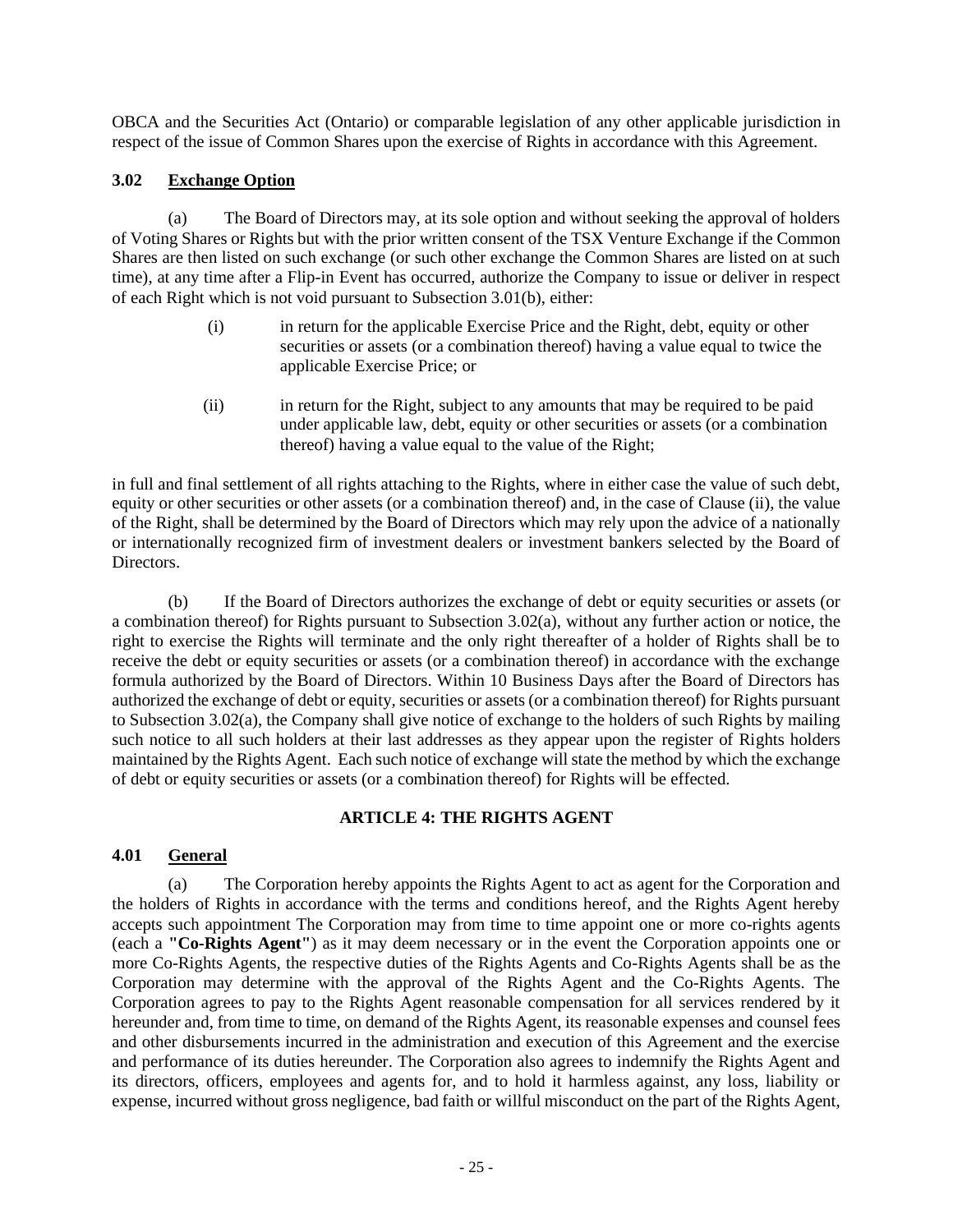for anything done or omitted by the Rights Agent in connection with the acceptance and administration of this Agreement, including the costs and expenses of defending against any claim of liability, which right to indemnification will survive the termination of this Agreement and the resignation or removal of the Rights Agent.

(b) The Rights Agent shall be protected and shall incur no liability for or in respect of any action taken, suffered or omitted by it in connection with its administration of this Agreement in reliance upon any certificate for Common Shares, Rights Certificate, certificate for other securities of the Corporation, instrument of assignment or transfer, power of attorney, endorsement, affidavit, letter, notice, direction, consent, certificate, statement or other paper or document believed by it to be genuine and to be signed, executed and, where necessary, verified or acknowledged, by the proper Person or Persons.

(c) The Corporation shall inform the Rights Agent in a reasonably timely manner of events which may materially affect the administration of this Agreement by the Rights Agent and, at any time upon request shall provide to the Rights Agent an incumbency certificate certifying the then current officers of the Corporation.

(d) In no event will the Rights Agent be liable for special, indirect, consequential or punitive loss or damages of any kind whatsoever (including but not limited to lost profits), even if the Rights Agent has been advised of the possibility of such damages. Any liability of the Rights Agent will be limited in the aggregate to an amount equal to the annual fee paid by the Corporation pursuant to this Agreement.

The Rights Agent shall not be liable for any error in judgment or for any act done or step taken or omitted by it in good faith or for any mistake, in fact or law, or for anything which it may do or refrain from doing in connection herewith except arising out of its own gross negligence, bad faith or willful misconduct.

(f) None of the provisions contained in this Agreement shall require the Rights Agent to expend or to risk its own funds or otherwise to incur financial liability in the performance of any of its duties or in the exercise of any of its rights or powers unless indemnified and funded as foresaid.

# **4.02 Merger or Consolidation or Change of Name of Rights Agent**

(a) Any corporation into which the Rights Agent or any successor Rights Agent may be merged or amalgamated or with which it may be consolidated, or any corporation resulting from any merger, amalgamation or consolidation to which the Rights Agent or any successor Rights Agent is a party, or any corporation succeeding to the shareholder services business of the Rights Agent or any successor Rights Agent, will be the successor to the Rights Agent under this Agreement without the execution or filing of any paper or any further act on the part of any of the parties hereto, provided that such corporation would be eligible for appointment as a successor Rights Agent under the provisions of Section 4.04 hereof. In case at the time such successor Rights Agent succeeds to the agency created by this Agreement any of the Rights Certificates have been countersigned but not delivered, any such successor Rights Agent may adopt the countersignature of the predecessor Rights Agent and deliver such Rights Certificates so countersigned; and in case at that time any of the Rights Certificates have not been countersigned, any successor Rights Agent may countersign such Rights Certificates either in the name of the predecessor Rights Agent or in the name of the successor Rights Agent; and in all such cases such Rights Certificates will have the full force provided in the Rights Certificates and in this Agreement.

(b) In case at any time the name of the Rights Agent is changed and at such time any of the Rights Certificates shall have been countersigned but not delivered, the Rights Agent may adopt the countersignature under its prior name and deliver Rights Certificates so countersigned; and in case at that time any of the Rights Certificates shall not have been countersigned, the Rights Agent may countersign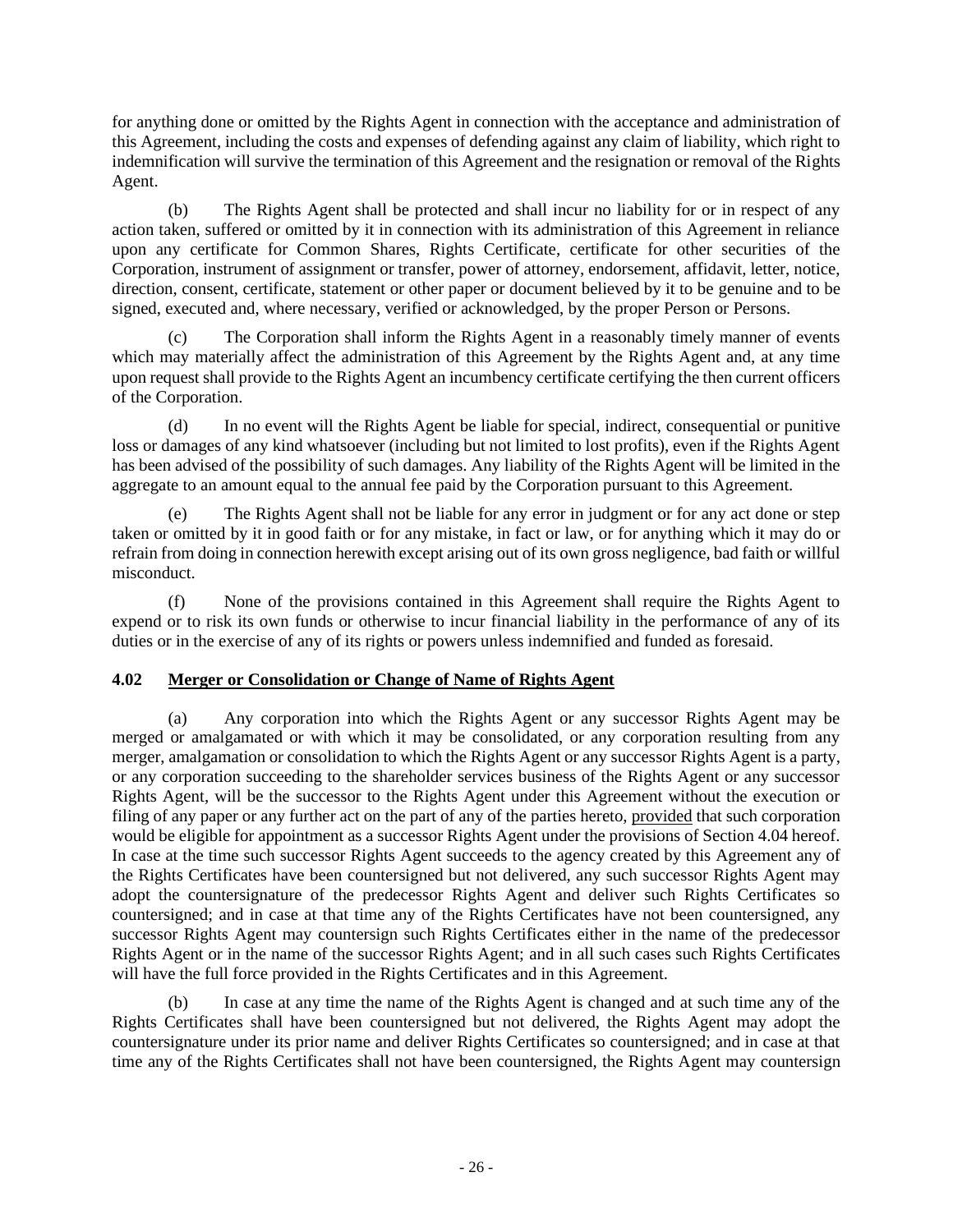such Rights Certificates either in its prior name or in its changed name; and in all such cases such Rights Certificates shall have the full force provided in the Rights Certificates and in this Agreement.

### **4.03 Duties of Rights Agent**

The Rights Agent undertakes the duties and obligations imposed by this Agreement upon the following terms and conditions, by all of which the Corporation and the holders of Rights Certificates, by their acceptance thereof, shall be bound:

(a) the Rights Agent may retain and consult with legal counsel at the expense of the Corporation (who may be legal counsel for the Corporation), and the opinion of such counsel will be full and complete authorization and protection to the Rights Agent as to any action taken or omitted by it in good faith and in accordance with such opinion and the Rights Agent may also retain and consult with such other experts or advisors as the Rights Agent shall consider necessary or appropriate to properly carry out the duties and obligations imposed under this Agreement (at the Corporation's expense) and the Rights Agent shall be entitled to act and rely in good faith on the advice of such expert or advisor;

(b) whenever in the performance of its duties under this Agreement the Rights Agent deems it necessary or desirable that any fact or matter be proved or established by the Corporation prior to taking or suffering any action hereunder, such fact or matter (unless other evidence in respect thereof be herein specifically prescribed) may be deemed to be conclusively proved and established by a certificate signed by a person believed by the Rights Agent to be the Chairman, the President and Chief Executive Officer, the Chief Financial Officer or the Secretary of the Corporation and delivered to the Rights Agent; and such certificate will be full authorization to the Rights Agent for any action taken, omitted or suffered in good faith by it under the provisions of this Agreement in reliance upon such certificate;

(c) the Rights Agent will be liable hereunder only for its own gross negligence, bad faith or willful misconduct;

(d) the Rights Agent will not be liable for or by reason of any of the statements of fact or recitals contained in this Agreement or in the certificates for Common Shares or the Rights Certificates (except its countersignature thereof) or be required to verify the same, but all such statements and recitals are and will be deemed to have been made by the Corporation only;

(e) the Rights Agent will not be under any responsibility in respect of the validity of this Agreement or the execution and delivery hereof (except the due authorization, execution and delivery hereof by the Rights Agent) or in respect of the validity or execution of any Common Share certificate or Rights Certificate (except its countersignature thereof); nor will it be responsible for any breach by the Corporation of any covenant or condition contained in this Agreement or in any Rights Certificate; nor will it be responsible for any change in the exercisability of the Rights (including the Rights becoming void pursuant to Subsection 3.01(b) or any adjustment required under the provisions of Section 2.03 or responsible for the manner, method or amount of any such adjustment or the ascertaining of the existence of facts that would require any such adjustment (except with respect to the exercise of Rights after receipt of the certificate contemplated by Section 2.03 hereof describing any such adjustment); nor will it by any act hereunder be deemed to make any representation or warranty as to the authorization of any Common Shares to be issued pursuant to this Agreement or any Rights or as to whether any Common Shares will, when issued, be duly and validly authorized, executed, issued and delivered and fully paid and nonassessable;

(f) the Corporation agrees that it will perform, execute, acknowledge and deliver or cause to be performed, executed, acknowledged and delivered all such further and other acts, instruments and assurances as may reasonably be required by the Rights Agent for the carrying out or performing by the Rights Agent of the provisions of this Agreement;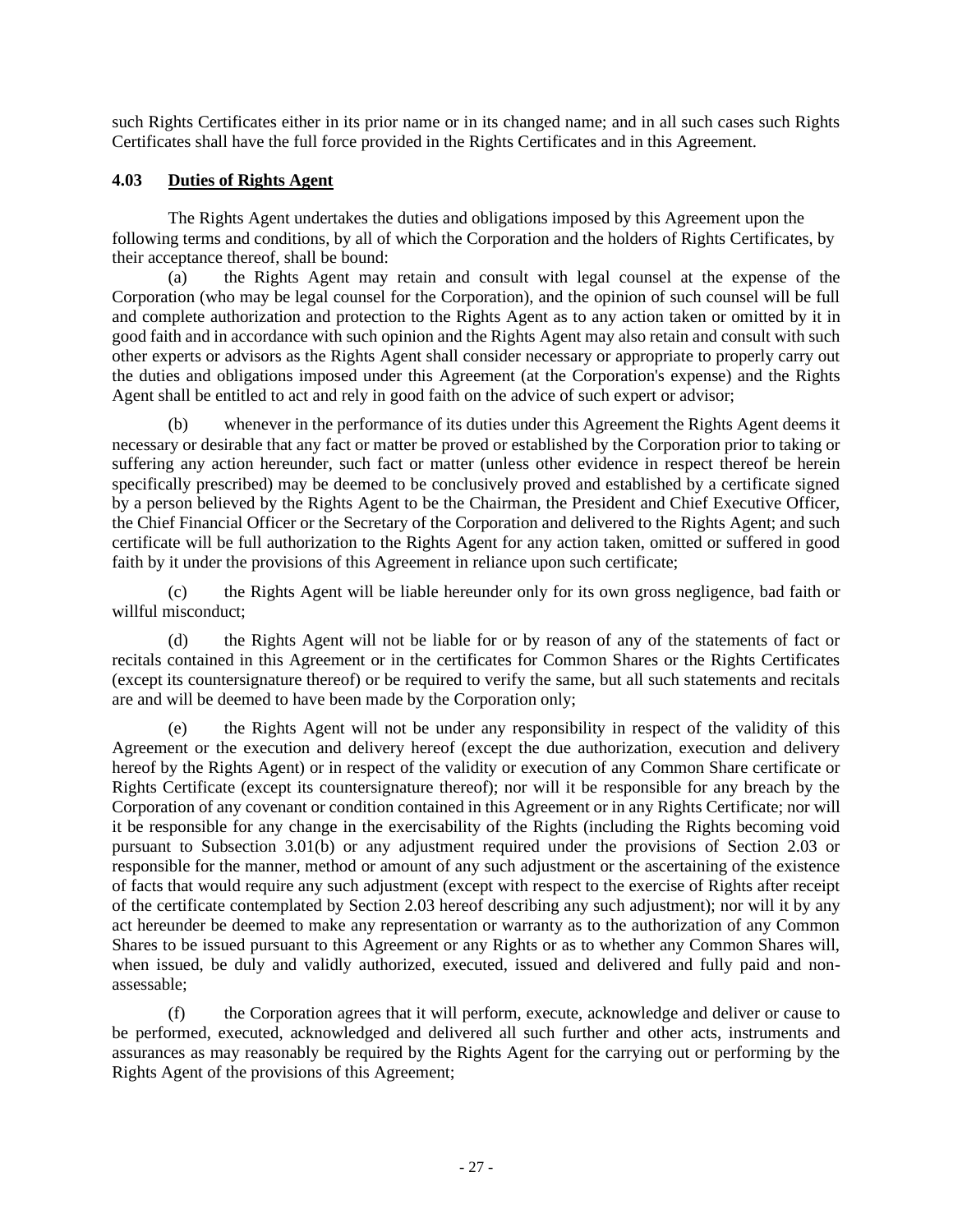(g) the Rights Agent is hereby authorized and directed to accept instructions with respect to the performance of its duties hereunder from any person believed by the Rights Agent to be the Chairman, the President and Chief Executive Officer, the Chief Financial Officer or the Secretary of the Corporation, and to apply to such persons for advice or instructions in connection with its duties, and it shall not be liable for any action taken, omitted or suffered by it in good faith in accordance with instructions of any such Person;

(h) the Rights Agent and any shareholder, director, officer or employee of the Rights Agent may buy, sell or deal in Common Shares, Rights or other securities of the Corporation or become pecuniarily interested in any transaction in which the Corporation may be interested, or contract with or lend money to the Corporation or otherwise act as fully and freely as though it were not Rights Agent under this Agreement. Nothing herein shall preclude the Rights Agent from acting in any other capacity for the Corporation or for any other legal entity; and

(i) the Rights Agent may execute and exercise any of the rights or powers hereby vested in it or perform any duty hereunder either itself or by or through its attorneys or agents, and the Rights Agent will not be answerable or accountable for any act, default, neglect or misconduct of any such attorneys or agents or for any loss to the Corporation resulting from any such act, default, neglect or misconduct, provided reasonable care was exercised in good faith in the selection and continued employment thereof.

## **4.04 Change of Rights Agent**

The Rights Agent may resign and be discharged from its duties under this Agreement upon 60 days notice (or such lesser notice as is acceptable to the Corporation) in writing mailed to the Corporation and to the transfer agent of Common Shares by registered or certified mail, and to the holders of the Rights in accordance with Section 5.10 at the Corporation's expense. The Corporation may remove the Rights Agent upon 60 days notice in writing, mailed to the Rights Agent and to the transfer agent of the Common Shares by registered or certified mail, and to the holders of the Rights in accordance with Section 5.10. If the Rights Agent should resign or be removed or otherwise become incapable of acting, the Corporation will appoint a successor to the Rights Agent. If the Corporation fails to make such appointment within a period of 30 days after such removal or after it has been notified in writing of such resignation or incapacity by the resigning or incapacitated Rights Agent (at the Corporation's expense) or by the holder of any Rights (which holder shall, with such notice, submit such holder's Rights Certificate for inspection by the Corporation), then the holder of any Rights may apply, at its own expense, to any court of competent jurisdiction for the appointment of a new Rights Agent. Any successor Rights Agent, whether appointed by the Corporation or by such a court, shall be a corporation incorporated under the laws of Canada or a province thereof authorized to carry on the business of a trust company in the Province of Ontario. After appointment, the successor Rights Agent will be vested with the same powers, rights, duties and responsibilities as if it had been originally named as Rights Agent without further act or deed; but the predecessor Rights Agent, upon receipt of any and all outstanding amounts owing pursuant to this Agreement, shall deliver and transfer to the successor Rights Agent any property at the time held by it hereunder, and execute and deliver any further assurance, conveyance, act or deed necessary for the purpose. Not later than the effective date of any such appointment, the Corporation will file notice thereof in writing with the predecessor Rights Agent and the transfer agent of the Common Shares, and mail a notice thereof in writing to the holders of the Rights. Failure to give any notice provided for in this Section 4.04, however, or any defect therein, shall not affect the legality or validity of the resignation or removal of the Rights Agent or the appointment of the successor Rights Agent, as the case maybe.

## **4.05 Compliance with Money Laundering Legislation**

The Rights Agent retains the right not to act and will not be liable for refusing to act if, due to a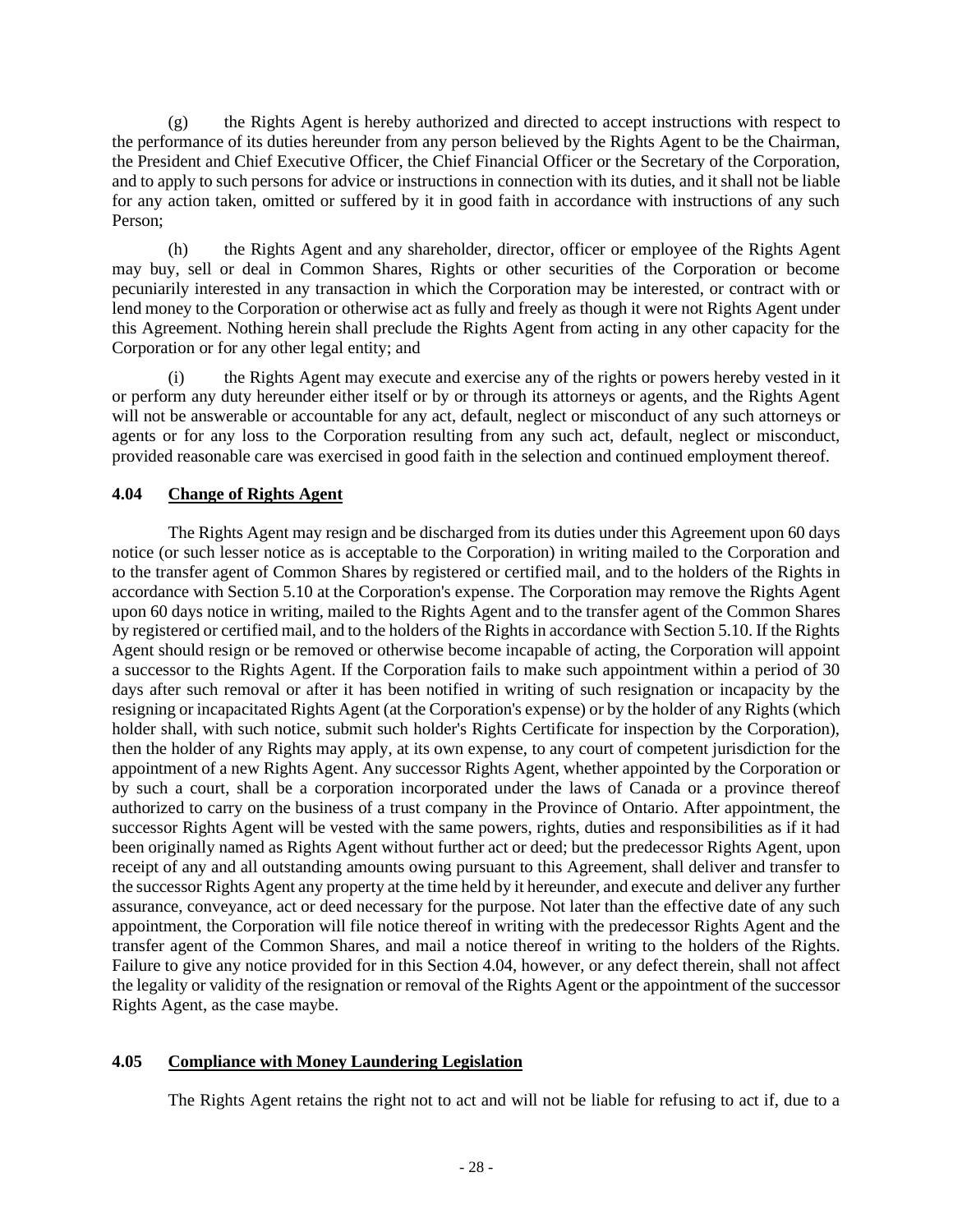lack of information or for any other reason whatsoever, the Rights Agent reasonably determines that such an act might cause it to breach any applicable anti-money laundering or anti-terrorist legislation, economic sanctions, regulation or guideline. Further, if the Rights Agent reasonably determines at any time that its acting under this Agreement has resulted in it breaching any applicable anti-money laundering or antiterrorist legislation, economic sanctions, regulation or guideline, then it may resign on 10 days' written Notice to the Corporation, provided: (i) that the Rights Agent's written Notice must describe the circumstances of such breach; and (ii) that if such circumstances are rectified to the Rights Agent's satisfaction within such 10-day period, then such resignation will not be effective.

## **ARTICLE 5: MISCELLANEOUS**

### **5.01 Redemption of Rights**

(a) Until the occurrence of a Flip-in Event as to which the application of Section 3.01 has not been waived pursuant to Section 5.02, the Board of Directors may, without the consent of the holders of Voting Shares or the holders of Rights, elect to redeem all but not less than all of the then outstanding Rights at a redemption price of \$0.001 per Right, appropriately adjusted in a manner analogous to the applicable adjustment provided for in Section 2.03, if an event of the type analogous to any of the events described in Section 2.03 shall have occurred (such redemption price being herein referred to as the **"Redemption Price"**).

(b) The Board of Directors shall, without further formality, be deemed to have elected to redeem the Rights at the Redemption Price on the date that a Person who has made a Permitted Bid, a Competing Permitted Bid or a Take-over Bid in respect of which the Board of Directors has waived or is deemed to have waived the application of Section 3.01 takes up and pays for Voting Shares pursuant to the terms and conditions of such Permitted Bid, Competing Permitted Bid or Take-over Bid, as the case may be.

(c) Where a Take-over Bid that is not a Permitted Bid or a Competing Permitted Bid expires, is withdrawn or otherwise terminated after the Separation Time has occurred and prior to the occurrence of a Flip-in Event, the Board of Directors may elect to redeem all of the outstanding Rights at the Redemption Price.

(d) If the Board of Directors elects to or is deemed to have elected to redeem the Rights, (i) the right to exercise the Rights will thereupon, without further action and without notice, terminate and the only right thereafter of the holders of Rights shall be to receive the Redemption Price, and (ii) subject to Subsection 5.01(f), no further Rights shall thereafter be issued.

(e) Within ten (10) Business Days of the Board of Directors electing or having been deemed to have elected to redeem the Rights, the Corporation shall give notice of redemption to the Rights Agent and the holders of the then outstanding Rights by mailing such notice to each such holder at his last address as it appears upon the Rights Register of the Rights Agent, or, prior to the Separation Time, on the share register maintained by the Corporation's transfer agent or transfer agents. Each such notice of redemption shall state the method by which the payment of the Redemption Price shall be made. Any notice which is mailed in the manner herein provided shall be deemed given, whether or not the holder receives the notice. The Corporation may not redeem, acquire or purchase for value any Rights at any time in any manner other than that specifically set forth in this Section 5.01 and other than in connection with the purchase of Common Shares prior to the Separation Time.

(f) Upon the Rights being redeemed pursuant to this Section 5.01, Rights may be reissued under this Agreement to holders of record of Common Shares immediately following such redemption and, thereafter, all the provisions of this Agreement shall continue to apply as if the Separation Time had not occurred and Rights Certificates representing the number of Rights held by each holder of record of Common Shares as of the Separation Time had not been mailed to each such holder and for all purposes of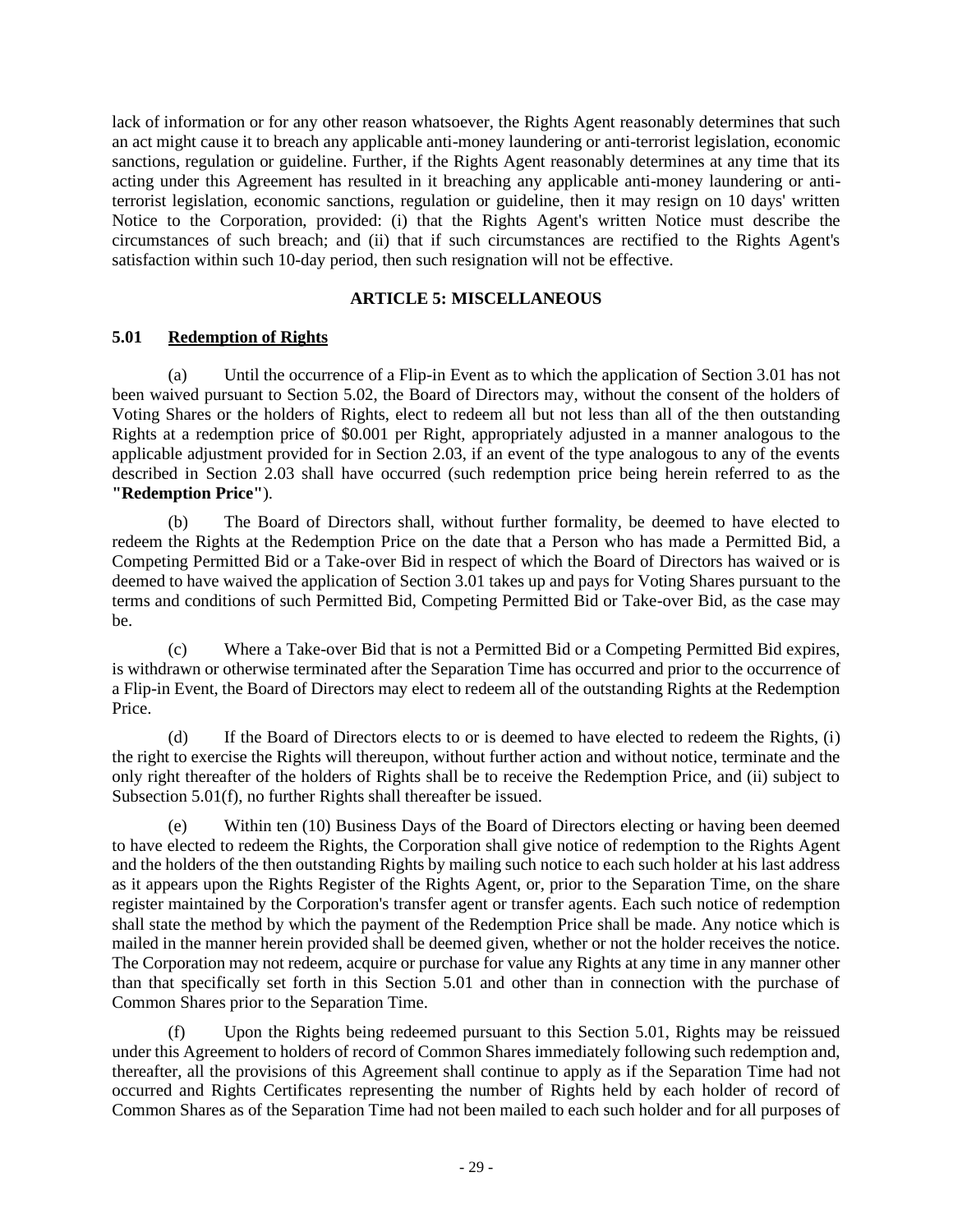this Agreement, the Separation Time shall be deemed not to have occurred and such reissued Rights shall, without any further formality, be attached to the outstanding Common Shares in the same manner as prior to the occurrence of such Separation Time.

### **5.02 Waiver of Flip-In Events**

(a) The Board of Directors, at any time prior to the occurrence of a Flip-in Event as to which the application of Section 3.01 has not been waived pursuant to this Section 5.02, may waive the application of Section 3.01 to such Flip-in Event by written notice delivered to the Rights Agent.

(b) Notwithstanding and without limiting the generality of Subsection 5.02(a), the Board of Directors may waive the application of Section 3.01 to a Flip-in Event provided that the following conditions are satisfied:

> **(B)** The Board of Directors has determined that the Acquiring Person became an Acquiring Person by inadvertence and without any intention to become, or knowledge that it would become, an Acquiring Person; and

> **(C)** such Acquiring Person has reduced its Beneficial Ownership of Voting Shares such that at the time of the granting of a waiver pursuant to this Subsection 5.02(b), it is no longer an Acquiring Person,

and, in the event of any such waiver, for the purposes of this Agreement, such Flip-in Event shall be deemed not to have occurred and the Separation Time shall be deemed not to have occurred as a result of such Person having inadvertently become an Acquiring Person.

The Corporation shall give prompt notice to the Rights Agent of any waiver of the application of Section 3.01 made by the Board of Directors under this Section 5.02.

## **5.03 Expiration**

No Person shall have any rights pursuant to this Agreement or in respect of any Right after the Expiration Time, except the Rights Agent as specified in Subsection 4.01 (a) hereof.

### **5.04 Issuance of New Rights Certificates**

Notwithstanding any of the provisions of this Agreement or of the Rights to the contrary, the Corporation may, at its option, issue new Rights Certificates evidencing Rights in such form as may be approved by the Board of Directors to reflect any adjustment or change in the number or kind or class of shares purchasable upon exercise of Rights made in accordance with the provisions of this Agreement.

### **5.05 Supplements and Amendments**

(a) The Corporation may make amendments to this Agreement to correct any clerical or typographical error or which are required to maintain the validity of this Agreement as a result of any change in any applicable legislation, rules or regulations thereunder. The Corporation, at or prior to the meeting of shareholders of the Corporation, or any adjournment or postponement thereof, to be held for shareholders of the Corporation to consider and, if deemed advisable, to adopt a resolution approving, ratifying and confirming this Agreement pursuant to Section 5.20 hereof and the Rights issued pursuant thereto, may supplement or amend this Agreement without the approval of any holders of Rights or Voting Shares in order to make any changes which the Board of Directors acting in good faith may deem necessary or desirable. Notwithstanding anything in this Section 5.05 to the contrary, no such supplement or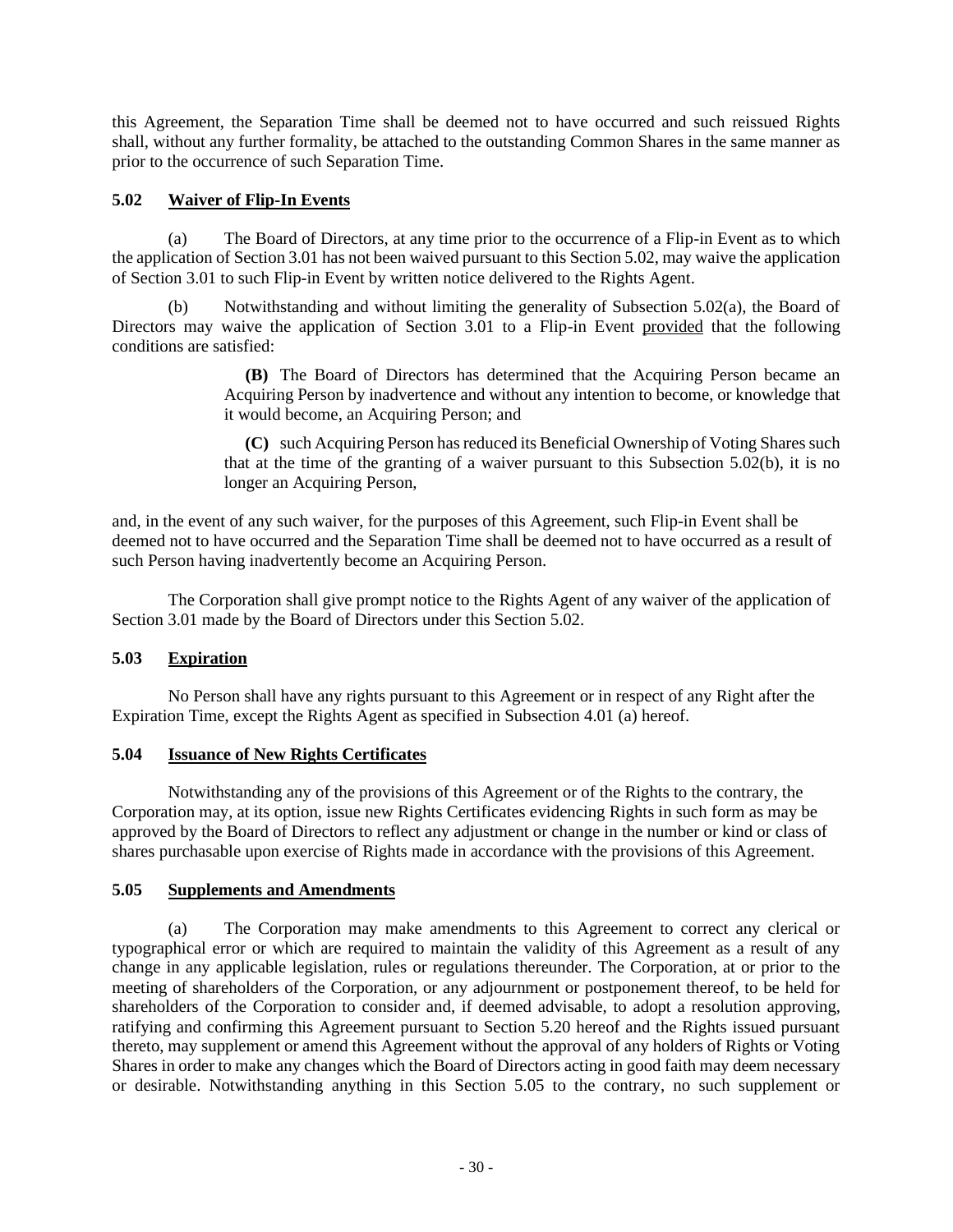amendment shall be made to the provisions of Article 4 except with the written consent of the Rights Agent to such supplement or amendment.

(b) Subject to Subsection 5.05(a), the Corporation may, with the prior consent of holders of Voting Shares obtained as set forth below, at any time prior to the Separation Time, supplement or amend any of the provisions of this Agreement and the Rights (whether or not such action would materially adversely affect the interests of the holders of Rights generally), provided that no such supplement or amendment shall be made to the provisions of Article 4 except with the written concurrence of the Rights Agent thereto. Such consent shall be deemed to have been given if the action requiring such approval is authorized by the affirmative vote of a majority of the votes cast by Independent Shareholders present or represented at and entitled to be voted at a meeting of the holders of Voting Shares duly called and held in compliance with applicable laws and the articles and by-laws of the Corporation.

(c) Subject to Subsection 5.05(a), the Corporation may, with the prior consent of the holders of Rights, at any time on or after the Separation Time, supplement or amend any of the provisions of this Agreement and the Rights (whether or not such action would materially adversely affect the interests of the holders of Rights generally), provided that no such supplement or amendment shall be made to the provisions of Article 4 except with the written consent of the Rights Agent thereto.

(d) Any approval of the holders of Rights shall be deemed to have been given if the action requiring such approval is authorized by the affirmative votes of the holders of Rights present or represented at and entitled to be voted at a meeting of the holders of Rights and representing a majority of the votes cast in respect thereof. For the purposes hereof, each outstanding Right (other than Rights which are void pursuant to the provisions hereof or which are Beneficially Owned by any Person referred to in Clauses (A) to (E) of the definition of Independent Shareholders) shall be entitled to one vote, and the procedures for the calling, holding and conduct of the meeting shall be those, as nearly as may be, which are provided in the Corporation's by-laws and the OBCA with respect to meetings of shareholders of the Corporation.

(e) Any amendments made by the Corporation to this Agreement pursuant to Subsection 5.05(a) which are required to maintain the validity of this Agreement as a result of any change in any applicable legislation, rule or regulation thereunder shall:

> (i) if made before the Separation Time, be submitted to the holders of Voting Shares of the Corporation at the next meeting of shareholders, and the holders of Voting Shares may, by the majority referred to in Subsection 5.05(b), confirm or reject such amendment; and

> (ii) if made after the Separation Time, be submitted to the holders of Rights at a meeting to be called for a date not later than immediately following the next meeting of shareholders of the Corporation and the holders of Rights may, by resolution passed by the majority referred to in Subsection 5.05(d), confirm or reject such amendment.

Any such amendment shall be effective from the date of the resolution of the Board of Directors adopting such amendment, until it is confirmed or rejected or until it ceases to be effective (as described in the next sentence) and, where such amendment is confirmed, it continues in effect in the form so confirmed. If such amendment is rejected by the shareholders or the holders of Rights or is not submitted to the shareholders or holders of Rights as required, then such amendment shall cease to be effective from and after the termination of the meeting at which it was rejected or to which it should have been but was not submitted or from and after the date of the meeting of shareholders or holders of Rights that should have been but was not held, and no subsequent amendment to this Agreement to substantially the same effect shall be effective until confirmed by the shareholders or holders of Rights, as the case may be.

(f) The Corporation shall give notice in writing to the Rights Agent of any amendment or supplement to this Agreement pursuant to this Section 5.05 within five Business Days of the date of any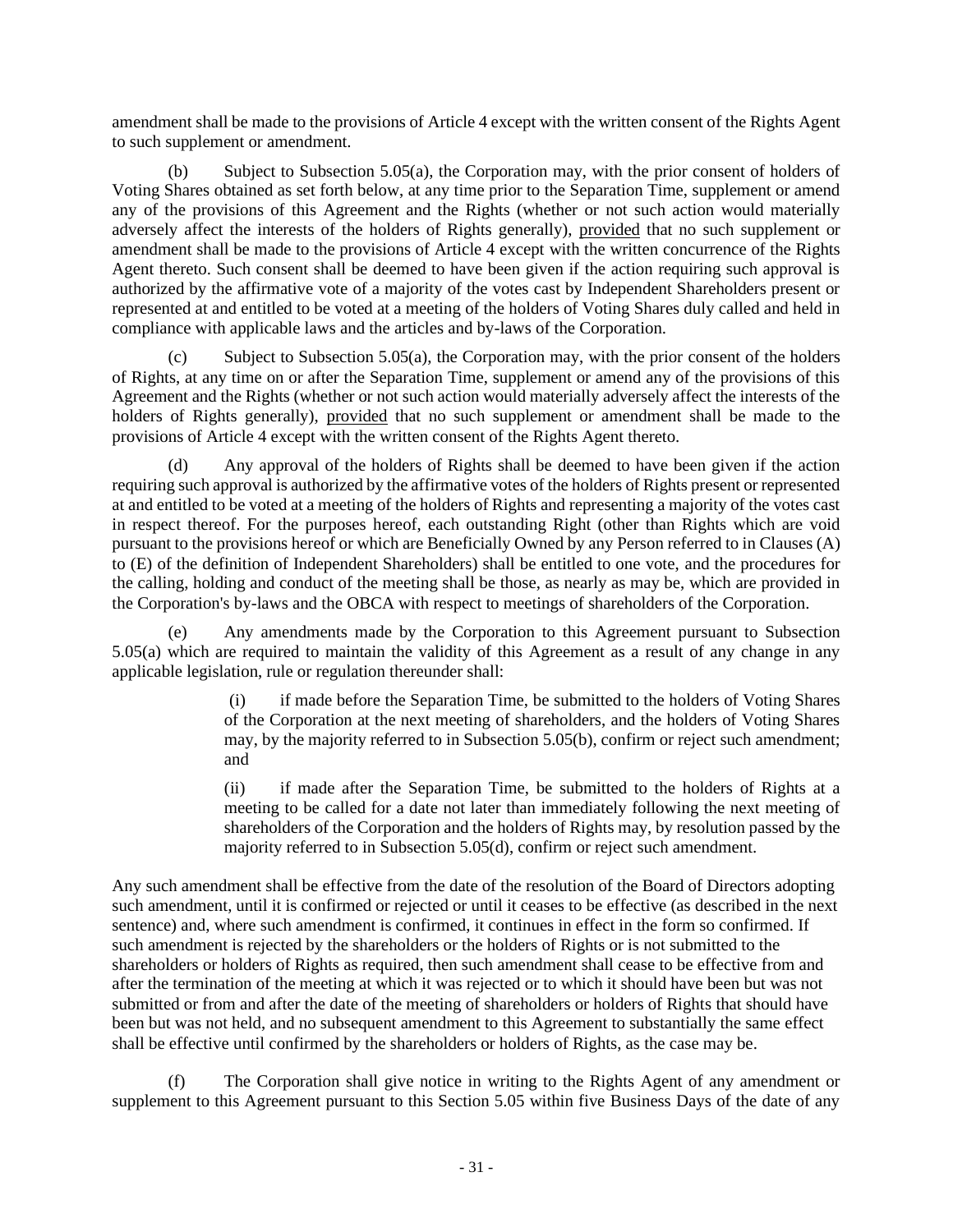such amendment or supplement, provided that failure to give such notice, or any defect therein, shall not affect the validity of any such supplement or amendment.

(g) Any amendment to this Agreement shall be subject to the receipt of any requisite approval or consent from any applicable regulatory authority including, without limitation, any necessary approvals of the TSX Venture Exchange.

### **5.06 Fractional Rights and Fractional Shares**

(a) The Corporation shall not be required to issue fractions of Rights or to distribute Rights Certificates which evidence fractional Rights. Subject to Section 5.03, after the Separation Time there shall be paid to the registered holders of the Rights Certificates with regard to which fractional Rights would otherwise be issuable, an amount in cash equal to the same fraction of the Market Value of a whole Right in lieu of such fractional Rights. The Rights Agent will have no obligation to make any payments in lieu of issuing fractions of Rights pursuant to this Subsection 5.06(a) unless and until the Corporation shall have provided to the Rights Agent the amount of cash to be paid in lieu of issuing such fractional Rights.

(b) The Corporation and the Corporation shall not be required in any circumstances to issue fractional Common Shares upon exercise of the Rights or to distribute certificates which evidence fractional Common Shares. In lieu of issuing fractional Common Shares, the Corporation shall pay to the registered holder of Rights Certificates at the time such Rights are exercised as herein provided, an amount in cash equal to the same fraction of the Market Value of one Common Share. The Rights Agent will have no obligation to make any payments in lieu of issuing fractions of Common Shares pursuant to this Subsection 5.06(b) unless and until the Corporation shall have provided to the Rights Agent the amount of cash to be paid in lieu of issuing such fractional Common Shares.

### **5.07 Rights of Action**

Subject to the terms of this Agreement, rights of action in respect of this Agreement, other than rights of action vested solely in the Rights Agent, are vested in the respective holders of the Rights; and any holder of any Rights, without the consent of the Rights Agent or of the holder of any other Rights, may, on such holder's own behalf and for such holder's own benefit and the benefit of other holders of Rights, enforce, and may institute and maintain any suit, action or proceeding against the Corporation to enforce, or otherwise act in respect of, such holder's right to exercise such holder's Rights in the manner provided in such holder's Rights Certificate and in this Agreement. Without limiting the foregoing or any remedies available to the holders of Rights, it is specifically acknowledged that the holders of Rights would not have an adequate remedy at law for any breach of this Agreement and will be entitled to specific performance of the obligations under, and injunctive relief against actual or threatened violations of, the obligations of any Person subject to this Agreement.

### **5.08 Holder of Rights Not Deemed a Shareholder**

No holder, as such, of any Rights shall be entitled to vote, receive dividends or be deemed for any purpose the holder of Common Shares or any other securities which may at any time be issuable on the exercise of such Rights, nor shall anything contained herein or in any Rights Certificate be construed to confer upon the holder of any Rights, as such, any of the rights of a shareholder of the Corporation or any right to vote for the election of directors or upon any matter submitted to shareholders by any meeting thereof, or to give or withhold consent to any corporate action, or to receive notice of meetings or other actions affecting shareholders, or to receive dividends or subscription rights or otherwise, until such Rights shall have been exercised in accordance with the provisions hereof.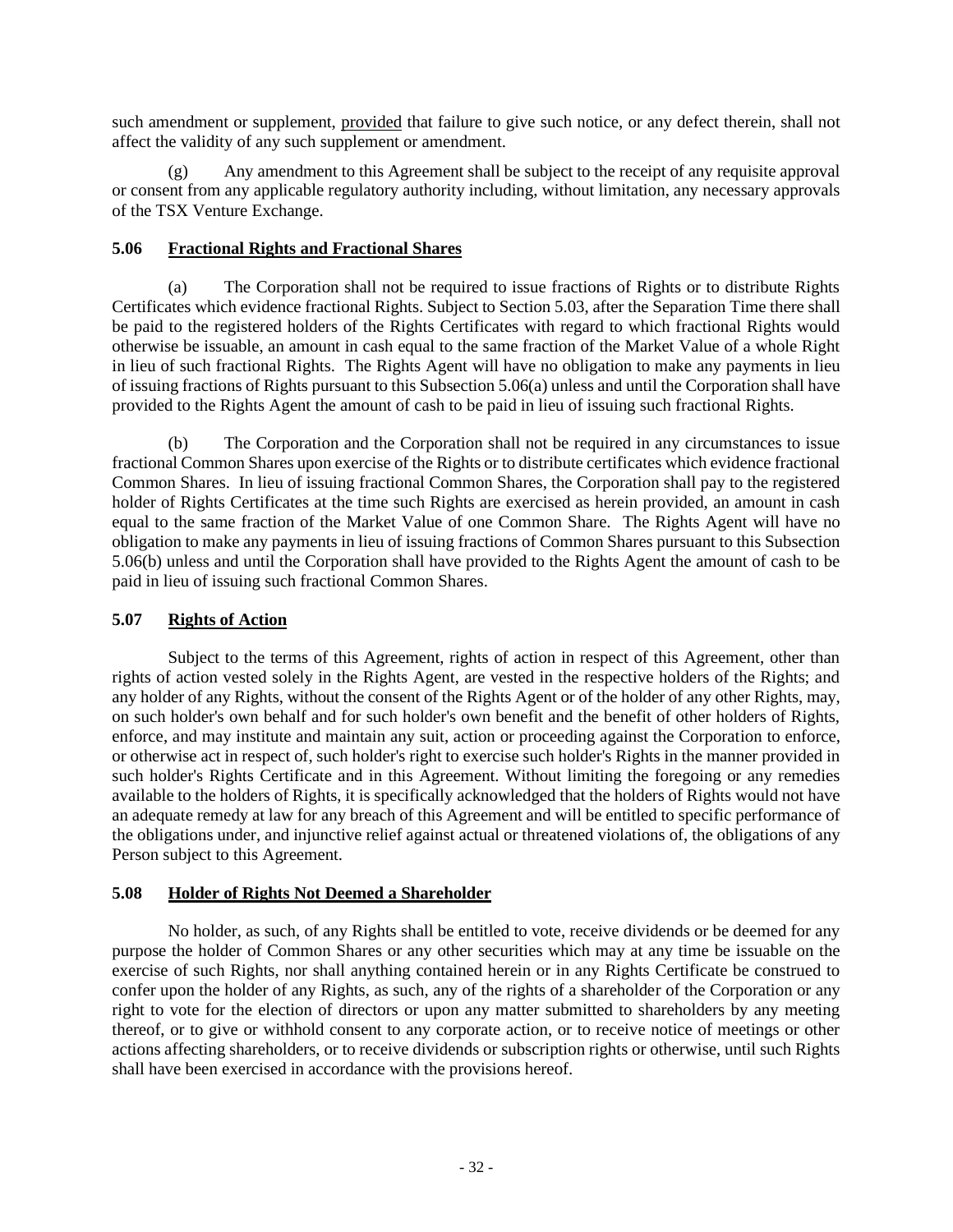#### **5.09 Notice of Proposed Action**

If after the Separation Time and prior to the Expiration Time:

(a) there shall occur an adjustment in the rights attaching to the Rights pursuant to Section 3.01 as a result of the occurrence of a Flip-in Event,

(b) the Corporation shall propose to effect or permit (in cases where the Corporation's permission is required) any Flip-in Event, or

(c) the Corporation shall propose to effect the liquidation, dissolution or winding up of the Corporation or the sale of all or substantially all of the Corporation's assets,

then, in each such case, the Corporation shall give to the Rights Agent and each holder of a Right, in accordance with Section 5.10, a notice of such event or proposed action, which shall specify the date on which such change to the Rights, Flip-in Event, liquidation, dissolution or winding up occurred or is to take place, and such notice shall be so given within l0 Business Days after the occurrence of a change to the Rights and not less than 20 Business Days prior to the date of taking such other proposed action by the Corporation.

### **5.10 Notices**

Notices or demands authorized or required by this Agreement to be given or made by the Corporation or by the holder of any Rights to or on the Rights Agent shall be sufficiently given or made if delivered or sent by first class mail, postage prepaid or sent by fax (if a fax number is specified) or email (if an email address is specified), addressed (until another address, email address or facsimile number is filed in writing with the Rights Agent) as follows:

> TSX Trust Company 100 Adelaide Street West, Suite 301 Toronto, Ontario M5H 4H1

Attention: Corporate Trust Services Email.: tmxestaff-corporatetrust@tmx.com

Any notice or demand authorized or required by this Agreement to be given or made by the Rights Agent or by the holder of any Rights to or on the Corporation shall be sufficiently given or made if delivered or sent by first-class mail, postage prepaid or sent by fax/email, addressed (until another address, email address or facsimile number is filed in writing with the Corporation) as follows:

> Noble Mineral Exploration Inc. 120 Adelaide St. W, Suite 2500 Toronto, Ontario Canada M5H 1T1

Attention: President Fax No.: 416-367-1954

Notices or demands authorized or required by this Agreement to be given or made by the Corporation or the Rights Agent to or on the holder of any Rights shall be sufficiently given or made if delivered or sent by first-class mail, postage prepaid, addressed to such holder at the address of such holder as it appears upon the Rights Register or, prior to the Separation Time, on the registry books of the Corporation for the Common Shares. Any notice which is mailed in the manner herein provided shall be deemed given, whether or not the holder receives the notice.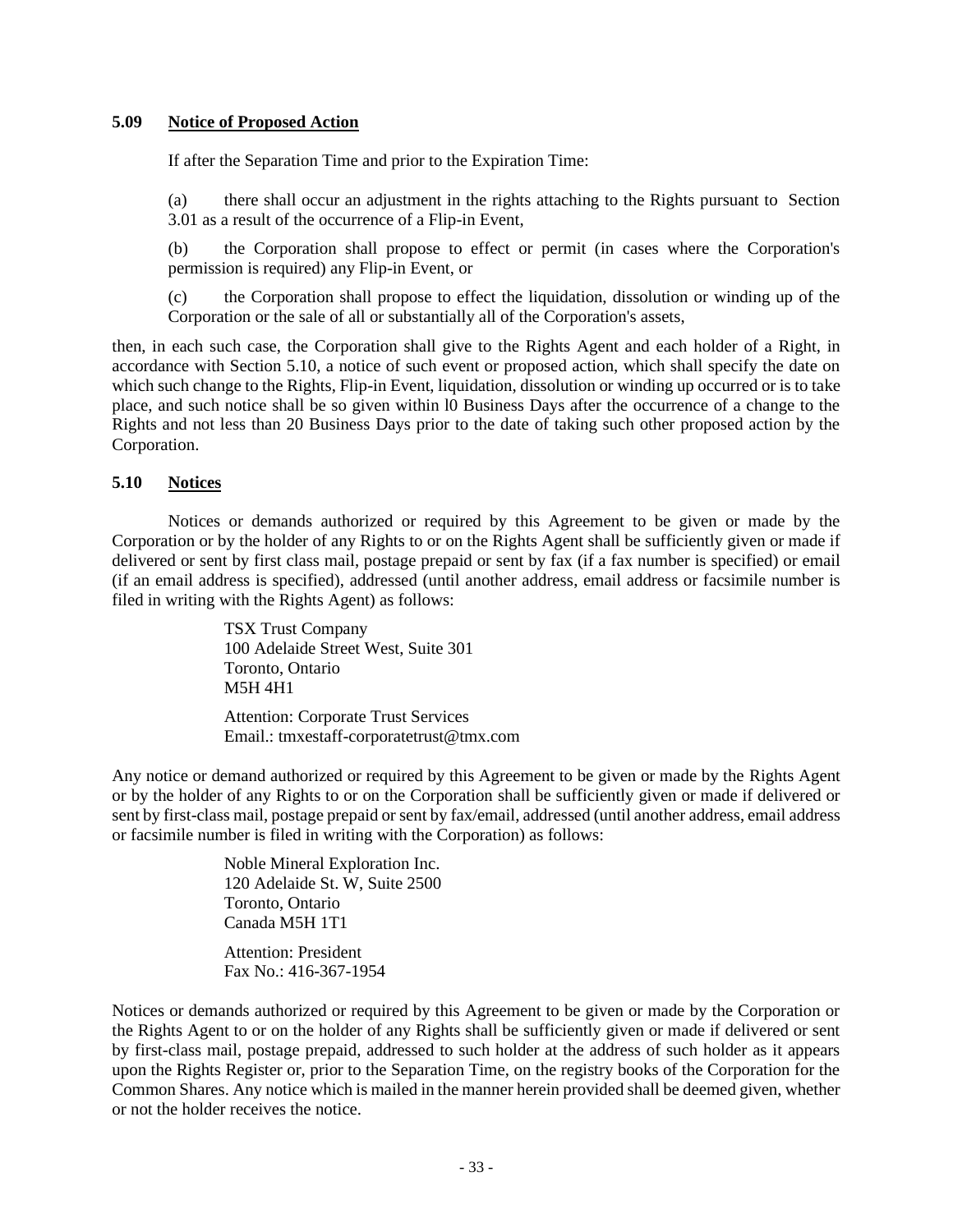Any notice given or made in accordance with this Section 5.10 shall be deemed to have been given and to have been received: (i) on the day of delivery, if so delivered; (ii) on the third Business Day (excluding each day during which there exists any general interruption of postal service due to strike, lockout or other cause) following the mailing thereof, if so mailed; and (iii) on the day of telegraphing, faxing or sending of the same by other means of recorded electronic communication (provided such sending is during the normal business hours of the addressee on a Business Day and if not, on the first Business Day thereafter). Each of the Corporation and the Rights Agent may from time to time change its address for notice by notice to the other given in the manner aforesaid.

## **5.11 Costs of Enforcement**

The Corporation agrees that if the Corporation fails to fulfill any of its obligations pursuant to this Agreement, then the Corporation will reimburse the holder of any Rights for the costs and expenses (including legal fees) reasonably incurred by such holder in actions to enforce his rights pursuant to any Rights or this Agreement.

### **5.12 Successors**

All the covenants and provisions of this Agreement by or for the benefit of the Corporation or the Rights Agent shall bind and inure to the benefit of their respective successors and assigns hereunder.

### **5.13 Benefits of this Agreement**

Nothing in this Agreement shall be construed to give to any Person other than the Corporation, the Rights Agent and the holders of the Rights any legal or equitable right, remedy or claim under this Agreement; but this Agreement shall be for the sole and exclusive benefit of the Corporation, the Rights Agent and the holders of the Rights.

## **5.14 Governing Law**

This Agreement and each Right issued hereunder shall be deemed to be a contract made under the laws of the Province of Ontario and for all purposes shall be governed by and construed in accordance with the laws of such province applicable to contracts to be made and performed entirely within such province.

## **5.15 Counterparts**

This Agreement may be executed in any number of counterparts and each of such counterparts shall for all purposes be deemed to be an original, and all such counterparts shall together constitute but one and the same instrument. Transmission of an executed signature page by facsimile, email or other electronic means is as effective as a manually executed counterpart of this Agreement.

### **5.16 Severability**

If any term or provision hereof or the application thereof to any circumstance shall, in any jurisdiction and to any extent, be invalid or unenforceable, such term or provision shall be ineffective as to such jurisdiction to the extent of such invalidity or unenforceability without invalidating or rendering unenforceable the remaining terms and provisions hereof or the application of such term or provision to circumstances other than those as to which it is held invalid or unenforceable.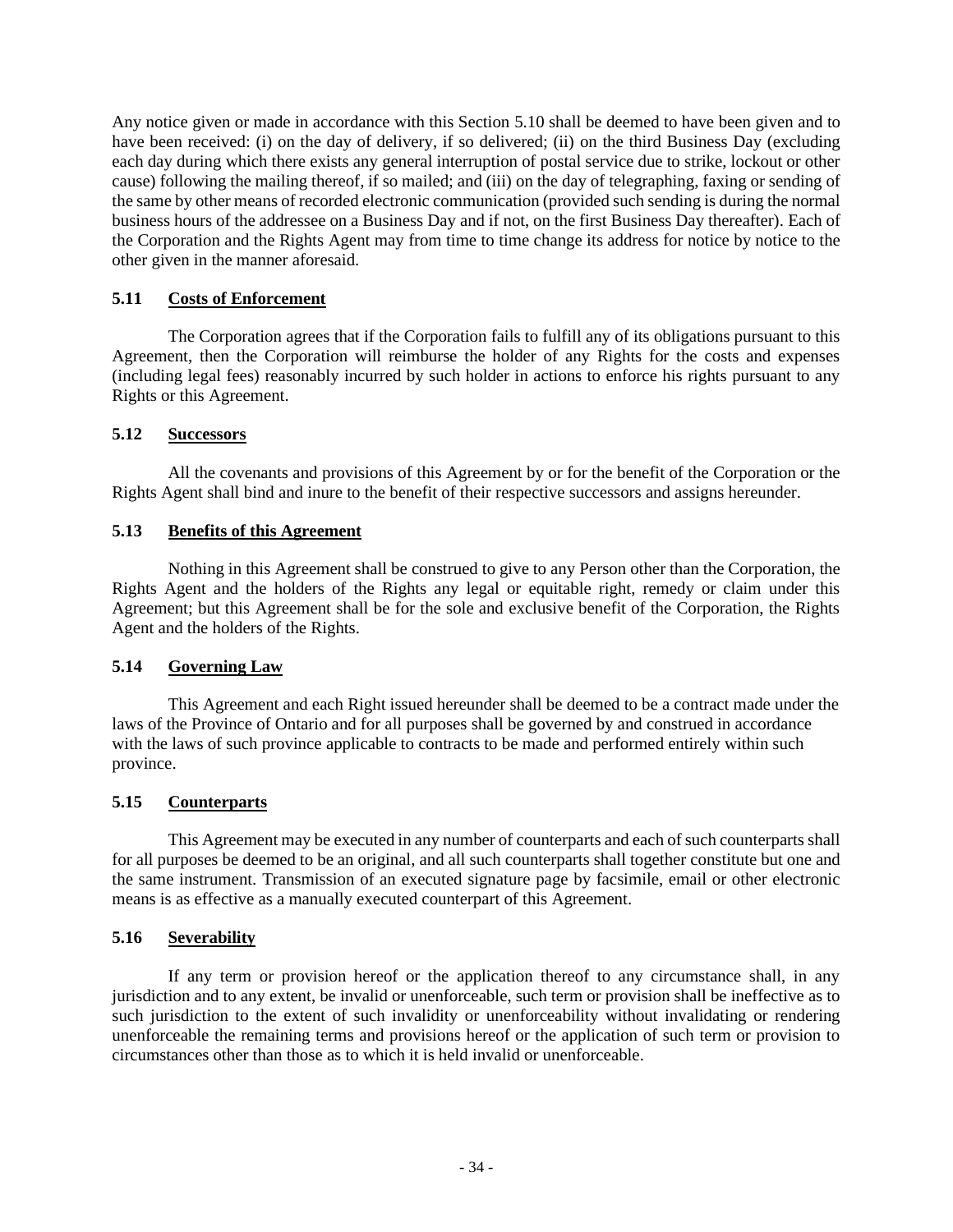### **5.17 Determination and Actions by the Board of Directors**

All actions, calculations and determinations (including all omissions with respect to the foregoing) which are done or made by the Board of Directors in good faith in connection with this Rights Plan, shall not subject the Board of Directors to any liability to the holders of the Rights.

### **5.18 Declaration as to Non-Canadian Holders**

If, in the opinion of the Board of Directors (who may rely upon the advice of counsel), any action or event contemplated by this Agreement would require compliance by the Corporation with the securities laws or comparable legislation of a jurisdiction outside Canada or the United States, the Board of Directors acting in good faith shall take such actions as it may deem appropriate to ensure such compliance. In no event shall the Corporation or the Rights Agent be required to issue or deliver Rights or securities issuable on exercise of Rights to persons who are citizens, residents or nationals of any jurisdiction other than Canada or the United States, in which such issue or delivery would be unlawful without registration of the relevant Persons or securities for such purposes.

## **5.19 Termination of Agreement**

This Agreement shall terminate at, and be of no further force or effect from and after, the Expiration Time.

## **5.20 Effective Date**

This Agreement is in full force and effect in accordance with its terms from the date hereof. If this Agreement is not ratified by resolution passed by a majority of the votes cast by Independent Shareholders present or represented by proxy at a meeting of shareholders of the Corporation to be held not later than that date that is six months after the Effective Date (such approval being the "**Initial Shareholder Approval**"), then this Agreement and any then outstanding Rights shall, without further formality, be of no further force or effect as at the earlier of the close of such meeting of shareholders and the date that is six months after the Effective Date.

## **5.21 Reconfirmation**

Notwithstanding the confirmation of this Agreement pursuant to Section 5.20, this Agreement must be reconfirmed by a resolution passed by a majority of the votes cast by Independent Shareholders at the third (3rd) annual meeting of the Corporation's shareholders following the meeting at which Initial Shareholder Approval is obtained. If this Agreement is not so reconfirmed or is not presented for reconfirmation at such annual meeting of the Corporation's shareholders, this Agreement and all outstanding Rights shall terminate and be void and of no further force and effect on and from the date of that annual meeting; provided that termination shall not occur if a Flip-in Event (other than an Flip-in Event which has been waived pursuant to Subsection 5.02) has occurred prior to the date upon which this Agreement would otherwise terminate pursuant to this Section 5.21.

## *[Signature page follows.]*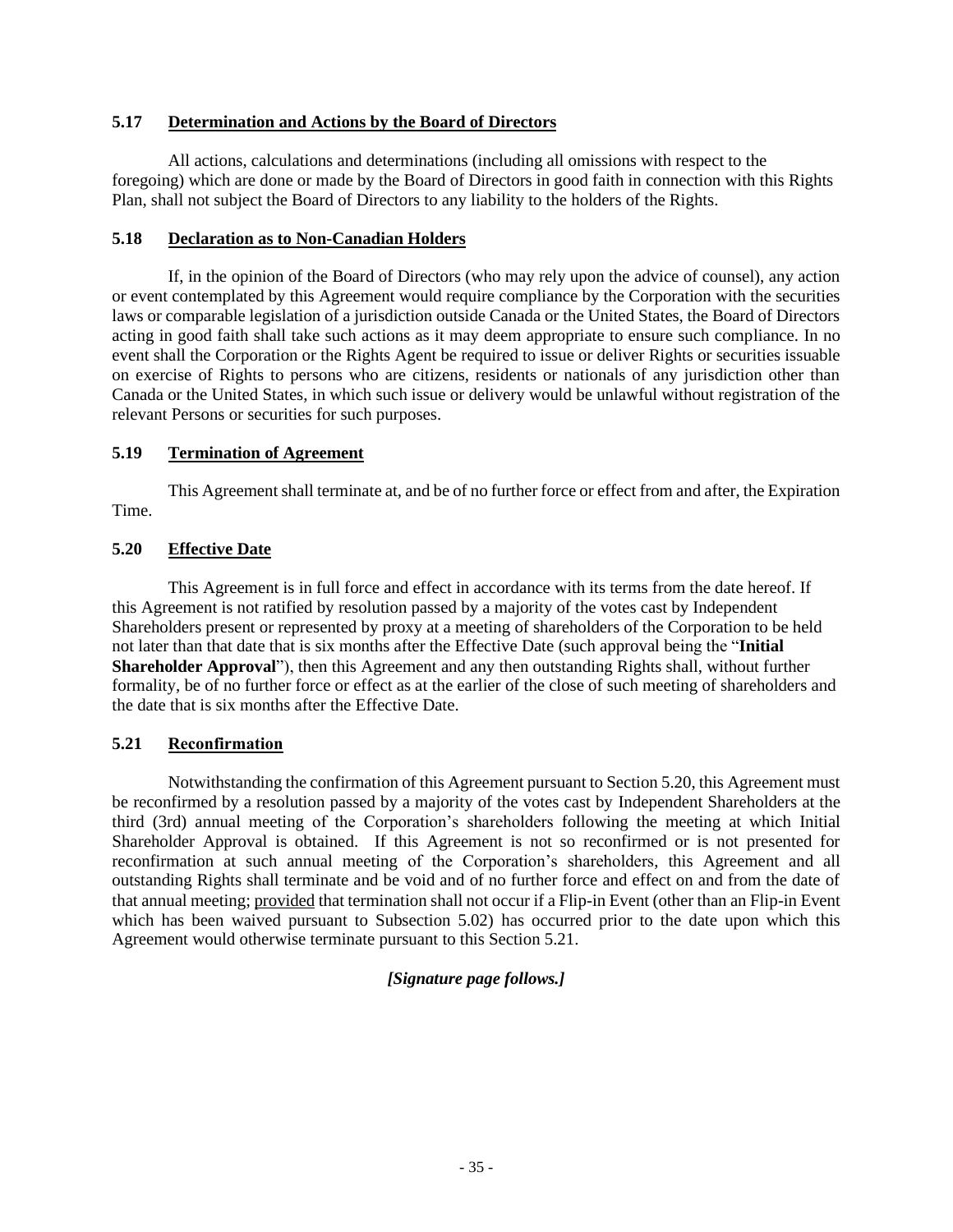IN WITNESS WHEREOF, the parties hereto have caused this Agreement to be duly executed as of the date first above written.

## **NOBLE MINERAL EXPLORATION INC.**

"*Signed"*

 $\mathbf{By:}$ Name: H. Vance White

Title: President and CEO

## **TSX TRUST COMPANY**

"*Signed"*

By:  $\frac{y}{x}$ Name:

"*Signed"*

 $\mathbf{By:}$ Name: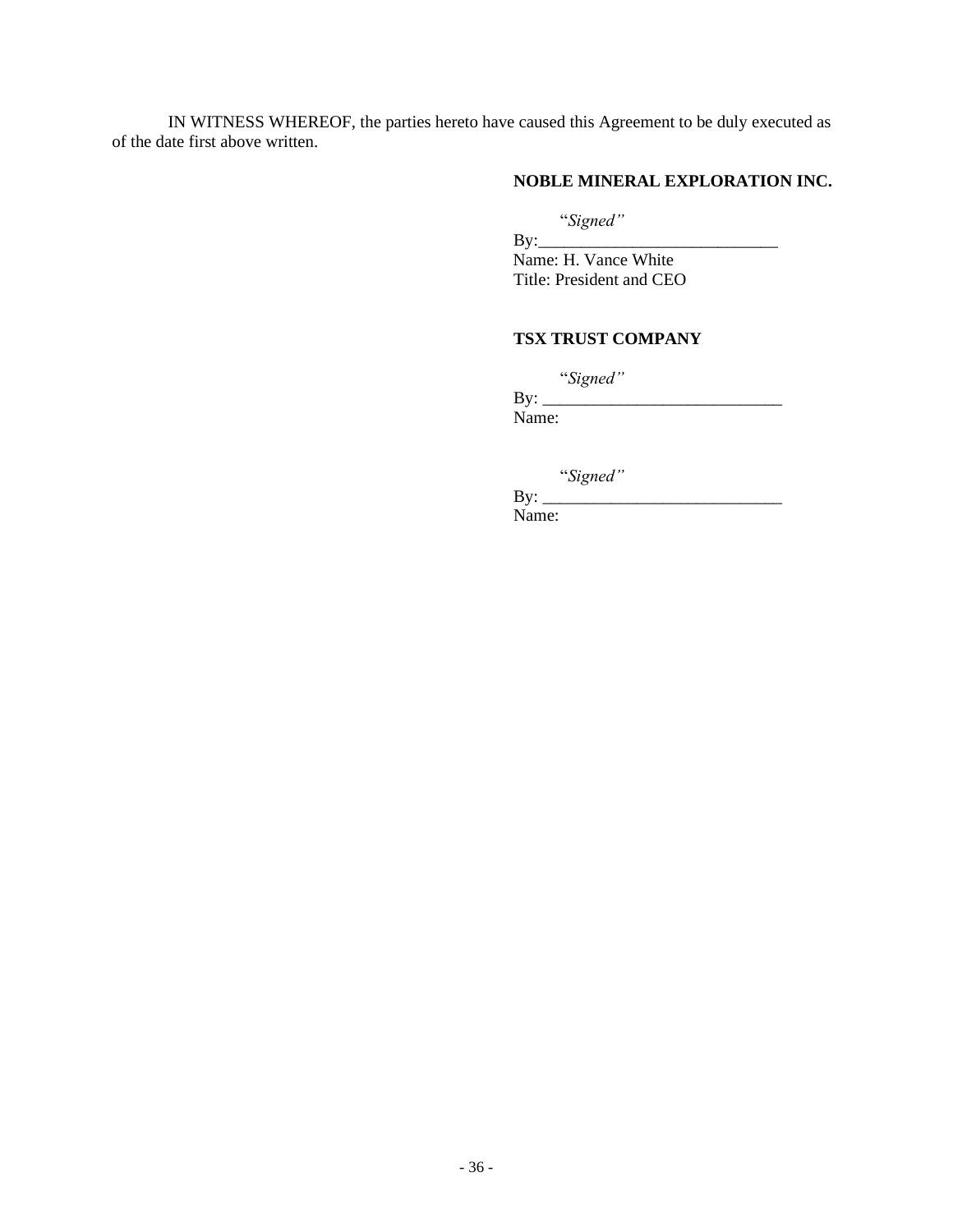#### **EXHIBIT A**

#### FORM OF RIGHTS CERTIFICATE

Certificate No. \_\_\_\_ Rights

THE RIGHTS ARE SUBJECT TO REDEMPTION, AT THE OPTION OF THE CORPORATION, ON THE TERMS SET FORTH IN THE SHAREHOLDER RIGHTS PLAN AGREEMENT. UNDER CERTAIN CIRCUMSTANCES (SPECIFIED IN THE SHAREHOLDER RIGHTS PLAN AGREEMENT), RIGHTS BENEFICIALLY OWNED BY AN ACQUIRING PERSON OR ITS AFFILIATES OR ASSOCIATES OR ANY PERSON ACTING JOINTLY OR IN CONCERT WITH ANY OF THEM (AS SUCH TERMS ARE DEFINED IN THE RIGHTS PLAN AGREEMENT) OR TRANSFEREES OF ANY OF THE FOREGOING WILL BECOME NULL AND VOID WITHOUT FURTHER ACTION.

#### **RIGHTS CERTIFICATE**

This certifies that **(insert name of Rights holder)** is the registered holder of the number of Rights set forth above, each of which entitles the registered holder thereof, subject to the terms, provisions and conditions of the Shareholder Rights Plan Agreement, dated as of February 3, 2022, (the "**Rights Agreement**") between Noble Mineral Exploration Inc., and TSX Trust Company,as Rights Agent (the "**Rights Agent**", which term shall include any successor Rights Agent under the Rights Agreement), to purchase from the Corporation at any time after the Separation Time and prior to the Expiration Time (as such terms are defined in the Rights Agreement), one fully paid common share of the Corporation (a "**Common Share**") at the Exercise Price referred to below, upon presentation and surrender of this Rights Certificate with the Form of Election to Exercise duly executed and submitted to the Rights Agent at its office in the City of Toronto or at any other office of the Rights Agent in the cities designated from time to time for that purpose by the Corporation. Until adjustment thereof in certain events as provided in the Rights Agreement, the Exercise Price shall be [\$●] (Canadian) per Right.

In certain circumstances described in the Rights Agreement, each Right evidenced hereby may entitle the registered holder thereof to purchase more or less than one Common Share, all as provided in the Rights Agreement.

This Rights Certificate is subject to all of the terms, provisions and conditions of the Rights Agreement which terms, provisions and conditions are hereby incorporated herein by reference and made a part hereof and to which Rights Agreement reference is hereby made for a full description of the rights, limitations of rights, obligations, duties and immunities thereunder of the Rights Agent, the Corporation and the holders of the Rights. Copies of the Rights Agreement are on file at the head office of the Corporation and are available upon written request.

This Rights Certificate, with or without other Rights Certificates, upon surrender at any of the offices of the Rights Agent designated for such purpose, may be exchanged for another Rights Certificate or Rights Certificates of like tenor and date evidencing an aggregate number of Rights equal to the aggregate number of Rights evidenced by the Rights Certificate or Rights Certificates surrendered. If this Rights Certificate shall be exercised in part, the registered holder shall be entitled to receive, upon surrender hereof, another Rights Certificate or Rights Certificates for the number of whole Rights not exercised.

Subject to the provisions of the Rights Agreement, the Rights evidenced by this Certificate may be, and under certain circumstances are required to be, redeemed by the Corporation at a redemption price of \$0.001 (Canadian) per Right, subject to adjustment in certain events.

No fractional Common Shares will be issued upon the exercise of any Right or Rights evidenced hereby, but in lieu thereof, a cash payment will be made, as provided in the Rights Agreement.

No holder of this Rights Certificate, as such, shall be entitled to vote or receive dividends or be deemed for any purpose the holder of Common Shares or any other securities which may at any time be issuable upon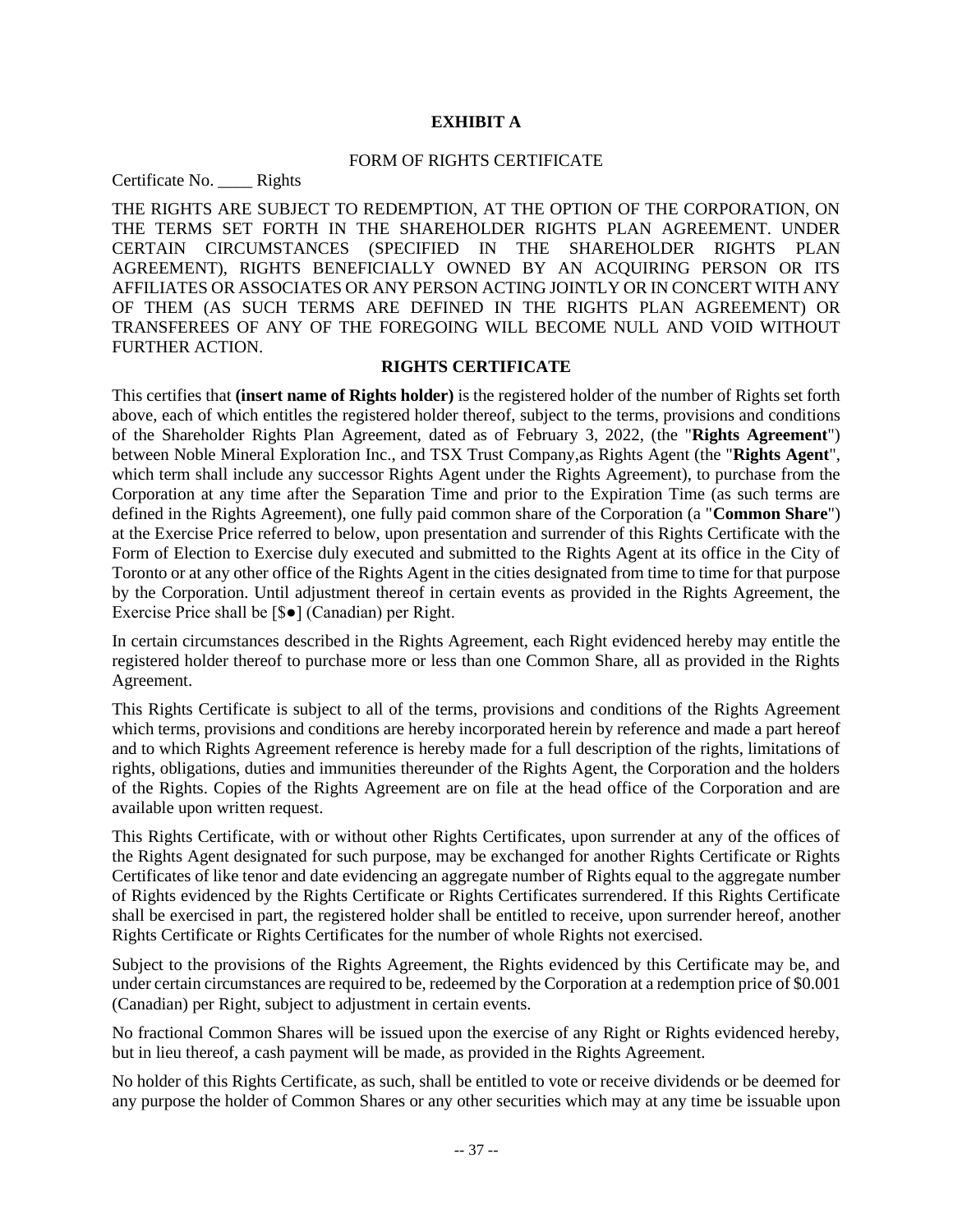the exercise hereof, nor shall anything contained in the Rights Agreement or herein be construed to confer upon the holder hereof, as such, any of the rights of a shareholder of the Corporation or any right to vote for the election of directors or upon any matter submitted to shareholders at any meeting thereof, or to give or withhold consent to any corporate action, or to receive notice of meeting or other actions affecting shareholders (except as provided in the Rights Agreement), or to receive dividends or subscription rights, or otherwise, until the Rights evidenced by this Rights Certificate shall have been exercised as provided in the Rights Agreement.

This Rights Certificate shall not be valid or obligatory for any purpose until it shall have been countersigned by the Rights Agent.

WITNESS the facsimile signature of the proper officers of the Corporation. Date:

> NOBLE MINERAL EXPLORATION INC.

\_\_\_\_\_\_\_\_\_\_\_\_\_\_\_\_\_\_\_\_\_\_\_\_\_\_\_

Name: Title:

Countersigned: TSX TRUST COMPANY

\_\_\_\_\_\_\_\_\_\_\_\_\_\_\_\_\_\_\_\_\_\_\_\_\_\_\_

Name: Title: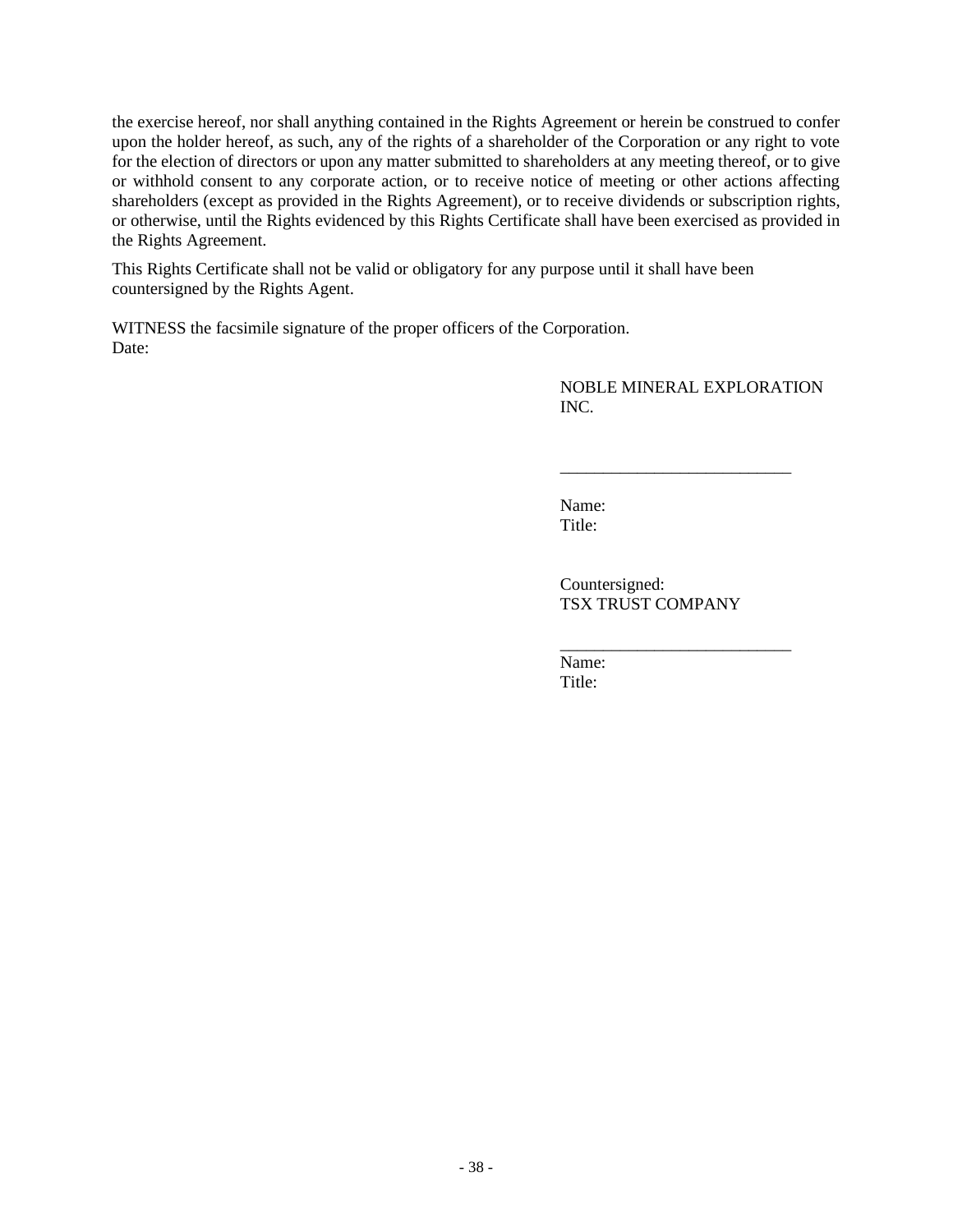### **(To be attached to each rights certificate) FORM OF ELECTION TO EXERCISE**

### **TO: NOBLE MINERAL EXPLORATION INC.**

The undersigned hereby irrevocably elects to exercise \_\_\_\_\_\_\_\_\_\_\_whole Rights represented by the attached Rights Certificate to purchase the Common Shares issuable upon the exercise of such Rights and requests that such shares be registered in the name of:

Name: Address:

Social Insurance, Social Security or Other Taxpayer Identification Number:

If such number of Rights shall not be all the Rights evidenced by this Rights Certificate, a new Rights Certificate for the balance of such Rights shall be registered in the name of and delivered to:

Name: Address:

Social Insurance, Social Security or Other Taxpayer Identification Number:

Dated: Signature:

*Signature Guaranteed: (Signature must correspond to name as written upon the face of this Rights Certificate in every particular, without alteration or enlargement or any change whatsoever)*

If the holder of Rights signing this Form of Election to Exercise is registering the underlying Common Shares in the name of someone other than itself, then the signature must be guaranteed by a Schedule 1 Canadian chartered bank, a Canadian trust company or a member of the Securities Transfer Association Medallion Program (STAMP), a member of the Stock Exchange Medallion Program (SEMP) or a member of the New York Stock Exchange, Inc. Medallion Signature Program (MSP).

(To be completed if true)

The undersigned hereby represents, for the benefit of all holders of Rights and Common Shares, that the Rights evidenced by this Rights Certificate are not, and, to the knowledge of the undersigned, have never been, Beneficially Owned by an Acquiring Person or an Affiliate or Associate thereof or by any Person acting jointly or in concert with any of the foregoing (all as defined in the Rights Agreement).

Signature

\_\_\_\_\_\_\_\_\_\_\_\_\_\_\_\_\_\_\_\_\_\_\_\_\_\_\_

NOTICE: In the event the certification set forth above is not completed, the Corporation will deem the Beneficial Owner of the Rights evidenced by this Rights Certificate to be an Acquiring Person (as defined in the Rights Agreement) and, accordingly, such Rights shall be null and void and not transferable or exercisable.